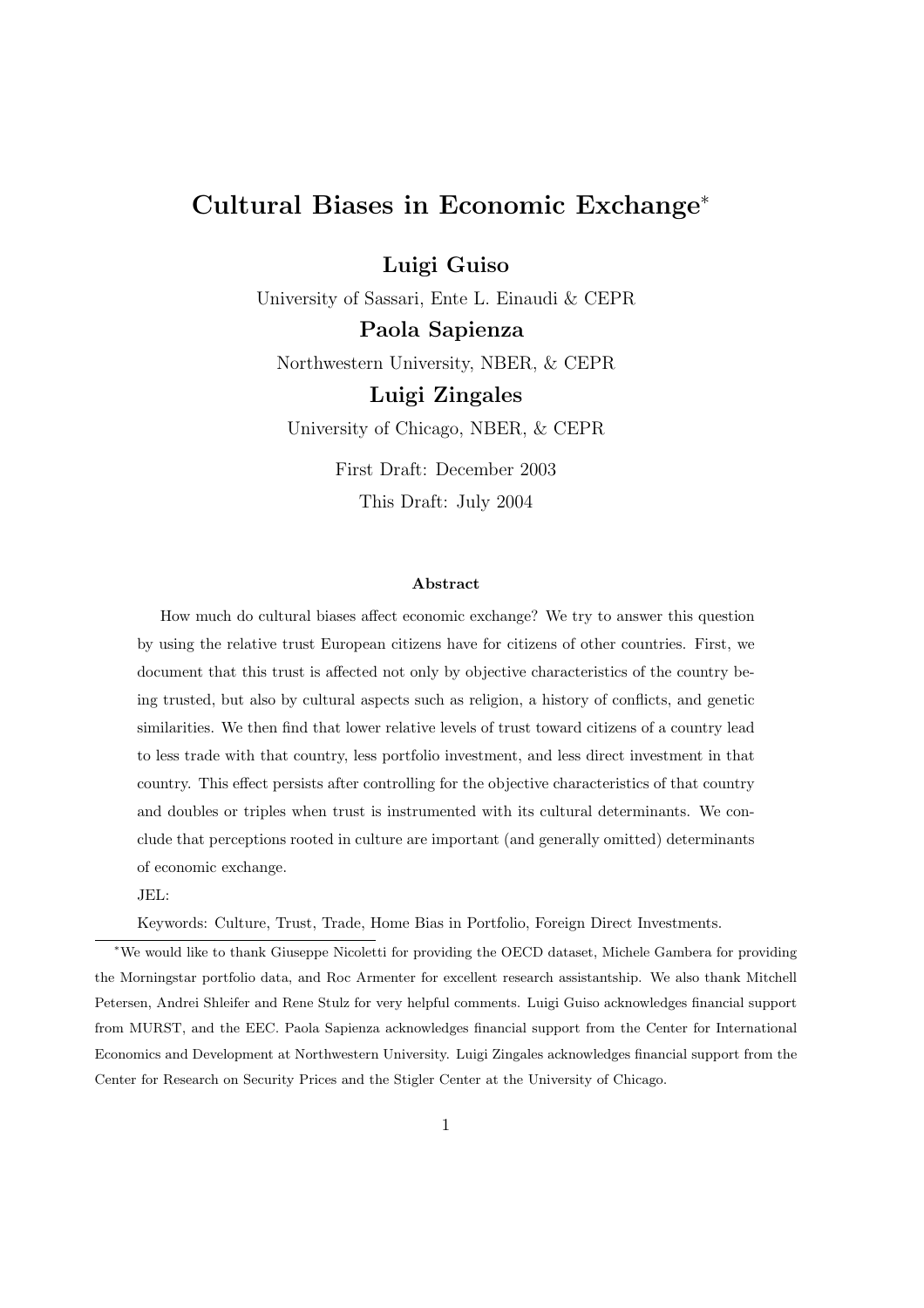We always have been, we are, and I hope that we always shall be detested in France.

#### Duke of Wellington

In a world where contract enforcement is imperfect and/or where it is impossible or prohibitively expensive to write all future contingencies into contracts, the degree of mutual trust is an essential component in any economic exchange. Lack of trust will prevent otherwise profitable trade and investment opportunities. In relational contracts what matters is personalized trust, the mutual trust people developed through repeated interactions (Greif, 1993). For the development of anonymous markets, however, what matters is generalized trust, the trust people have toward a random member of an identifiable group (e.g., McEvily et al. (2002) and Guiso, Sapienza, and Zingales (GSZ)(2004)). But how is that trust formed?

In this paper, we argue that culture plays a role in the formation of trust, beyond what objective consideration would justify. We then, show how these cultural biases impact international trade and investments.

To start looking into the determinants of trust, let's first consider a recent survey carried out by the 3i/Cranfield European Enterprise Center, where European managers of five different nationalities were asked to rank managers of the same five countries on the basis of their trustworthiness.<sup>1</sup> The average results, which are summarized in the table below, highlight three facts.

|                     | <b>Britain</b> | Germany | France | Italy | Spain |
|---------------------|----------------|---------|--------|-------|-------|
| <b>British view</b> |                |         |        |       | 5     |
| German view         | 3              |         |        |       | 5     |
| French view         | 5              |         |        |       |       |
| Italian view        |                |         |        |       | 5     |
| Spanish view        |                |         |        | 5     |       |

First, there seems to be some common views, which in a rational expectation world coincide with the objective characteristics of the country being trusted. Everybody ranks German managers relatively high, while Spanish ones relatively low. Second, there seems to be a home bias in

<sup>&</sup>lt;sup>1</sup>In total 1,016 managers (managing companies under 500 employees) responded from five major EC countries: Britain (433 responses), France (127), Germany (135), Italy (185) and Spain (136). See http://www.cranfield.ac.uk/docs/spss/spss.html.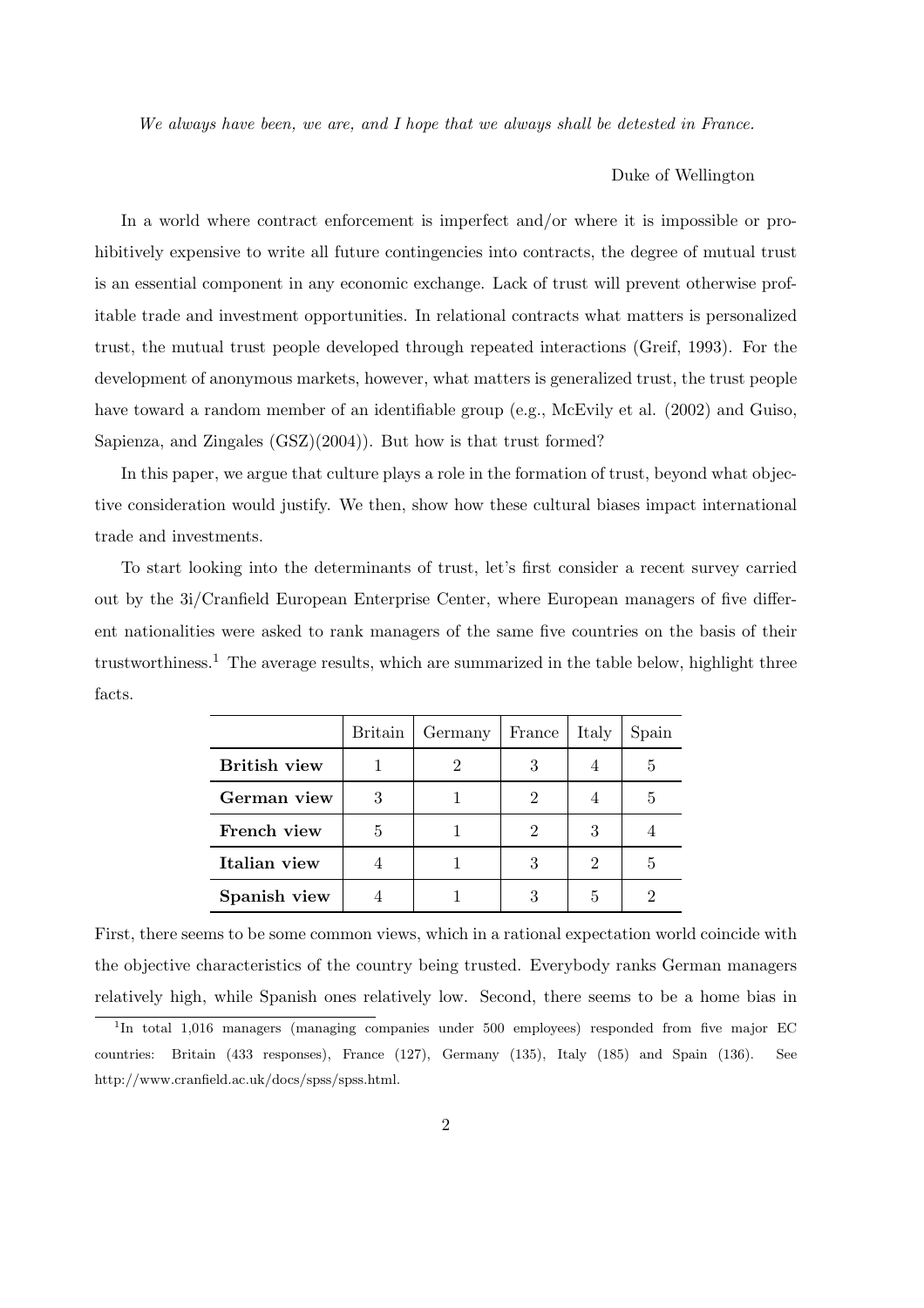expectations: every manager trusts fellow-countrymen relatively more (first or second). Spanish managers, for instance, rank themselves second in trustworthiness, while they are ranked forth or fifth (last) by every other group. Third, after removing the objective component and the home bias component, we observe some peculiar pairs. French managers, for instance, rate British managers much lower than any other ones (even lower than the Spanish). This seems inconsistent with the ranking chosen by every other group.

These facts are not peculiar of this dataset. As we will show in a broader sample, they are exactly replicated in an independent and broader survey. More importantly, the idiosyncratic level of mistrust of the French toward the British seems to be reciprocated (as the duke of Wellington's opening quote seems to suggest). On a relative basis, the British trust the French less.<sup>2</sup> What can explain this behavior?

We identify five main factors behind the decision to trust someone. First, trust arises from the knowledge that cheaters will be severely punished. We trust colleagues in our own department more than random faculty members in the United States because we repeatedly interact with our colleagues and hence we have multiple chances of punishing them if they breach our trust. And we trust a random person from Singapore more than a random person from Argentina, because legal breaches are punished much more severely in the first country than in the second.

The second key factor behind the decision to trust is the set of internalized norms the person object of our trust has. French philosopher Voltaire, not known for his religiosity, preferred to have religious servants because he trusted them more not to steal from him. And indeed religious people are less likely to break the law and cheat (Guiso et al. (2003)). Both these factors are objective, i.e., based on the specific characteristics of the country to be trusted.

There are, however, subjective elements in the trusting decision. The average Swede may be a more trusting person in general than the average Italian. Or (it is impossible to disentangle) on average he might inflate his responses more. This effect is specific of the country originating trust.

Finally, there are characteristics of the match. The average Canadian has more information about Americans than the average Japanese and this better information can significantly affect

 ${}^{2}$ In this table the rank ordering does not allow us to see it, but in general it is true that there is some reciprocity, see Table 2b.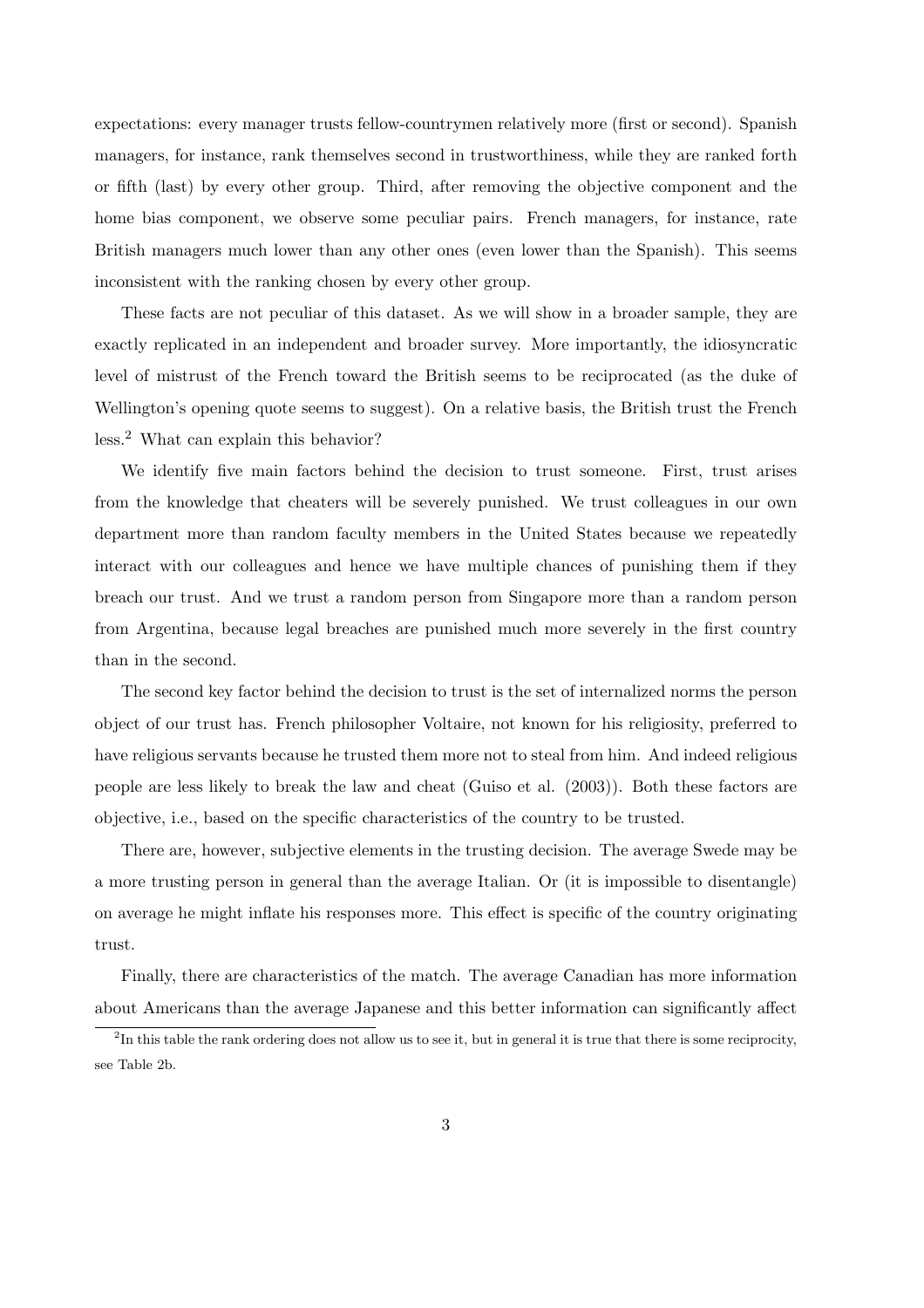(upward or downward) her degree of trust.

Last but not least, trust can also be affected by cultural specific stereotypes. A Korean, raised with the memories of the Japanese occupation, may trust a random Japanese less than a German would, even if they both have the same information set.

In general, it is difficult to distinguish between these various components of trust. Fortunately, we are able to do so by using a cross-national survey collected by Eurobarometer, which has data on the degree of trust that European citizens have towards citizens of other countries (both in Europe and outside). Hence, we can control for country of origin fixed effect, which reflects systematic biases, and for country of destination fixed effects, which represent the objective characteristics of the citizens of that country, including the strength and effectiveness of legal punishment they are subject to.

Then, we try to explain what is left after inserting these controls (40% of the variation in trust) on the basis of information and stereotyping. As measures of information we use the geographical distance between the two countries, their proximity, and the commonality between the two languages. We also collected the number of times a country name appears in the headlines of the major newspaper in each country, as a measure of the degree of information this country has. However, these variables do not seem able to explain why some countries trust others more. If anything better newspapers' coverage leads to less trust.

We find that citizens from a country trust more citizens from another when the two countries share the same type of legal system (same family of origin). This effect can be due to the greater ease with whom a citizen of a country can access legal remedies when the two countries share the same type of legal system or it can be due to some form of cultural bias, where countries trust citizens from other countries that are more similar to them (and countries that share the same family of origin of the legal system are more similar).

But we also find more convincing evidence of the effect of cultural stereotypes on trust. For example, we know that people with similar cultural backgrounds and similar appearances tend to trust each other more (McPherson et al. 2001). As a measure of similarity in culture we use commonality of religion. As a measure of somatic similarities, we use the genetic distance between indigenous populations, as computed by Cavalli-Sforza et al. (1993). Genetic distance is correlated with some somatic differences and measures the evolutionary distance between two populations.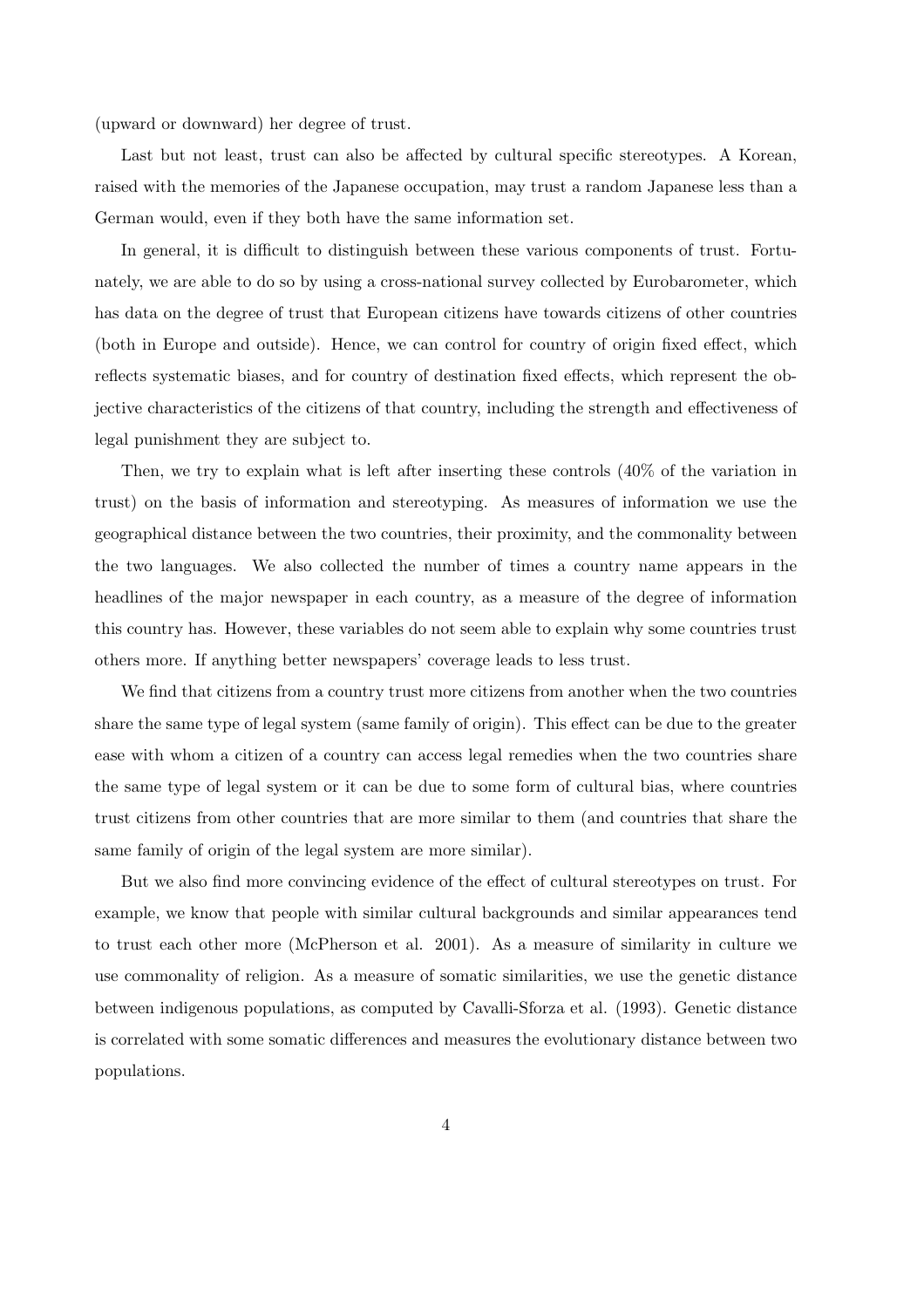We find that both these variables are important in explaining trust, not only from a statistical point of view, but also from an economic one. Commonality of religion has a positive impact and its effect is important: compared to a case where religion is not shared, a match where 90 percent of the citizens share the same religion (e.g. Italy and Spain) raises trust by 4.5 percent of its sample mean. Citizens of a country also tend to trust more citizens of countries that are genetically closer. One standard deviation increase in genetic distance lowers bilateral trust by 6 percent of the sample mean.

To capture the implicit positive or negative bias against other nations present in a country's cultural tradition, we also use its history of wars. Peoples priors can be affected by their education and in particular by the history they study in school. Italian education, for instance, emphasizes the struggles that lead to the reunification of the country in the 19th century. Since the major battles during this period have been fought against Austria, Italian students may develop, as a result, a negative image of Austrians. While this variable has the expected sign, it is statistically significant only at the 15% level.

Finally, relative trust is negatively related to a direct measure of information available (newspaper coverage), suggesting that i) it is not true that on average people trust more whom they know better; ii) on average people have a positive bias in trust, which is corrected as they acquire more information. By contrast, relative trust is highly associated with perceived "pleasantness" of people from that country, as self reported in the survey. This reinforces the view that trust has a cultural component. It might raise the doubt, however, that what Eurobarometer measures as trust is indeed just "pleasantness" and, as such, irrelevant to major economic decisions. For this reason, we move to assess the economic impact this measure of trust has on economic exchange between two countries.

We find that a higher level of relative trust can explain cross country trade beyond what extended gravity models can account for. At sample means, a one standard deviation increase in the trust of the importer toward the exporter raises exports by 12 percent. Consistent with our hypothesis that the cultural aspect of trust works through peoples priors, we find that the effect of trust is reduced if a country is more exposed to the news of another country.

The evidence on international portfolio allocation suggests that there is an "home bias" in portfolio allocation (see for example, Dahlquist et al. (2004)). Consistent with this evidence, we find that portfolio investments are tilted toward countries whose citizens are considered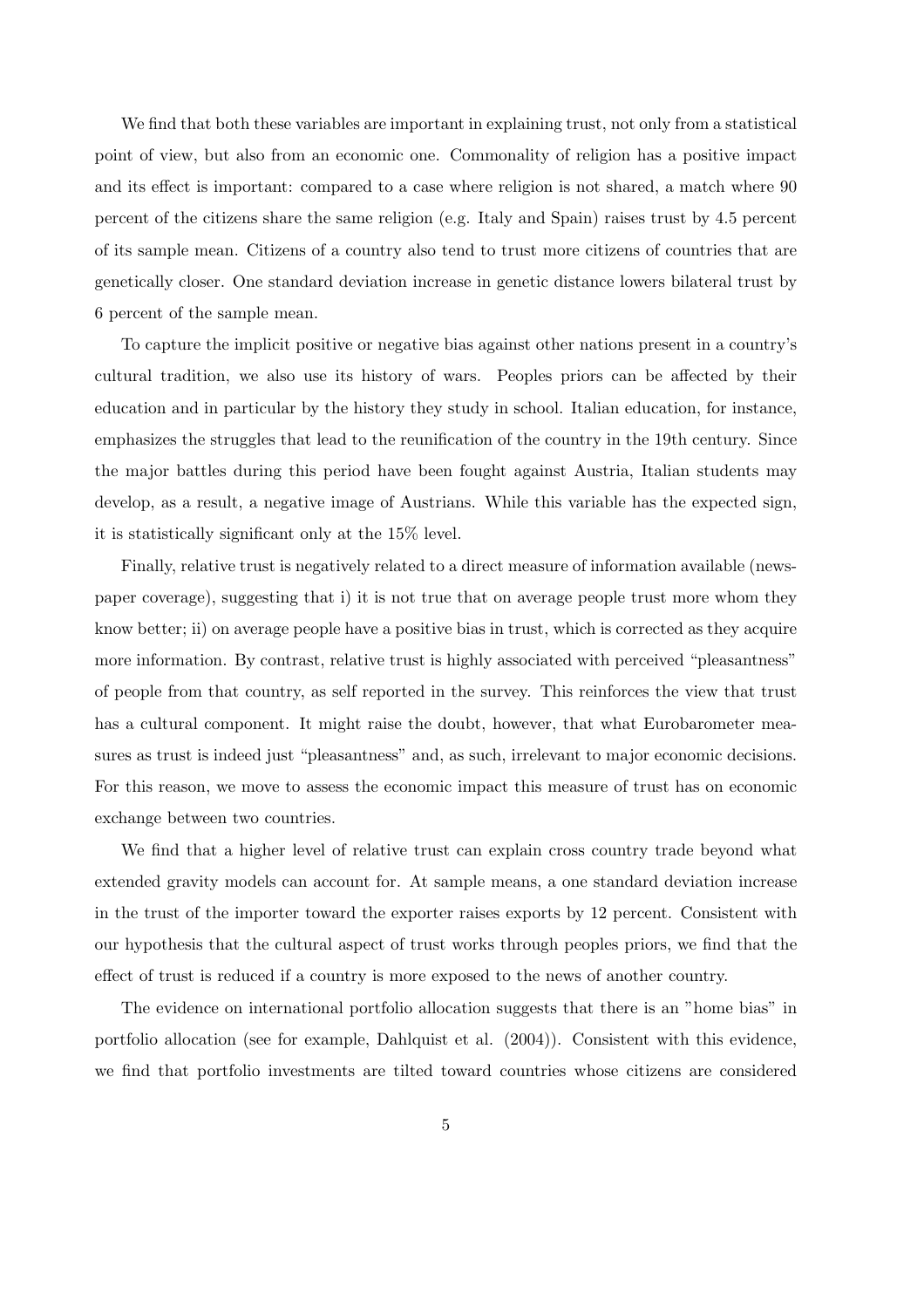relatively more trustworthy after controlling for country of origin and country of destination fixed effects. We find similar results when we analyze the pattern of foreign direct investments. A country is more willing to make foreign direct investment in a country whose citizens it trusts more. Hence, the correlation between trust and economic exchange seems to be both economically important and pervasive.

We then instrument trust with its historical components (the history of wars, and the commonality in religion and in ethnic origin), which are also the drivers of stereotypes. Since these factors are unlikely to have been driven by recent trade or investment flows, we can exclude the reverse causality question. In fact, to be sure, we drop the wars during the last 200 years, the ones that are more likely to have affected today's trade patterns, and find even stronger effects.

Our IV estimates are between two and three times larger than our OLS one. Hence, not only trust is an important factor in determining the pattern of economic exchange, but its cultural component seems to be particularly important.

While several papers have tried to explain the average level of trust in a country (e.g., la Porta et al. (1997)), we are the first to estimate and try to explain the relative levels of trust across different nations. Such difference is important because countries differ widely in their institutional settings and institutional characteristics tend to be highly correlated, so it is extremely difficult to disentangle the driving force. By contrast, we can perfectly control for all country specific factors through country fixed effects and focus on the characteristics of the match.

In our attempt to explain several international exchange puzzles, our paper is similar to Portes and Rey (2002). As a key determinant, however, they do not consider trust, but differences in information, which they measure as telephone traffic between two countries and as number of local branches of foreign banks. Our paper is also related to Morse and Shive (2003), Cohen (2003), De Groot et al. (2003) and Vlachos (2004). Morse and Shive (2003) relate portfolio choices to the degree of patriotism of a country. Cohen (2003) shows that employees' bias toward investing in their own company is not due to information, but to some form of loyalty toward their company. Both these papers, thus, illustrate one specific dimension in which cultural biases can affect economic choices. Our paper uses a broader definition of cultural bias and tries to show the pervasiveness of its effects. On the other hand, De Groot et al(2003) and Vachlos (2004) study the effect of institutional quality and regulatory homogeneity on interna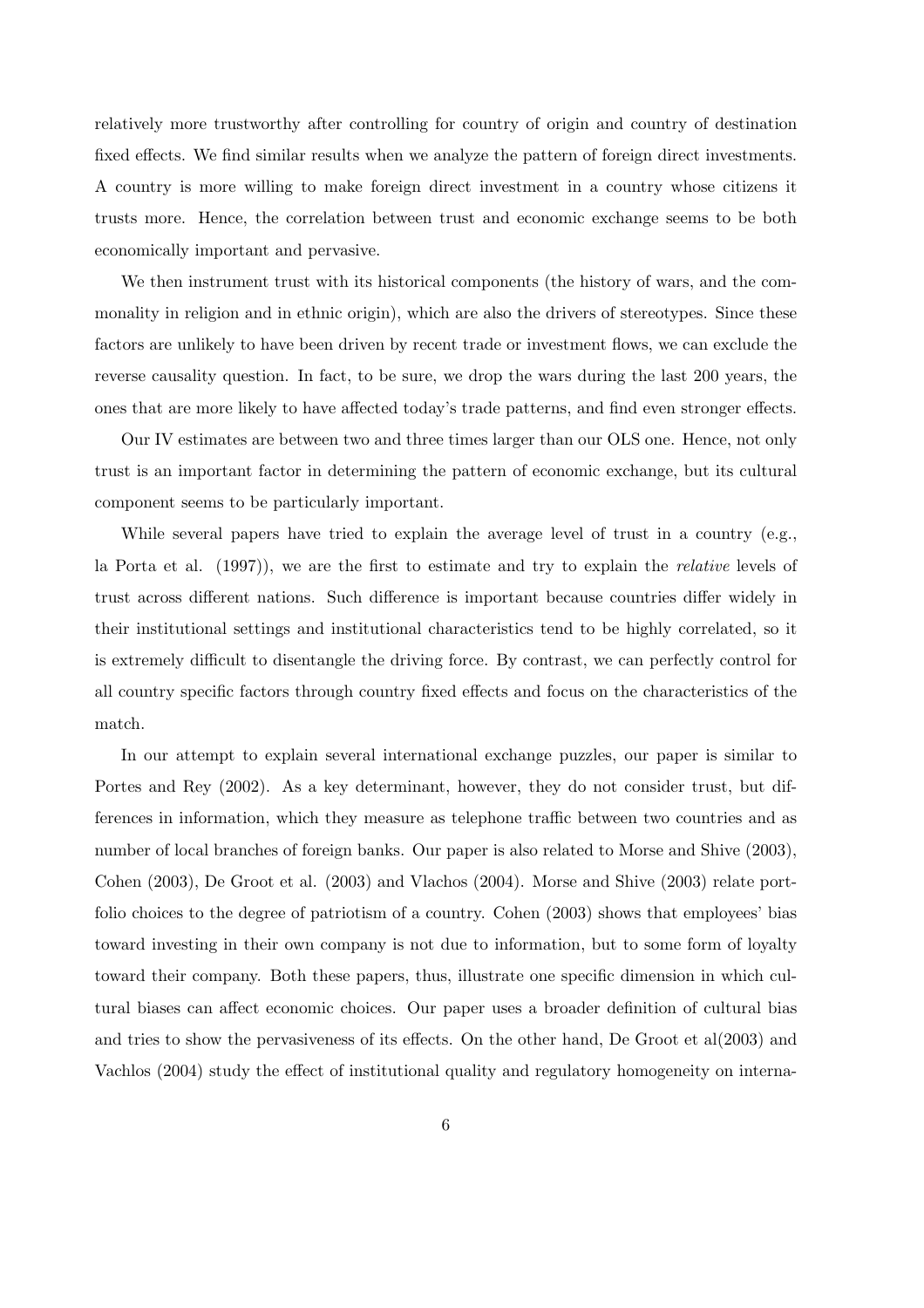tional exchange. While their findings can be explained in term of similar cultures breed higher trust, they are also consistent with other, more traditional explanations (information, ease of access to legal remedies, etc.). We go beyond these results and show that trust matters even after we account for these institutional similarities.

The rest of the paper proceeds as follows. Section I presents a very simple model of the reason why trust might be so important. Section II introduces our data and shows that 40% of the variation in trust is not due to objective characteristics, but to idiosyncratic opinions. Section III relates relative trust to information and cultural variables. Section IV studies the effect of relative trust on trade, Section V on portfolio investments, and Section VI on foreign direct investments. Finally, Section VII concludes.

## I Theoretical Framework

How does trust enter economic decisions? One way to model trust is as degree of precision. In assessing their opportunities to trade and invest economic agents make some estimates on the value of these opportunities. The higher the trust on the counterpart, the better the precision of the estimate is. In such a case, the role played by trust would be second order: except for very high level of risk aversion, trust modelled in this way is bound to have very little impact on decisions.

Alternatively, trust (or at least the cultural component of trust) can be modeled as a prior affecting people's decisions. To see how trust can have a first order effect through this channel we present an extremely simple model, based on a variation of Anderlini and Felli (2002).

Consider two parties, A and B, who can engage in some profitable trade. Let assume that A has to spend a cost c to find out whether the total value created by this trade opportunity is  $V^h > 0$  (with probability p) or  $V^l < 0$  (with probability  $1 - p$ ). After the cost c is paid, the value  $V^i$  becomes known (to both parties) with certainty. Thus, if the value is found to be  $V^l$  < 0, the trade opportunity will not be pursued.

If both parties behave properly, the value created by this opportunity is equally split between them. There is, however, the possibility that  $B$  behaves opportunistically (Williamson (1985) would say with guile) and succeeds in appropriating the whole surplus. For example, early investors in Russia, such as Kenneth Dart, experienced at their own expenses the creativity of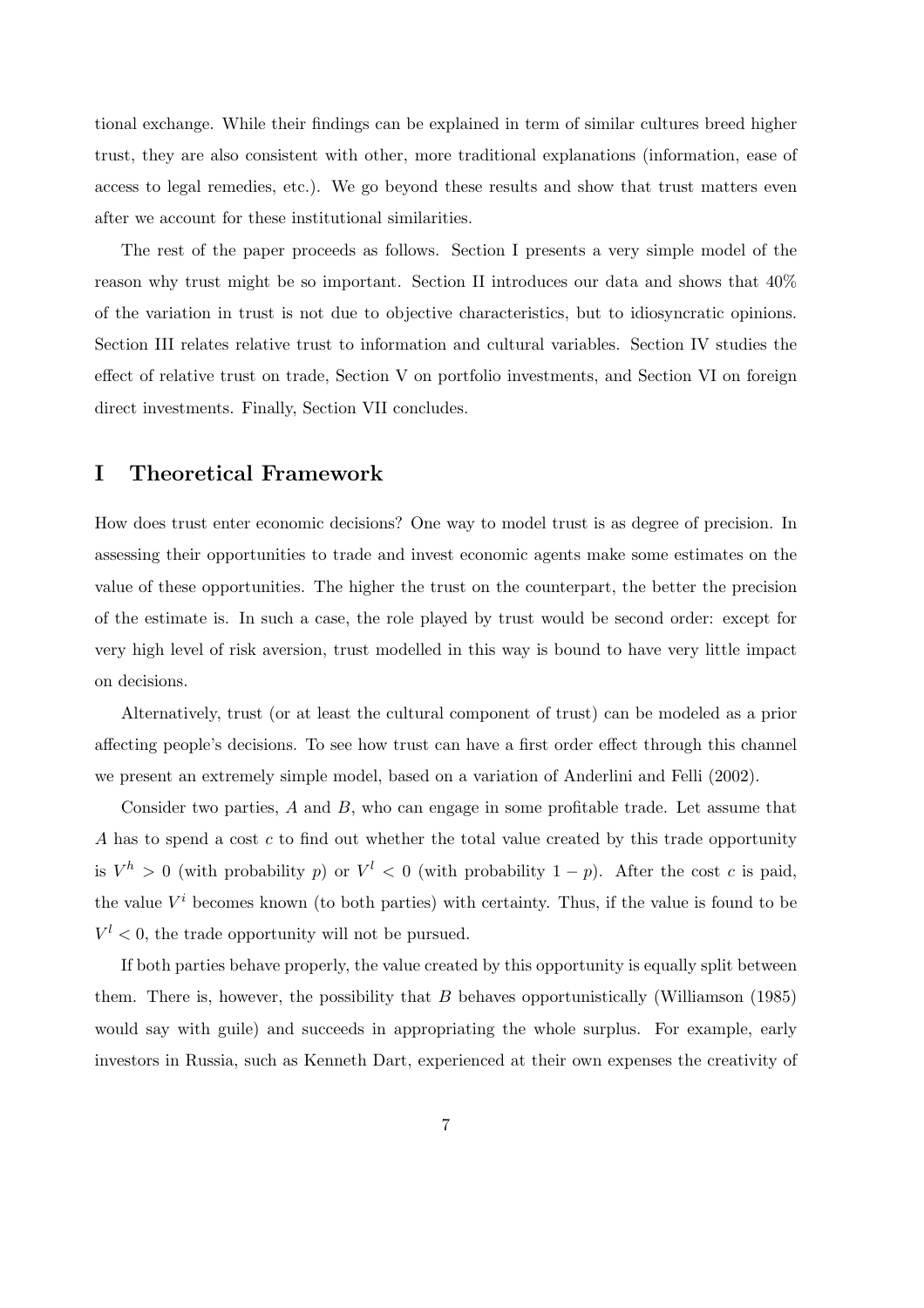local managers in expropriating shareholders. One example was the organization of a shareholder meeting in a small town in the middle of Siberia after all the air tickets to that destination had been purchased. Another example is the aggressive use of reverse stock splits (when all Yukos capital got consolidated into 10 shares) to squeeze out minority investors. Note that both these tricks are technically legal, thus a good legal system might be insufficient in protecting against these extreme forms of opportunism.

We assume that A attributes probability  $\pi$  to this set of events. For simplicity, we ignore the similar problem faced by B. Then, the ex ante payoff of A is

(1) 
$$
p[1-\pi]\frac{V^h}{2} - c.
$$

Of course, A will pay the investigation cost  $c$  and exploit the opportunity (when profitable) if and only if (1) is positive. Hence, we have

**Proposition 1.** Regardless how big the trade opportunity  $V^h$  is and regardless how small the cost of investigation c is, if the level of trust  $[1 - \pi]$  is sufficiently low, the trade opportunity will never be investigated and hence undertaken.

A good example of Proposition 1 is provided by the unrealized meeting between Steve Jobs and IBM. According to Steve Job memoirs, when in 1980 IBM was desperately looking for an operating system for PCs, it looked at Apple and invited him to a meeting. Steve Jobs, fearing that IBM would extract all the surplus from any possible negotiation, declined to go and, in so doing, missed the opportunity to become a Microsoft.<sup>3</sup> Hence, lack of trust may lead to first order losses.

Thus far, we have only shown that if A expects to be taken advantage of by B with high probability is unlikely to enter any economic transaction with  $B$ . The relevant question, then, is how A will form an expectation about this probability  $\pi$ . Note that the event "being taken" advantage of" is not an easy one to document. If B takes advantage of her superior knowledge of her country legal code to "trick" A and appropriate all the surplus, this event will not appear in the official statistics as a crime, not even as a contractual violation. Hence, A will be forced to use a generic prior on the trustworthiness of citizens of country  $B$ , which he is going to update

<sup>3</sup>We thank Luca Anderlini for suggesting this example.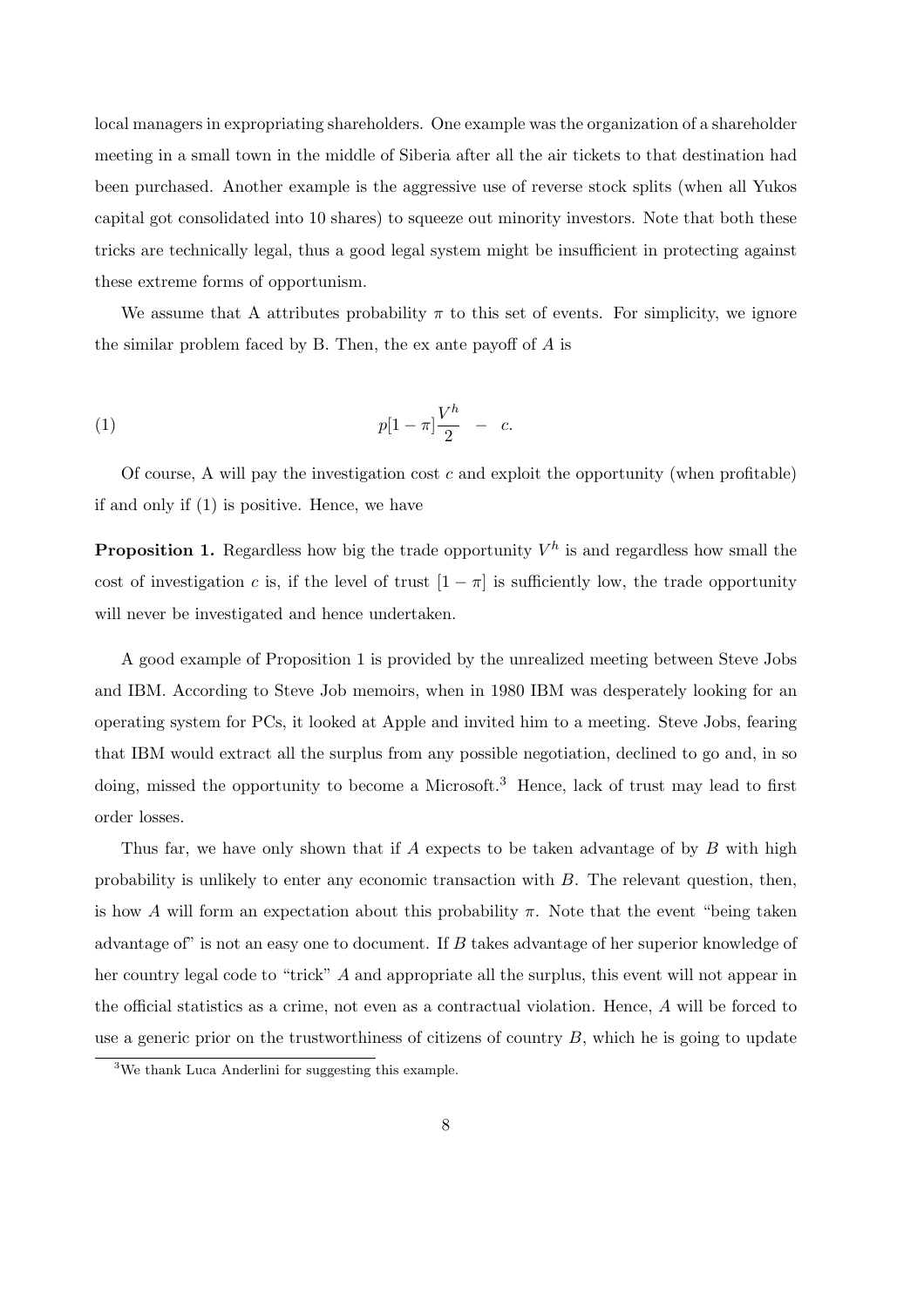with his personal experience. We assume that people use their (possibly updated) priors in answering the Eurobarometer question on trust.

The question is then -how do people form their priors? In Guiso et al. (2004) we find that peoples expectations are deeply affected by the area where they were born, even if this differs from the area in which they live. Hence, it is logically to assume that education plays a big role in forming these expectations. Furthermore, in Guiso et al. (2003) we find that religious believes of the trusting person affect how much a person trusts another. Hence, religion should definitely play a role. More generally, the literature on homophilia documents that individuals are more likely to prefer interactions with similar anthropometric and cultural characteristics.

Note that none of these forces is properly economic in its nature. Hence, there is no reason to assume that these priors are necessarily unbiased. Take for example, the above-mentioned case of Italian historical education. The purpose of the teaching is to breed a sense of national identity. The Austrians are simply the necessary villain. Hence, the dislike toward Austrians is not the calculated result of a policy, but its undesired side effect: there are no heroes without villains. In other cases, the bias might be the real goal of a political maneuver (Glaeser, 2004). In both cases, however, the cultural forces that shape the formation of priors introduce a bias. In this paper, we will try to estimate the importance of this cultural bias in trust and its effects on economic exchange.

While in our model the process of updating the beliefs is perfectly rational, in the common use of the word rational, the Bayesian paradigm used in economics does not deal with the process of initial belief formation and does not address the question of the rationality of beliefs (Gilboa, Postlewaite, and Schmeidler, 2004).

Finally, negative priors are unlikely to be corrected fast. If  $(1)$  is negative, A will never try to trade with  $B$  and hence will never collect enough data to overturn her prior. In fact, equation (1) provides a simple rationale for why it pays to build trust through team work or through trust-building exercises. If two people are put in the condition to interact when  $c$  is zero or they are forced to interact (under the threat of being fired) in situations where (1) is negative, they will start collecting data on the trustworthiness of their partner and possibly overcome some biased negative prior. They then will carry and apply this knowledge in future voluntary interactions.

In sum, the message of this extremely simple model is that lack of trust, which can be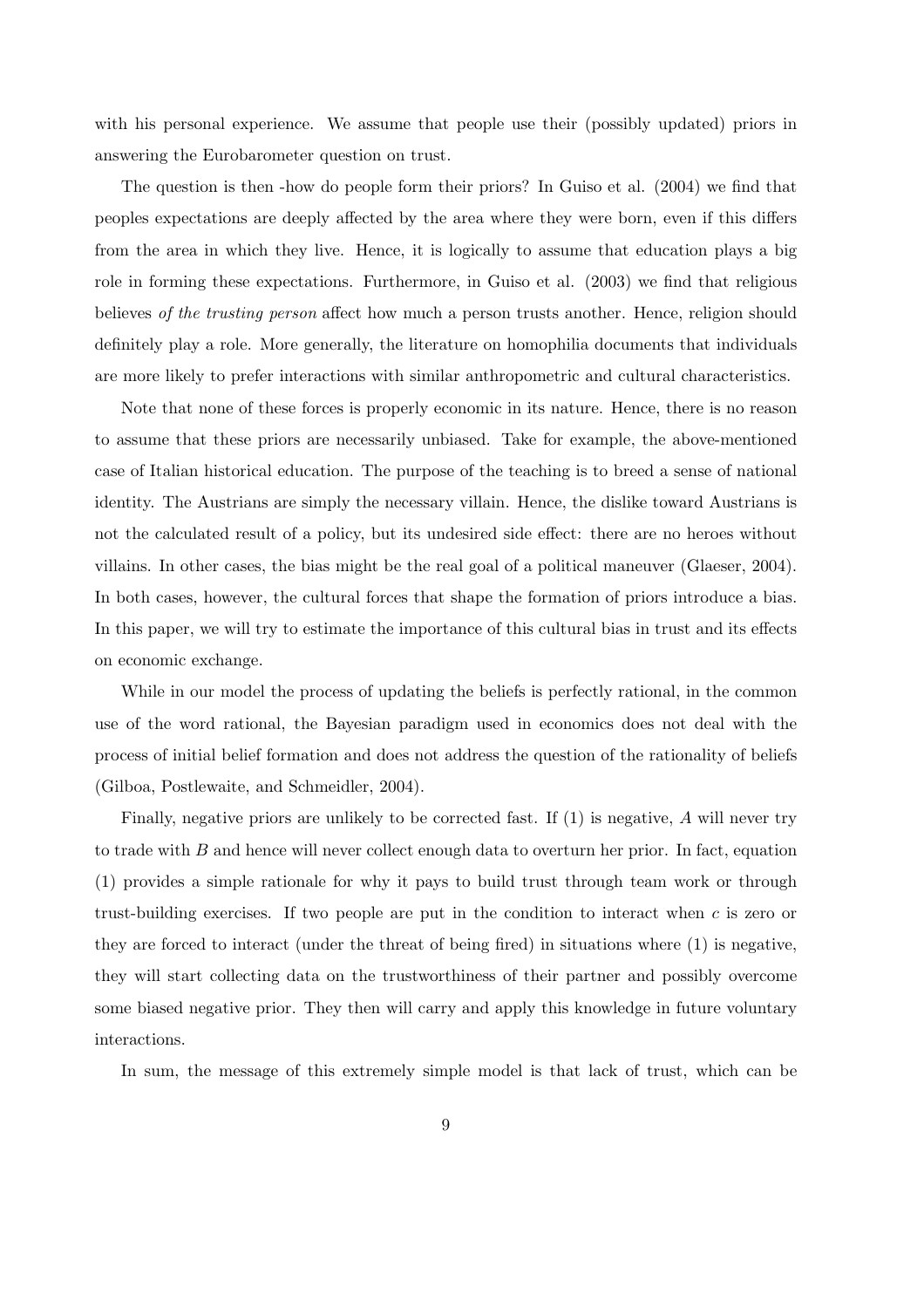rooted more in cultural traditions than in reality, can cause first order economic losses and, furthermore, is likely to persist over time.

## II Bilateral trust

#### A Measuring trust

We obtain our measures of trust from a set of surveys conducted by Eurobarometer and sponsored by the European Commission. The surveys were designed to measure public awareness of, and attitudes toward, the Common Market and other European Community institutions, in complementary fashion (see the Data Appendix for details). They have been conducted on samples of about 1,000 individuals per country in a set of the European countries. The number of countries sampled varies over time: they were 5 in 1970 (France, Belgium, The Netherlands, Germany and Italy), when the first survey was conducted, and have grown to 18 in 1995, the last survey to which we have access (besides the 5 countries above, included are Luxembourg, Denmark, Britain, Northern Ireland, Greece, Spain, Portugal, East Germany, Norway, Sweden, Finland, and Austria).

One distinct and unique feature of these surveys is that respondents have been asked to report how much they trust their fellow citizens and how much they trust the citizens of each of the countries belonging to the European Union. More specifically, they have been asked the following question: "I would like to ask you a question about how much trust you have in people from various countries. For each, please tell me whether you have a lot of trust, some trust, not very much trust or no trust at all".

In some of the surveys this same question was also asked with reference to citizens of a number of non EU countries, which include the United States, Russia, Switzerland, China, Japan, Turkey, and some Eastern and Central European countries (Bulgaria, Slovakia, Romania, Hungary, Poland, Slovenia and Czech Republic).

In addition, each survey collects basic information on the demographic characteristics of the interviewed (year and country of birth, sex, marital status, level of education, income, family size, occupation, city size where respondent lives etc.) which makes it possible to filter trust data in order to control for differences in sample composition across countries.

For our purposes, we have first re-coded the answers to the trust question setting them  $=1$  (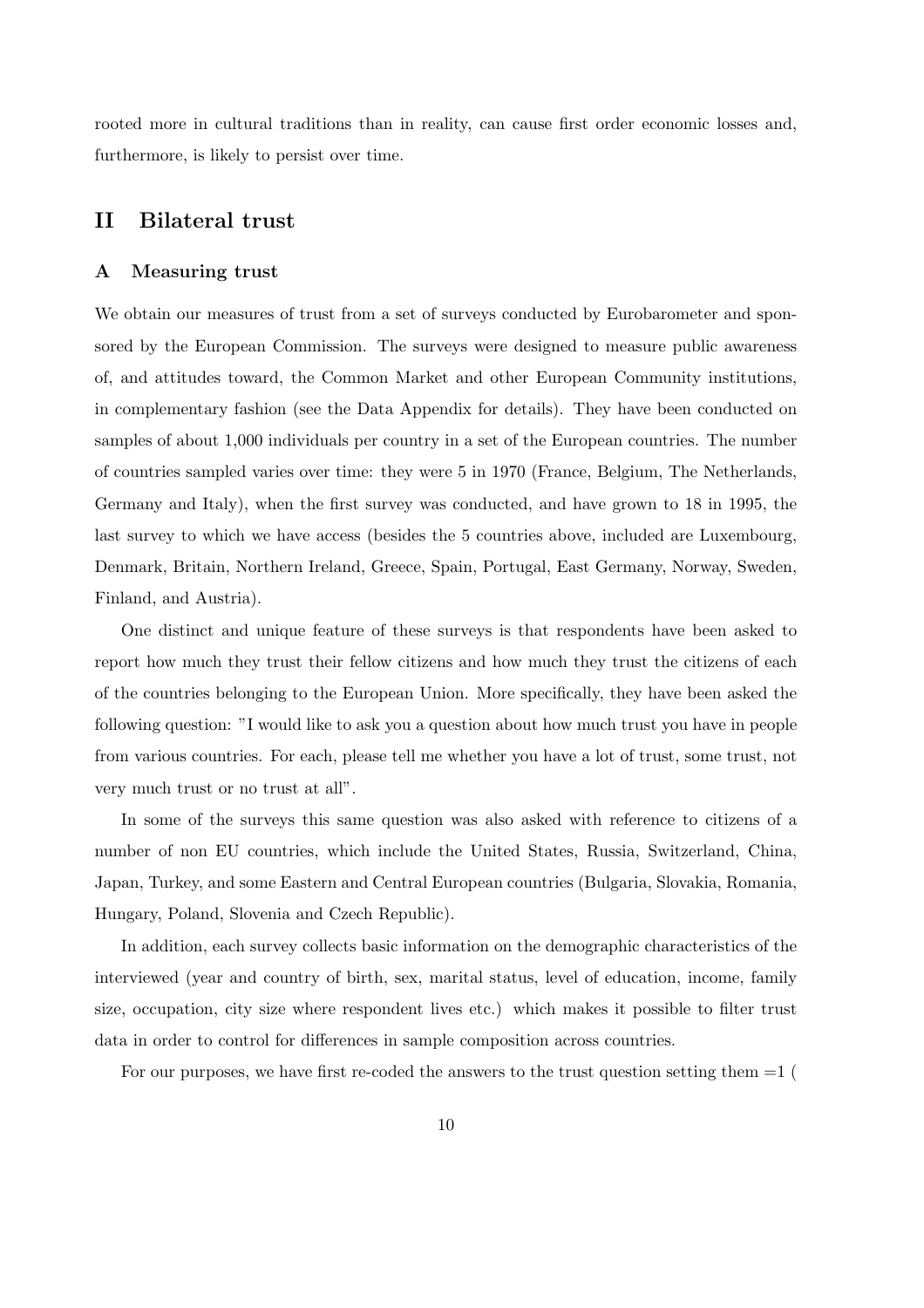no trust at all),  $= 2$  (not very much trust),  $= 3$  (some trust),  $= 4$  (a lot of trust). We have then aggregated responses by country and year computing the mean value of the responses to each survey. The result is a rectangular matrix of trust from European countries to European and non European countries which varies over time and in size. Obviously, for the EU countries the matrix is symmetric in each given sample year.

Table 1 shows two measures of cross-national trust for the all the years in the sample. Panel A show the average level of trust that citizens from each country have toward citizens of other countries. Panel B shows the percentage fraction of citizens that report that they trust a lot their fellow citizens and the citizens of the other countries. Three features are noteworthy. First, there is considerable variation in the amount of individuals who in each country trust other individuals in other countries. For example, the average level of trust ranges from a minimum trust of 1.33 (this is the average trust of Greek citizens toward Turks) to a maximum of 3.69 (the average trust of Finns toward Finns).

Second, individuals tend to trust more their fellow citizens, as the larger values on the main diagonal show. But there are exceptions to this pattern. For instance, Danish and Swedish trust their neighbors from Norway even more then themselves! This is hardly consistent with differences in trust being driven by differences in information concerning the other countries citizens (which should decay with distance), but can be explained by opinions on trustworthiness being highly affected by cultural stereotypes. Similarly, it is hard to explain only with information the fact that the British tend to trust the French even less than they trust the Italians and the Spanish (only 8 percent of the British trust fully the French) and much less than they trust the Belgians and the Dutch; and even more difficult would be to reconcile with information the fact that the French reciprocate, trusting the British as much as they trust (little) the Greeks.

Finally, it is clear that there are systematic differences in how much a given country trusts and how much is trusted by others (see the last row and last column of Table 1, Panel A). For instance, the Portuguese are those who trust the least (only 10 percent report that they trust a lot on average) and the Swedish those who trust the most (40 percent report they trust others a lot on average); furthermore, the Turkish are the least trusted (6 percent trust them fully on average) and citizens of Switzerland the most (29 percent trust them fully on average). Obviously, these "country of origin" and "country of destination" effects may easily reflect systematic features of the country that trusts or is trusted. If all (or almost all) the variation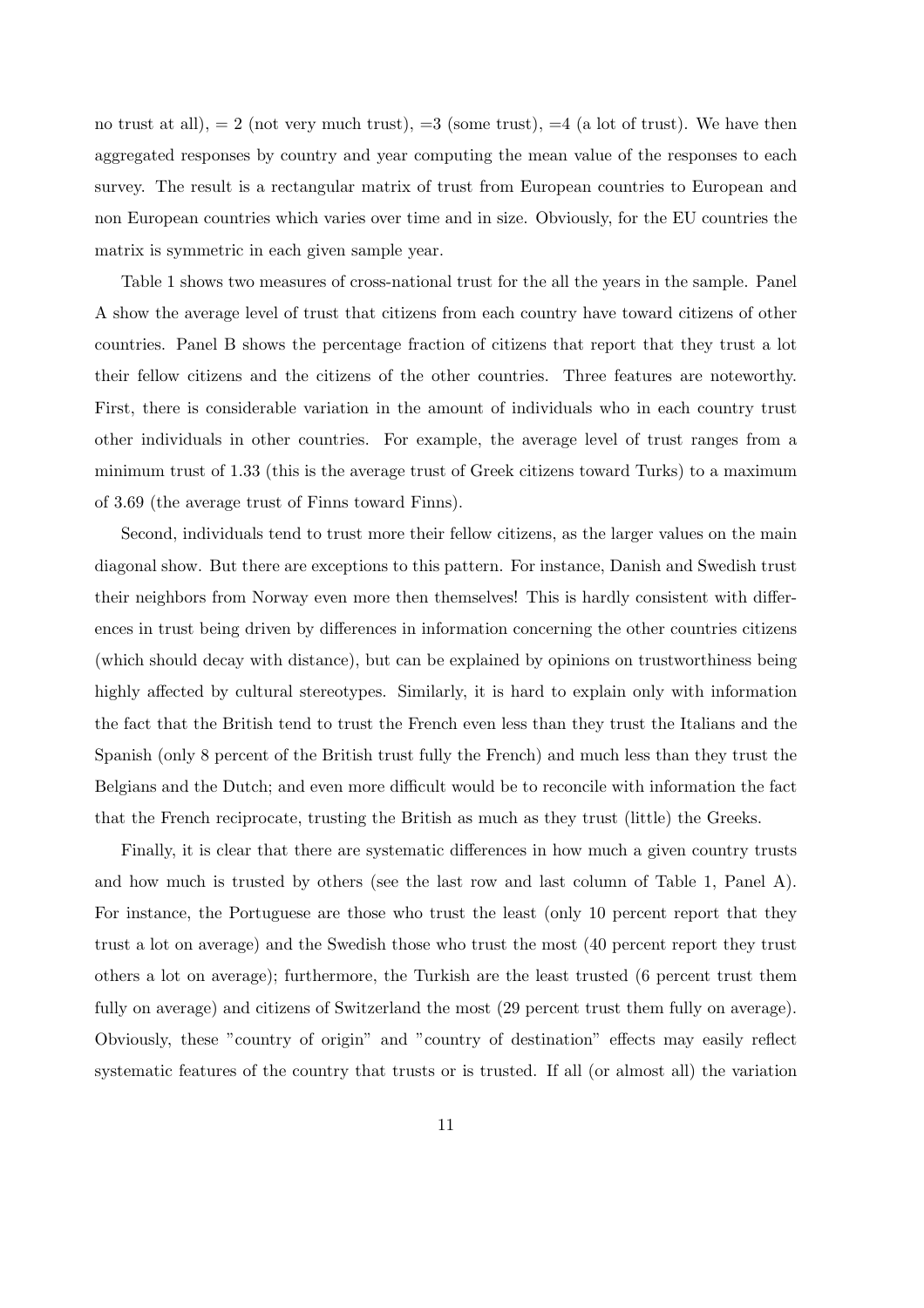in the data were explained by the attitude citizens of a country have to trust (being trusted), there would be little hope for relative trust to be able to affect the patterns of bilateral trade. However, country of origin effects and country of destination effects leave al lot of variation unexplained.

This effect is visible in Table 2 - Panel A that shows the results of a regression of the average trust of a country versus others when full sets of country of origin dummies, country of destination dummies and years dummies are inserted. Characteristics of the country expressing and receiving trust can (controlling for time variation) at most explain between 44 and 64% of the variability in trust depending on how the aggregate trust of a country's citizens is computed. There remains a considerable portion of the trust to citizens of a country that cannot be explained by characteristics of either one of the two countries. Table 2- Panel B shows the matrix of the residual of the regression. It is this residual variation we are interested in explaining.

The first three rows of Table 3- Panel A reports sample statistics for trust.

## III What explains relative trust?

The amount of trust a citizen of a country has towards his fellow citizens and the citizens of other countries will in general depend on general "objective" features of the country that gives and the country that receives trust as well as by some "subjective" view that are specific to the country pair. In order to capture "objective" determinants of trust we include a full set of country of origin (the country that expresses trust) and country of destination (the country that receives trust) fixed effects as already done in Table 2. These fixed effects will capture any variable that is specific to the country and affects its average trust and trustworthiness, such as the level of protection that contracts receive, the enforcement granted by social punishment, the constraints that individuals in a country have in their behaviors due to binding cultural norms. By controlling for fixed effects of origin and destination in trust, we are left with the relative trust.

Relative trust among each pair of countries will be affected by match-specific variables that impinge on the view that the citizens of the two countries have of each other. In particular, a citizen's prior about the reliability of another country citizen could reflect both specific information and cultural "stereotypes" assimilated at school or informally through word-of-mouth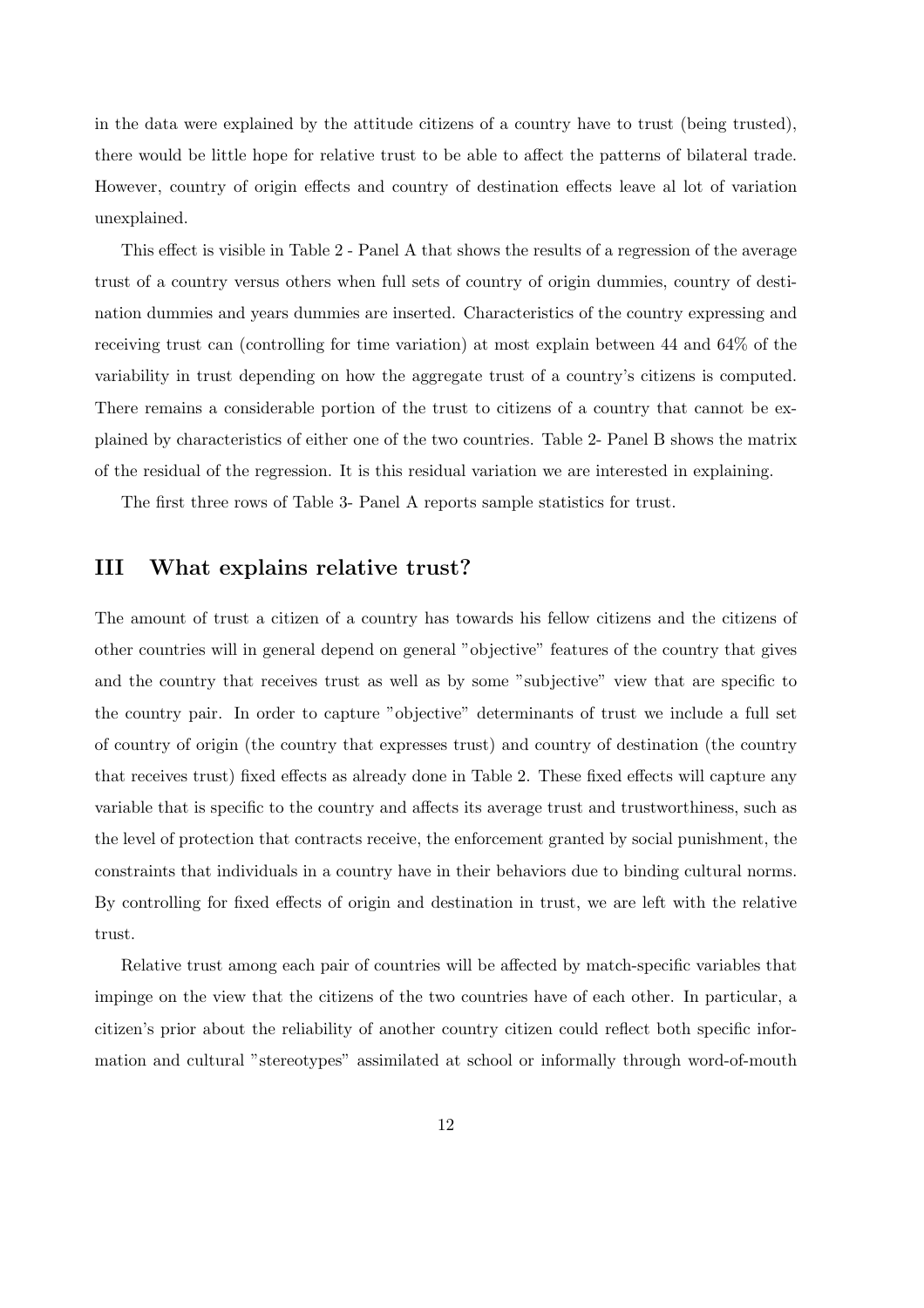in society.

## A Proxies for information

As measures of information we use the geographical distance between the two countries, their proximity, and the commonality between the two languages. The geographical distance between two countries is the log of distance in kilometers between the major cities (usually the capital) of the respective countries.<sup>4</sup> We also add a dummy variable to indicate when two countries share a common land border (Frankel et al. (1995)). As measure of language commonality we use the product of the percentage of people who speak the same language in each pair of countries.<sup>5</sup>

To measure the level of information citizens of one country have of citizens of other countries we also collected the number of times a country name appears in the headlines of a major newspaper in another country.<sup>6</sup> For each country we searched the most diffused newspaper present in Factiva. For each pair of country  $i$  and  $j$  we recorded the number of articles in the newspaper of country i that mentioned country j or citizens of country j in the headline. We divided this number by the number of total news on foreign countries.

In addition to these measures we use an indicator based on La Porta et al (1998) classification of legal origin. Our measure is a dummy variable that is equal to one if two countries share the same origin of law. Commonality in legal origin may in principle reflect the fact that citizens of countries having similar legal systems trust themselves more because it is easier for them to obtain legal justice in case of deviation from the legal contract.<sup>7</sup> However, common law is likely to be correlated with other cultural variables and common heritages, which may affect cultural biases. For example, in our sample common law is highly correlated with common origin of the language, an indicator variable that is equal to one if the countries belong to the same

<sup>4</sup>This measure is from Frankel et al. (1995). We also tried our regressions with alternative measures of distance between two countries and the results did not change substantially. Specifically, we used distance in radians of the unit circle between country centroids (Boisso and Ferrantino, 1997)) and great circle between largest cities (Fitzpatrick and Modlin, 1986).

<sup>&</sup>lt;sup>5</sup>See Boisso and Ferrantino (1997). We use as alternative an indicator variable equal to one if the pair of countries share an official language. This variable is from Jon Havemans website: http://www.macalester.edu/research/economics/PAGE/HAVEMAN/Trade.Resources/TradeData.html. The results remain substantially unchanged.

 ${}^{6}$ A similar measure is used as a reality check in Rey and Portes (2002).

<sup>7</sup>See Cornell and Welch (1996)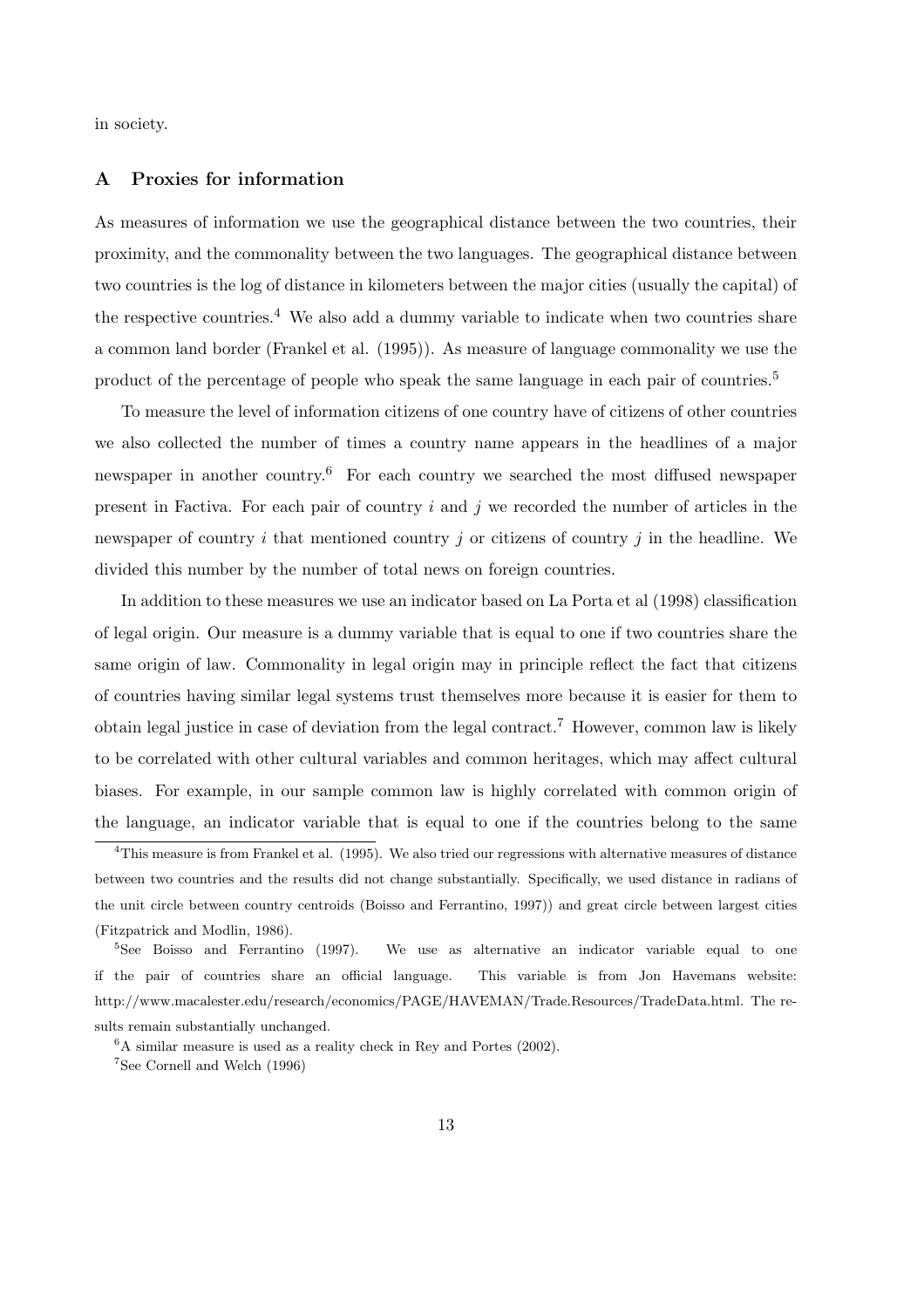hindo-european family of languages (Encyclopedia Britannica, 2004).

## B Proxies for cultural stereotypes

We measure cultural stereotypes with three variables, the history of wars between two countries in the last millennia, the commonality in religion, and the similarity in ethnic origin.

The first measure is the number of years a country pair has been engaged in a war since the end of the first millennium until 1970, when we use today's borders to decide whether a country was engaged in a war against another. Precisely, we construct two measures. The first one measures the number of years at war between each pair of countries from 1000 till 1815 (Congress of Vienna) and the second one measures the same variable for the period 1815-1970. Presumably, countries that have a long history of wars and conflict will mistrust each other. For instance, the clear tendency of the French to trust the British less than any other country, as Table 2 shows, may reflect the 198 years these two countries have been in war since year 1,000. Interestingly, cultural formation at school not only is a vehicle for prolonging the memory of facts that took place many years ago (this is why we count wars over almost a millennium), but it also shapes a citizen opinion and contribute to today's stereotypes. Furthermore, historical facts are interpreted with the lenses of the currently ruling group (and this is why we reconstruct wars using today's borders).<sup>8</sup>.

The second measure of cultural biases is an indicator of religious similarity equal to the empirical probability that two randomly chosen individuals in two countries will share the same religion. We obtain this measure by taking the product of the fraction of individuals in country j and in country i that have religion k and then summing across  $k$  ( $k =$  Catholic, Protestant, Jewish, Muslim, Hindu, Buddhist, Orthodox, no-religion, other affiliation). To calculate this variable we use the percentage of religious and non-religious people belonging to each country from the WVS.

Our third measure is the commonality in ethnic origin. To measure this last variable we use <sup>8</sup>For instance, the history that we are taught at school gives a certain representation of the facts that characterize the evolution of our nation vis--vis the other countries, and this representation typically reflects the point of view of the winner. This manipulation is clearly manifest in non-democratic governments which typically exercise a strong control on what is taught in school - particularly history - in order to manipulate their citizen's opinions. For example, in Egypt they celebrate the "victory" against Israel in the Kippur War. But some form of manipulation is present also in democratic societies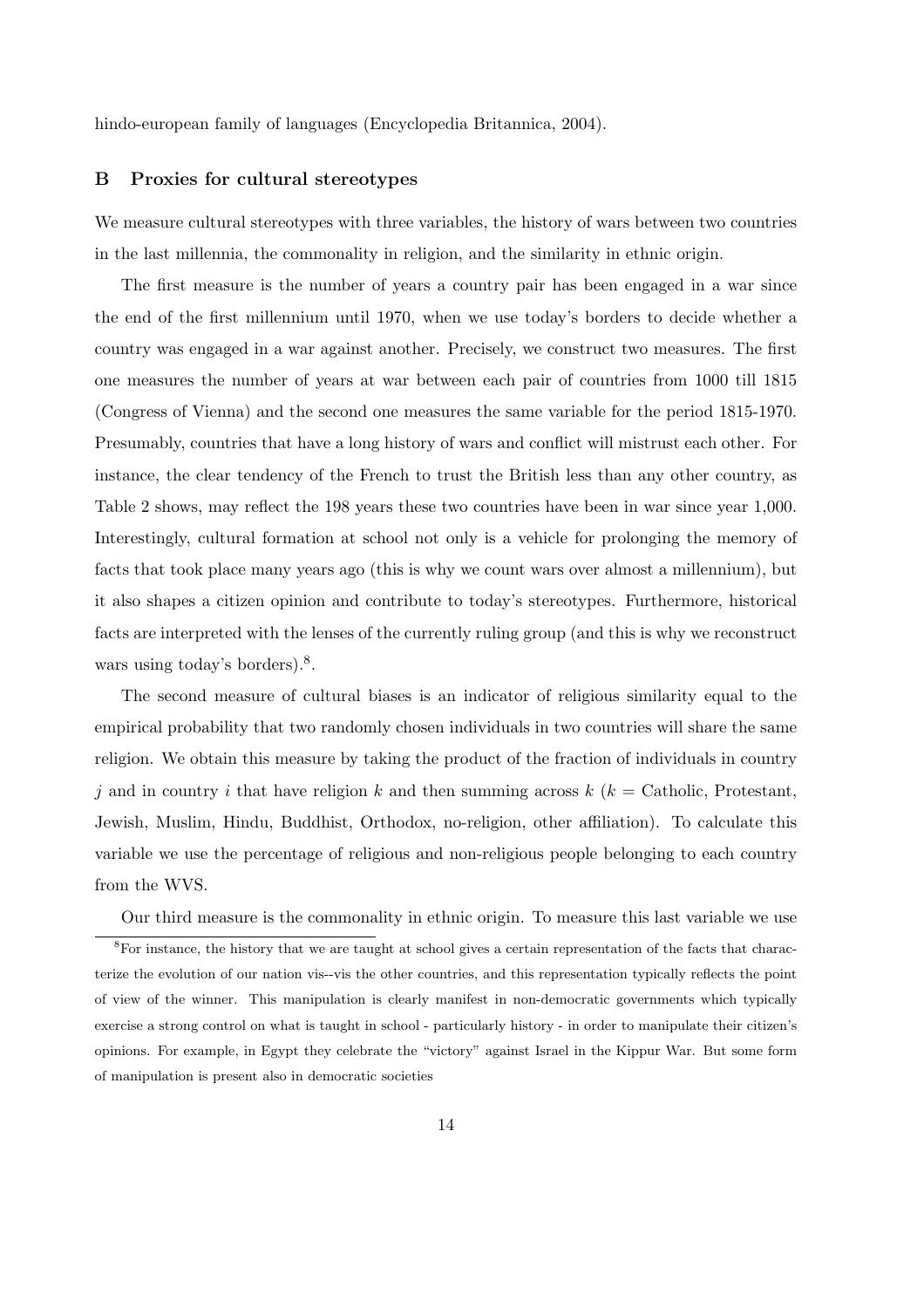the genetic distance between indigenous population as developed by Cavalli-Sforza et. al. (1996).<sup>9</sup> This measure is based on the existence of genetic or DNA polymorphism (a situation in which a gene or a DNA sequence exist in at least two different forms (alleles)). A simple example of polymorphism is the ABO blood groups classification which was discovered at the beginning of last century. While ABO alleles are present in all population, the frequency of each allele varies a lot across populations. For example, the O allele is frequent in 61 percent of African population and 98 percent in American Natives populations. These differences in alleles hold true for other genes or DNA sequences, as well. At a first approximation, Cavalli-Sforza measure of genetic distance sums the differences in frequencies of these polymorphisms to derive a measure of how different the genetic composition of two population is.

We use genetic distance because it correlates with anthropometric traits (Cavalli-Sforza et al. (1996) and Gonzalez-Jose et al. (2004)). The sociological and psychological literature on homophily has shown that contacts between similar people occurs at a higher rate than among dissimilar people, and that often homophily is induced by personal preferences. In other words, individuals prefer to interact with other similar individuals. This research suggests that genetic distance translates into network distance, the number of relationships through which a piece of information must travel to connect two individuals (McPherson, et al. 2001).

Summary statistics on these variables are reported in Table 3, Panel A.

### C Empirical results

In Table 4 we report the results of our estimates on the determinant of relative trust. Our dependent variable is average trust.<sup>10</sup> To avoid understating the standard errors due to repeated observations, we follow Bertrand, Duflo, and Mullainathan (2004) and collapse the data by taking time averages of our right and left-hand side (after partialling out time effects). The first four columns report the results for the entire sample, including the observation when the country of origin is the same as the country of destination.<sup>11</sup>. The last two columns report results

 $\frac{9}{9}$ For a more detailed description of this measure see the Appendix.

 $10$ We obtained similar results (not reported) when we use as dependent variable the percentage of individuals trusting a lot.

 $11$  For the case in which the country of origin is equal to the country of destination we have set geographical distance equal to 1, the adjacency dummy equal to 1, language equal to 10,000, and genetic distance equal to zero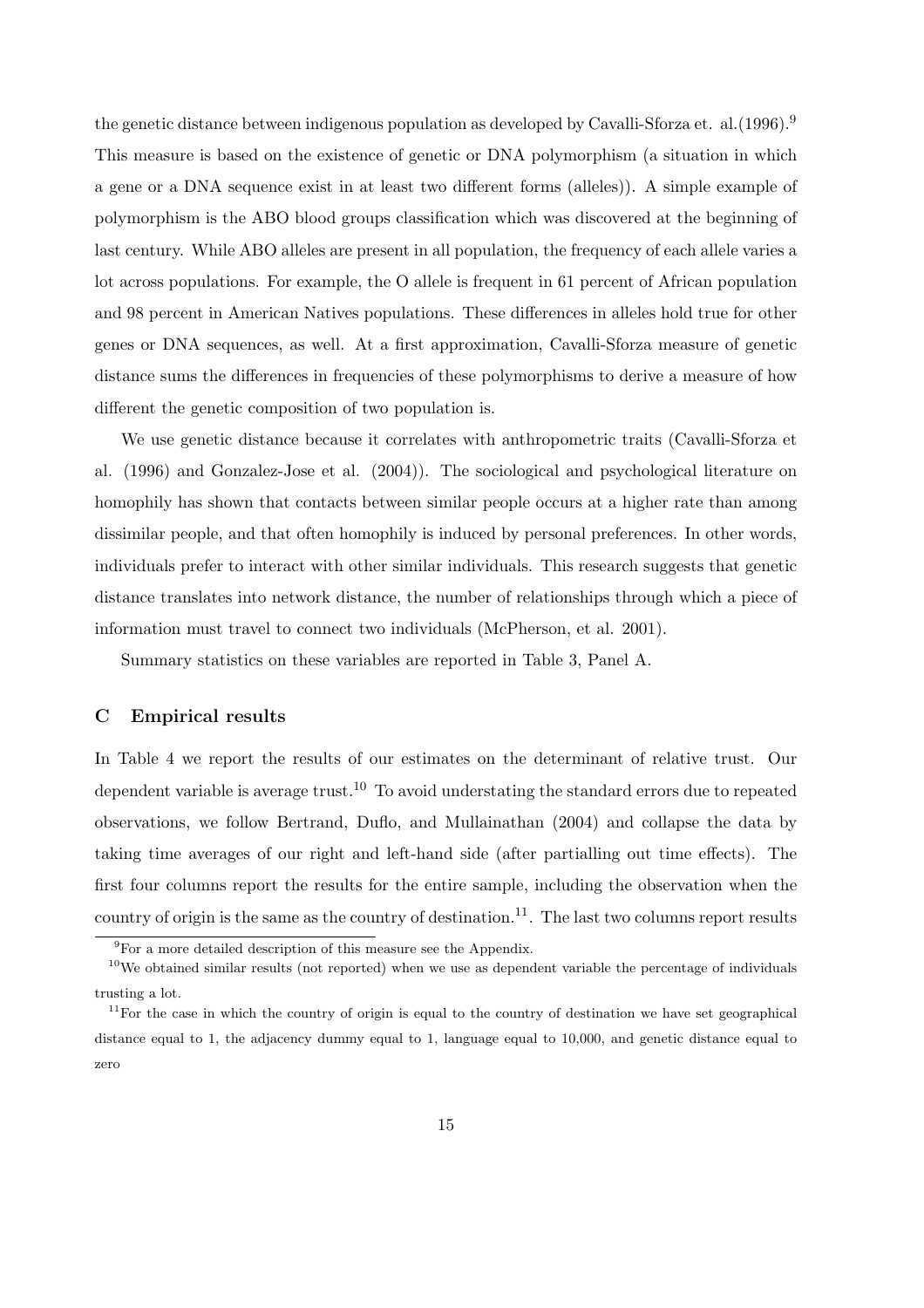excluding the observations where the country of origin is equal to the country of destination.

In principle, it is not obvious what the effects of the variables proxing for information should be. For instance, geographical proximity may give rise to more frequent interactions between two country citizens and sustain trust this way; but common borders may be the origin of frictions and expose populations to wars, which cause mistrust. Alternatively, distance may be a proxy for information, as it may be common language, and information may affect trust. Even in this case, however, the correlation is far from obvious: more information allows to make more precise inference but does not necessarily imply more or less trust on average. The estimates are consistent with these conjectures: neither common language nor common border affect the trust of a country towards another. Distance instead has a negative and statistically significant effect: increasing (log) distance between two countries by one standard deviation lowers relative bilateral trust by 5.2 percent of its sample mean.

Commonality of legal origin has a positive effect on trust: citizens of countries that share the same legal origin tend to trust each other more. The effect is small, but economically significant: other things being equal moving from a different legal origin to a common one increases the amount of relative trust by 3.2 percent of its sample mean. This result is consistent with legal origin capturing a shared cultural background, but it is also consistent with the idea that ceteris paribus one can trust more a citizen of a country that has the same legal origin of her own country because it is easier to obtain legal justice in case of deviation from what is written in a contract.

In column 2 we introduce cultural variables. The results show that cultural factors are overall important and their effect decreases the role of the information-based variables. Commonality of religion has a positive impact: compared to a case where religion is not shared, a match where 90 percent of the citizens share the same religion (e.g. Italy and Spain) raises trust by 4.5 percent of its sample mean. The coefficient of genetic distance shows that citizens of a country tend to trust more citizens of countries who are genetically closer. A one standard deviation increase in genetic distance lowers bilateral trust by more than 6 percent of the sample mean. The number of years two countries have been at war has a negative effect on match-specific trust, though it is significant only at the 15 percent level.

In column 3 we introduce common origin of the language among the regressors. The results do not change substantially. One thing is worth noticing. Both the coefficients of genetic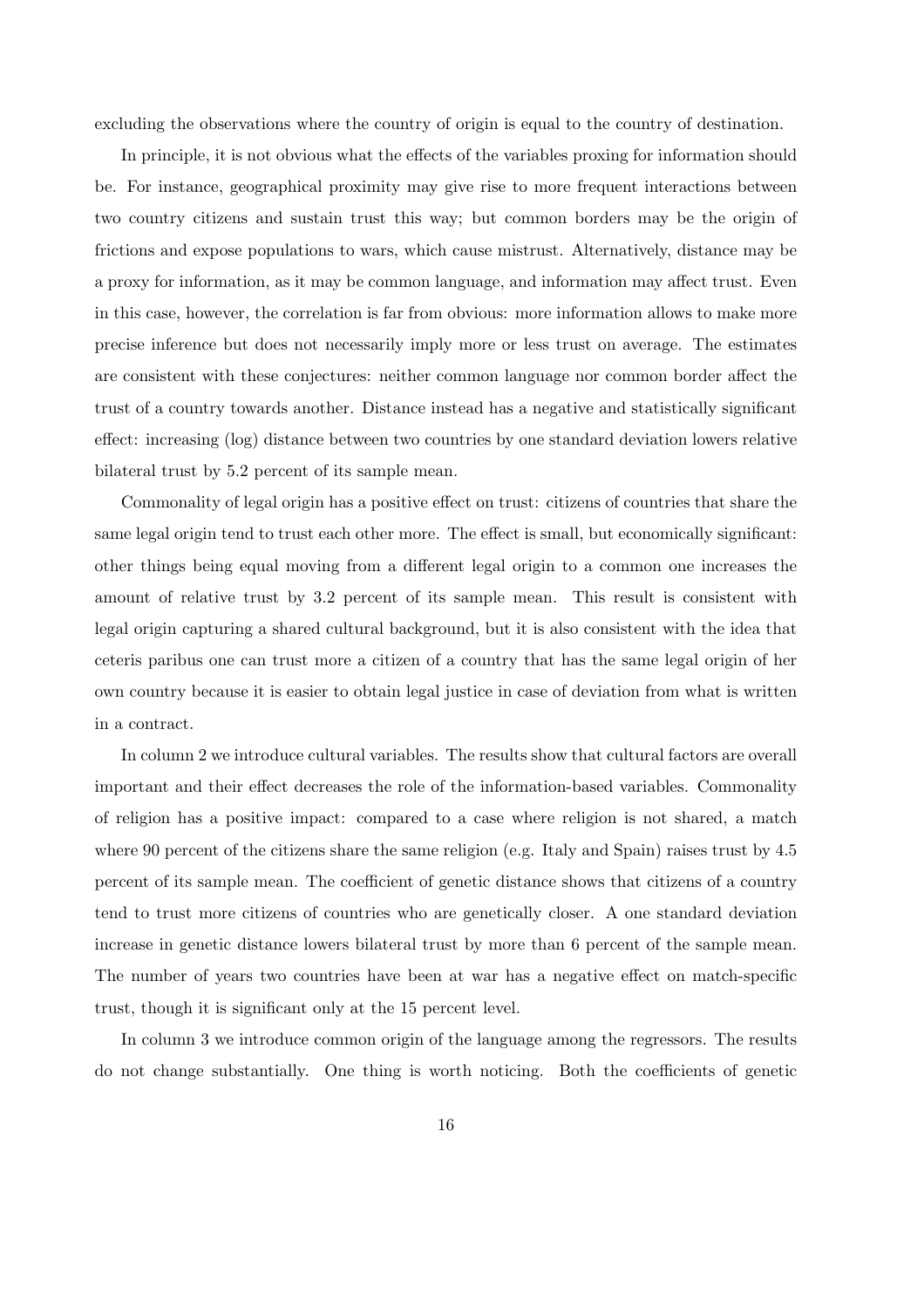distance and common law decrease somewhat. Common origin of the language is correlated with genetic distance (Cavalli-Sforza et. al. (1996), Cavalli-Sforza (2000)), but also is independently correlated with common origin of law.

The last two columns re-estimate the same regressions dropping observations where the country of origin and country of destination coincide, in so doing eliminating the effect of home bias in trust. Results are stronger than those reported in the previous columns, implying that they are not driven by obvious larger values of religious and genetic commonality within the home country and the larger values of trust towards the fellow citizens.

In Table 5 we show the result of regressing the average level of trust of citizens of country  $i$  to citizens of country j on the average level of knowledge that citizens of country i have of citizens of country j measured by newspaper coverage. In the regression we include both country of origin and destination fixed effects. The partial correlation coefficient (column I) is positive, but statistically insignificant. When we insert all the other control variables, the coefficient becomes negative and statistically significant at the 10% level. This result suggests that it is not true that on average people trust more whom they know better. In fact, conditional on the other factors, there is a positive bias in trust for people from countries we do not know much of. This bias, then, is corrected as more information becomes available. Another possible interpretation is that newspapers tend to report bad news and this tend to create a negative bias, which is stronger the more news about a country are reported.

To understand whether relative trust is driven by information or, alternatively, some perception of the pleasantness of individual in other countries we construct a variable that measures perceived pleasantness. In Eurobarometer 38.0 survey respondents from five European countries (France, West Germany, Great Britain, Northern Ireland, Spain, and Italy) were asked to rank citizens from other 12 European countries in terms of their perceived pleasantness. The following question was asked: "Which countries of the European Community are in your opinion the most pleasant (maximus 3 answers possible)?". We coded 1 if country  $j$  was mentioned by citizen of country i and we use the percentage of times in which country i was mentioned by all the citizens of country  $i$ , as a measure of how much citizens of country  $i$  think citizens of country j are pleasant people.<sup>12</sup>

Interestingly, when we introduce the percentage of citizens of country  $i$  that have mentioned

<sup>&</sup>lt;sup>12</sup>Table 3A reports sample statistics for these variable.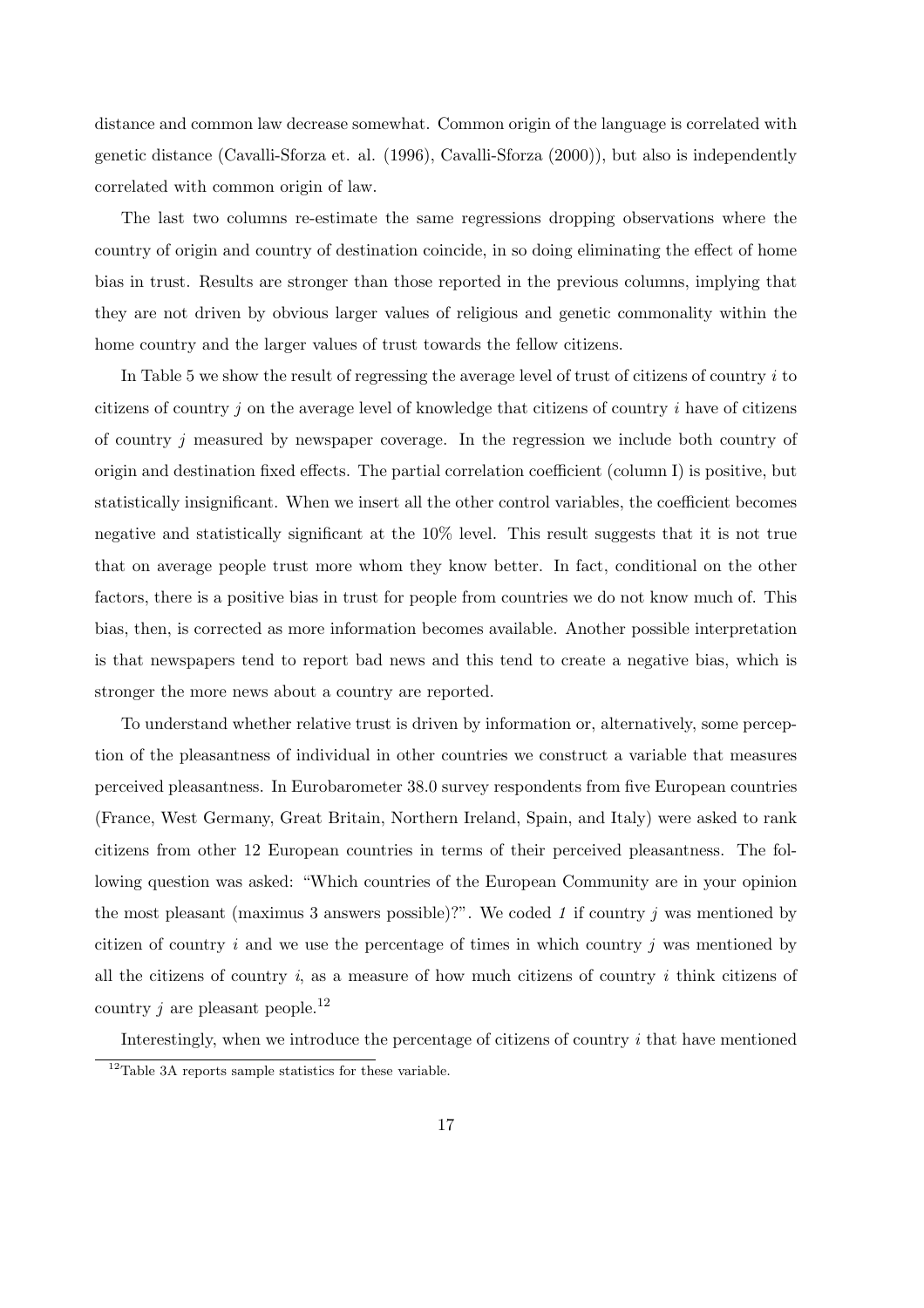citizens of country  $j$  as the most pleasant citizens in European Union, we find that the coefficient of perceived pleasantness is positive and significant. A one-standard deviation increase in the perceived pleasantness increases trust by 15 percent.

Unfortunately, the question about pleasantness has been asked only to citizens of five countries, so our observations in this regression shrink to 55. Thus, when we control for perceived pleasantness, all the other variables become insignificant. Since in this limited sample all the other variables are insignificant even if we do not insert perceived pleasantness, we cannot determine whether the effect of these other variables work only through pleasantness or also work independently. But these findings do suggest that relative pleasantness plays a big role in explaining relative trust among countries.

## IV The Effect of Trust on Trade

Now that we have have a better sense of the determinants of relative trust we can explore what its effects are. Is it true, as the model in section 1 suggests, that trust (or lack of thereof) can have first order economic effects? More importantly, can we establish that the cultural bias in trust have an impact on economic exchange? To do so we try to see what is the effect of relative trust when inserted in traditional models of economic exchange across countries. We start with trade of good and services.

## A Data

The first variable we use is data on trade of goods and services assembled by the OECD, based on customs records.13. This database provides time-series of trade value, disaggregated according to trading partner, for the period 1970-2000. Of this long panel we only use data for the years when trust survey data are available (1970, 1976, 1980, 1986, 1990, 1993, 1994, and 1996).

To ensure complete homogeneity of the sample as far as bilateral trade conditions are concerned, we restrict our sample to countries belonging to the European Union. For the countries that entered the European Union after 1970 we include observations only after the admission date (for example, UK is included in the sample only for the years after 1974, and Greece is included in the sample only for the years after  $1981$ ).<sup>14</sup>

 $13$ See Golub, et al. (2003)

<sup>&</sup>lt;sup>14</sup>One possible concern is that trade agreements (i.e. in this case joining the EU) take a long time to deliver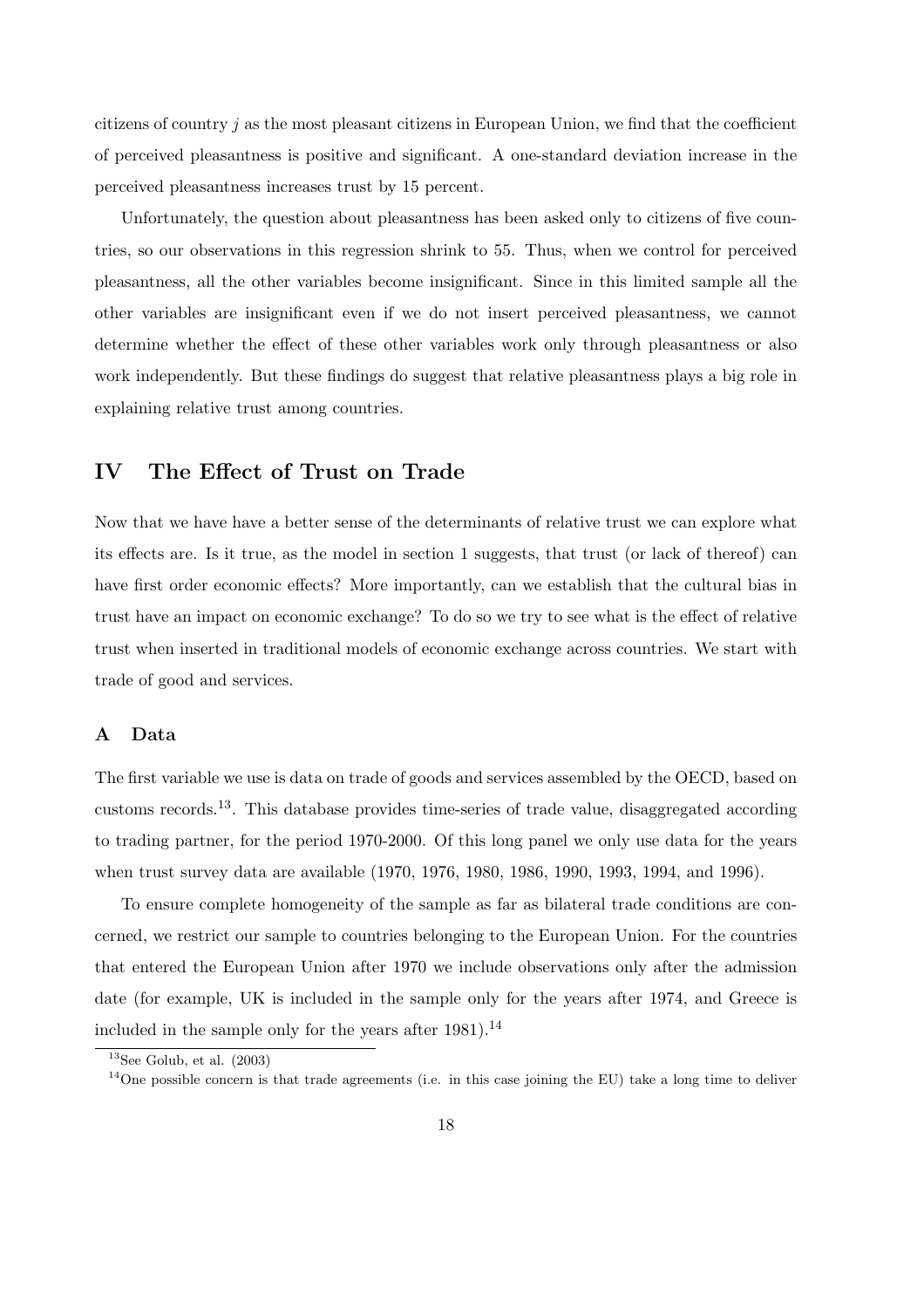The sample statistics for the data are reported in Panel B of Table 3.

## B Empirical Results

Table 6- Panel A estimates the effect of relative trust on the amount of trade between two countries. The dependent variable is logarithm of export from country  $i$  to country  $j$ .

Column I presents the standard gravity regression with the addition of our measure trust of the importing country toward the exporting one and of fixed effects for both the importing and the exporting countries (Evans  $(2003)$ ).<sup>15</sup>

As in the standard gravity equation, the distance between two countries negatively affects the level of export, while the presence of a common border, of a common language, and the remoteness of two trading partners with respect to the rest of the world positively affect it.

Unlike the standard gravity equation, the GDP of the importing country and the GDP of the exporting country are not statistically significant. But in our specification we control for exporting and importing country fixed effects. Hence, the coefficient on the GDP only captures the effect of the time series variation in these variables.

Most importantly (from our point of view), even after controlling for all these variables our measure of trust has a positive and statistically significant effect on trade. At sample means, increasing the trust of the importer by one standard deviation raises the share of exports over GDP by 12 percent.

There are two reasons to worry about this OLS result. First, while it is possible that trust fosters trade, it is equally possible that trade breeds trust. In fact, even our simple model in section 1 suggests that interaction can breed trust. The second problem is that relative trust can capture the effect of other omitted variables (for example the existence of established trading outposts). To address these concerns we need some instruments.

As instruments we will use the cultural determinants of trust (history of war, commonality of religion, and genetic distance). Since we have already shown that these variables are correlated with relative trust, these will be valid instruments if we can argue that they do not have a direct their effects. For this reason, we test the robustness of our results by including observations of EU countries only

after 10 years they joined the EU. All our results are robust to restricting the sample in this way.

<sup>&</sup>lt;sup>15</sup>Anderson and van Wincoop (2003) argue against the insertion of "remoteness" into the gravity equation. Our results are unchanged if we drop it.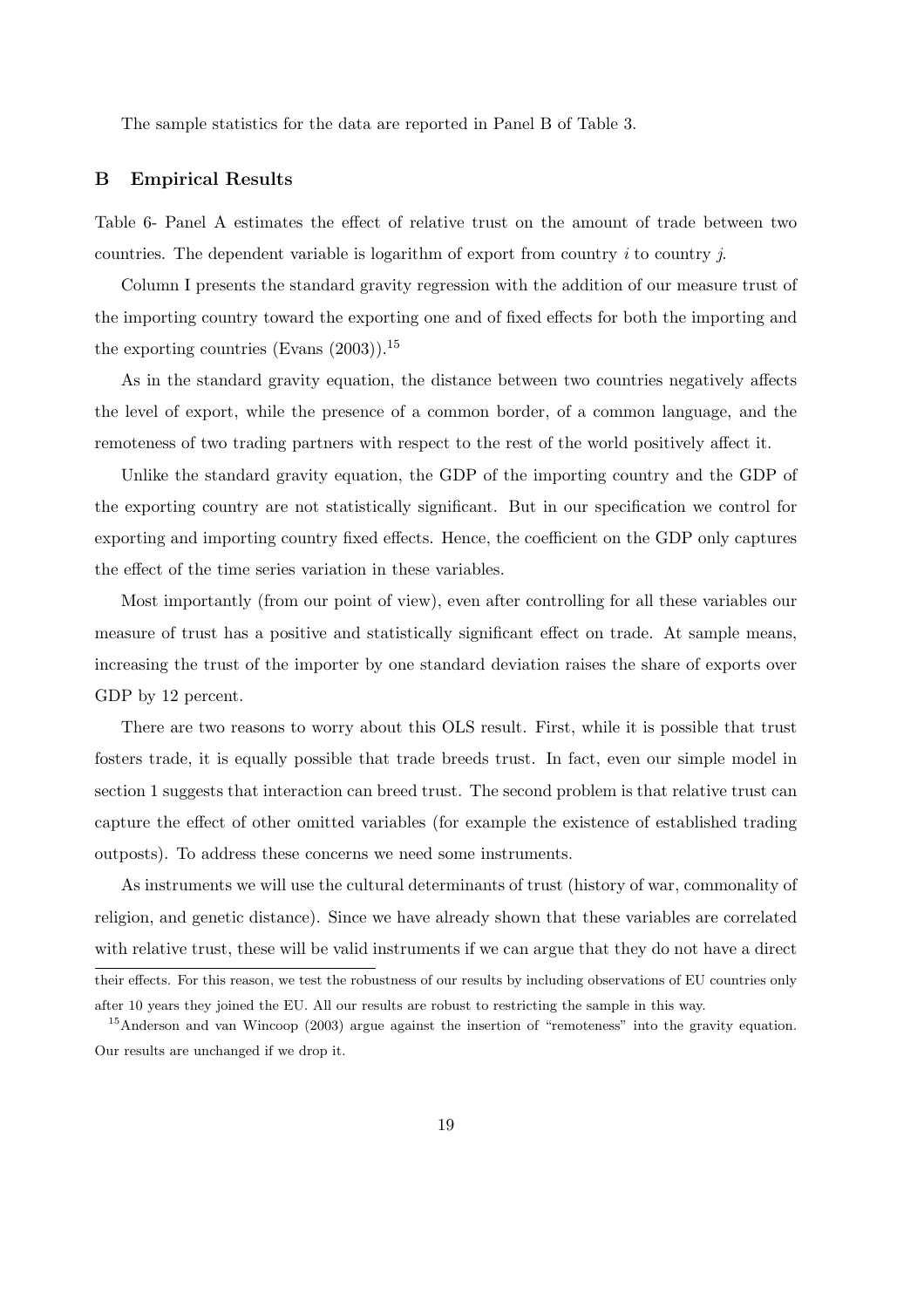effect on trade.

Among these instruments, the most problematic one is the history of wars. It is not only possible, but also very plausible that wars disrupt trade. For this reason, we use as an instrument only the number of years of wars until 1815, with the understanding that the direct effect of distant wars has faded away, while the cultural effect is more persistent. Interestingly, the number of years at war till 1815 and between 1815 and 1970 is not significantly correlated (point estimate of 0.06). Alternatively, we drop this instrument all together.

Commonality of religion is unlikely to have a direct effect on trade, especially once we control for distance, commonality of language, and common border. Poland, for instance, is not Catholic because it traded with Rome more than with Berlin. In fact, Poland embraced the Reformation and returned to Catholicism only when Jesuits succeeded in converting its King.

Also genetic distance is unlikely to have a direct effect on trade, except if it is a proxy for well established routes of communication. One can argue that populations move along the same routes traders use. While possible, we regard this possibility as unlikely. The genetic differences captured in the coancestry coefficient reflect Neolithic migration into the continent (Menozzi et al.,  $(1978)$  and Ammerman and Cavalli-Sforza  $(1985)$ ).<sup>16</sup> His studies suggest that despite more recent invasions from external populations (such as the Moors and the Mongols) and many large-scale internal population movements, today's European genetic map still reflects earlier migrations from Asia and Africa. For example, even if the Huns arrived in France and Italy relatively recently (450 A.D.) and that the Turks arrived in Austria at the end of the eighteenth century, the distribution of genes in Europe show that these incursions had few genetic consequences (Cavalli-Sforza, 2000). Since genetic differences reflect the history of very ancient migrations from Asia and Africa (using genetic material researcher have been able to establish that Europeans are about two-thirds Asian and one third African) we regard it as unlikely that they are correlated with today's patterns of trade.

The second column of Table6- Panel A shows the IV estimates, when all these three instruments are used.<sup>17</sup> Not only the effect of trust remains significant, but its magnitude more than double.

<sup>&</sup>lt;sup>16</sup>These studies show genetic evidence consistent with archeological evidence that various group of Neolithic individuals, while admixing with local hunter-gather population, bore a significant fraction of the genes of today's European populations.

<sup>&</sup>lt;sup>17</sup>When we drop the history of wars the results are unchanged.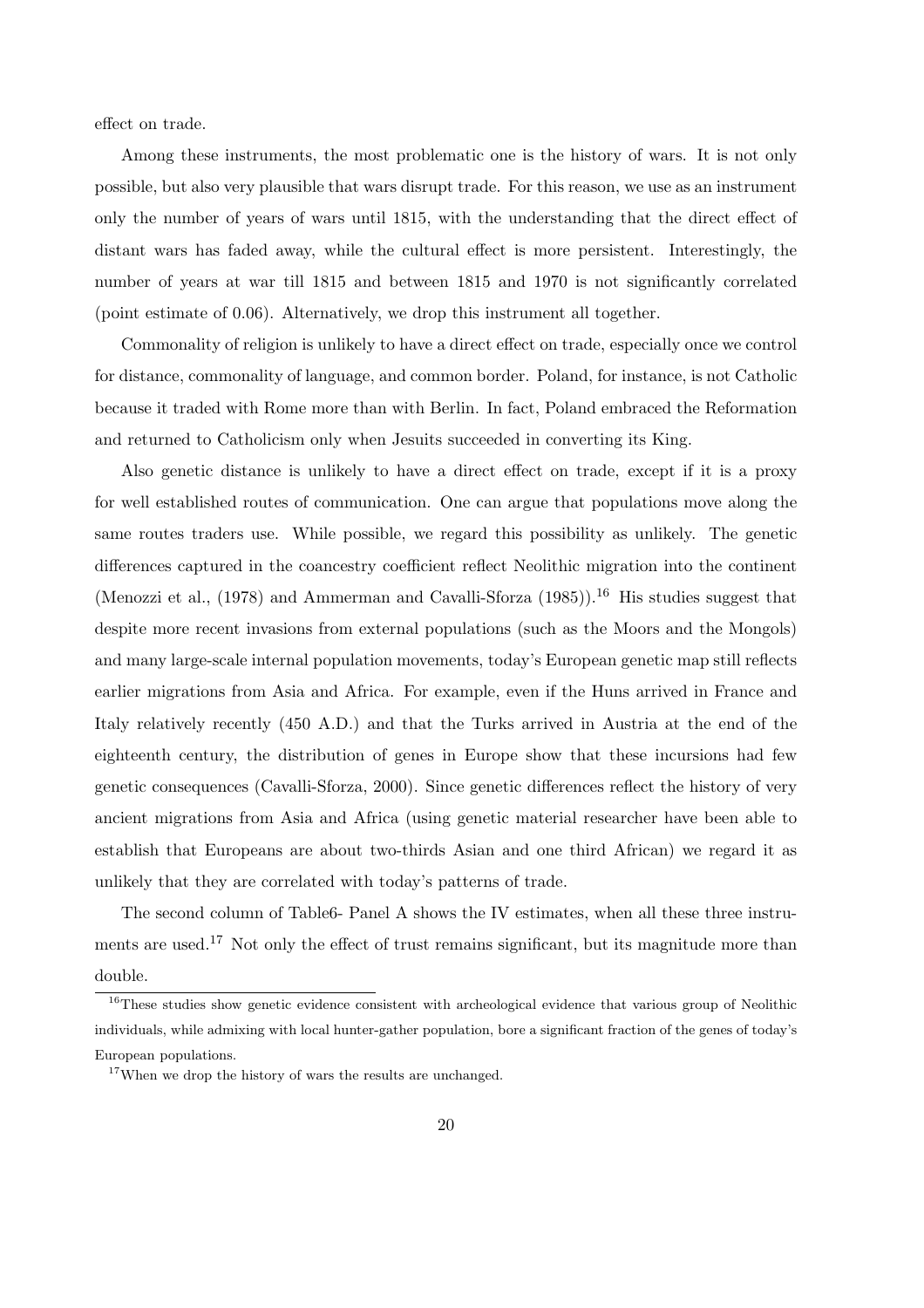This result suggests two possibilities. One is that our measure of trust is a noisy measure of the true trust between two countries and when we instrument we reduce the downward-bias effect of this noise. Alternatively, culture can affect trade through several channels and trust is just one of those. When we instrument trust with other cultural determinants, we capture the full effect of culture, which is bigger than its effect via trust. We are unable to distinguish between these two possibilities. Either way, however, we have identified an important effect of culture on trade.

In Column III and IV we re-estimate the OLS and IV introducing our proxy for information (newspaper coverage). As discussed in Portes and Rey (2002), information is positively associated with trade, although the direction of causality is questionable. After controlling for the availability of information, trust remains an important determinant of trade patterns.

Finally in column V and VI we introduce a measure for cultural similarity: an indicator equal to one if the legal system of two countries belong to the same family (see La Porta et al. (1998)). Common origin of law has a positive and significant effect on trade. This result can be interpreted in various way. It can be seen as a evidence that similar institutions foster more trade because they provide more guarantee to the parties involved (De Groot et al, (2003) and Vachlos (2004)). Or it can be interpreted as evidence that similar culture, of which a similar legal system is a proxy for, foster more trade. Regardless of the interpretation, the impact of our trust measure remains unchanged.

In Table 6- Panel B we test whether the impact of trust on trade varies according to what theory would suggest. According to our simple model, the importance of trust, as initial prior about a group, should be stronger when people lack information and it should progressively fade away as more direct information becomes available. If we use news coverage as a proxy for information, then, we expect that the impact of trust should decline at higher level of news coverage. This is exactly what we see, both in the OLS estimates and in the IV ones, albeit the effect is not statistically significant in the IV regression.

## V International Portfolio Diversification

The second type of international exchange where we want to explore the effect of trust is portfolio diversification. In deciding where to invest its savings each individual and or institution face a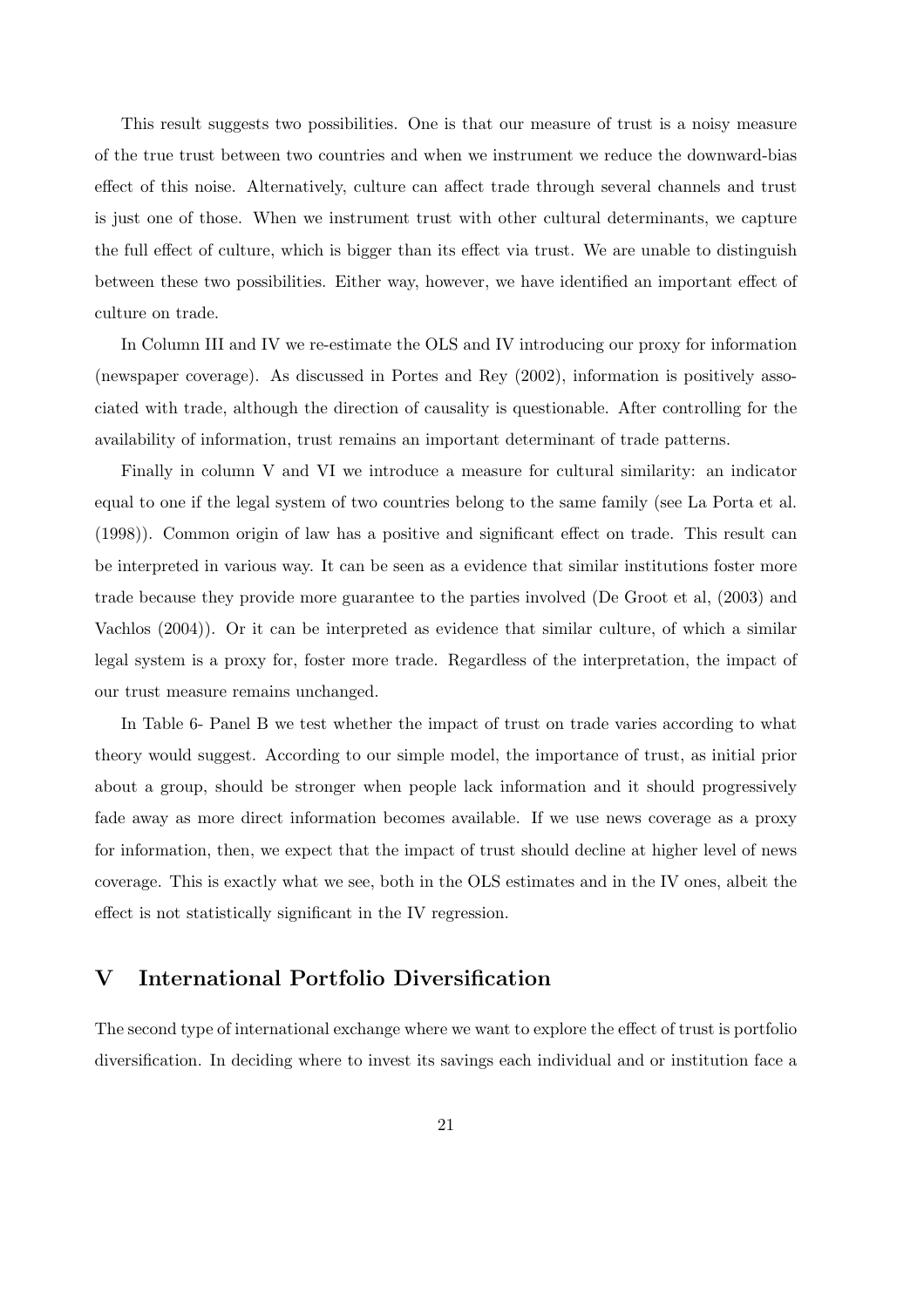wide arrays of countries to choose from. In this choice there are at least two factors where trust might play a role: an investor should trust the reliability of the accounting numbers released by companies located in that country and it should trust the Government of that country not to expropriate his investment. Since we will control for country of destination fixed effects, the "objective" trustworthiness should already be controlled for. Hence, our measure of trust will capture either some differences in the information sets or some idiosyncratic biases in the expectations.

## A Data

Ideally, we would like to have data on the international diversification of individual investors. These data, however, are not available on a consistent basis. Hence, we resort to portfolio data from institutional investors. Since we expect institutions to be more informed and less affected by cultural biases, our data is biased against finding any effect of cultural variables.

The data we use is from Morningstar, which has kindly provided us with the geographical breakdown of equity investment of European mutual funds disaggregated by country of origin.<sup>18</sup> We exclude funds located in Luxembourg and Ireland when they are affiliated with companies located in other European countries.

This dataset include all funds that report their positions to Morningstar (including balanced and flexible funds, for example). Bonds investments, however, are not included. Sample statistics are reported in Panel C of Table 3.

#### B Empirical Results

Table 7 investigates the effects of trust on portfolio allocations. The dependent variable is the percentage of the total equity portfolio of mutual funds located in country i that is invested in equity of the country j.

A traditional portfolio model would only include the inverse of the covariance of stock market returns and the weight of the stock market of country  $i$  in the world portfolio. Since we include country fixed effects, this latter variable is absorbed by the country fixed effects.

To this benchmark we add our proxies for information: the newspapers' coverage, a dummy for common borders, the product of the percentage of people talking the same language, and

<sup>18</sup>We thank Michele Gambera for providing us with the data.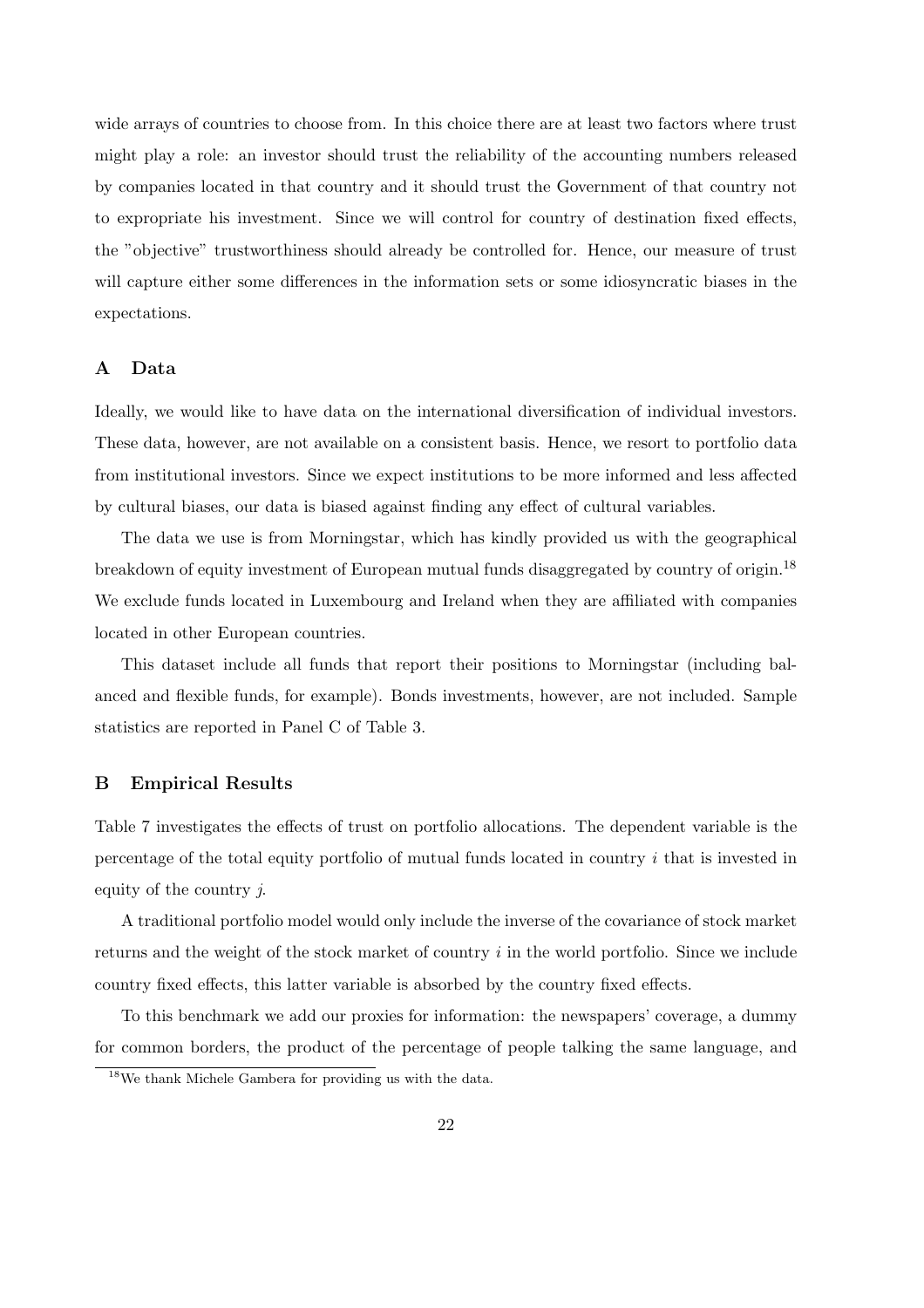the logarithm of the distance between the two capitals. Of all these variables, only distance is statistically significant (column I).

In column II we instrument our measure of trust with the three cultural instruments (wars, commonality of religion and genetic distance). The coefficient of trust almost quadruple and becomes statistically significant. One standard deviation increase in trust raises the amount invested in a country by 7 percentage point, i.e. it almost doubles the average amount invested.

In column III and IV we re-estimate the same regression respectively by OLS and IV after inserting a dummy for similarity in the legal system. In the OLS estimate the common legal origin variable has a positive and statistically significant effect on the amount invested in a country, but the significance disappear when we instrument trust. It is clear that both common legal origin and trust are capturing a similar phenomenon and we do not have sufficient data to separate the two.

There is, however, another way to determine whether the effect of the common legal origin variable is due to the better protection (or sense of protection) a common legal system provides to investors or to the fact that countries with a similar legal system tend to share also a common history and this common history creates cultural biases that favor exchange. In the case of portfolio investments we know which should be the types of laws that matter the most. La Porta et al. (2003) compile a list of the relevant aspects of security laws. If common legal origin works because investors coming from a country that shares the same legal system feel better protected, it must work even better when we focus our attention to the the relevant aspect of the law. For this reason we compile a similarity index, similar to the one is Vachlos (2003), where we assign a value of one each aspect of security laws two countries share, and zero otherwise.

In column IV and V we re-estimate the basic regression (respectively by OLS and IV) after inserting this index of similarity of security laws rather than of similarity of legal origin. In the OLS regression the coefficient of this index is positive, while in the IV one is negative; in both cases, however, it is insignificant.

The IV estimates, however, show a large (and statistically significant) effect of trust, comparable to the one found in column II. So the data seem to suggest that the importance of common legal origin mainly comes from some cultural bias that fosters higher trade and investments between countries that share some common history.

Panel B interacts information with trust to see whether it is true that the effect of trust is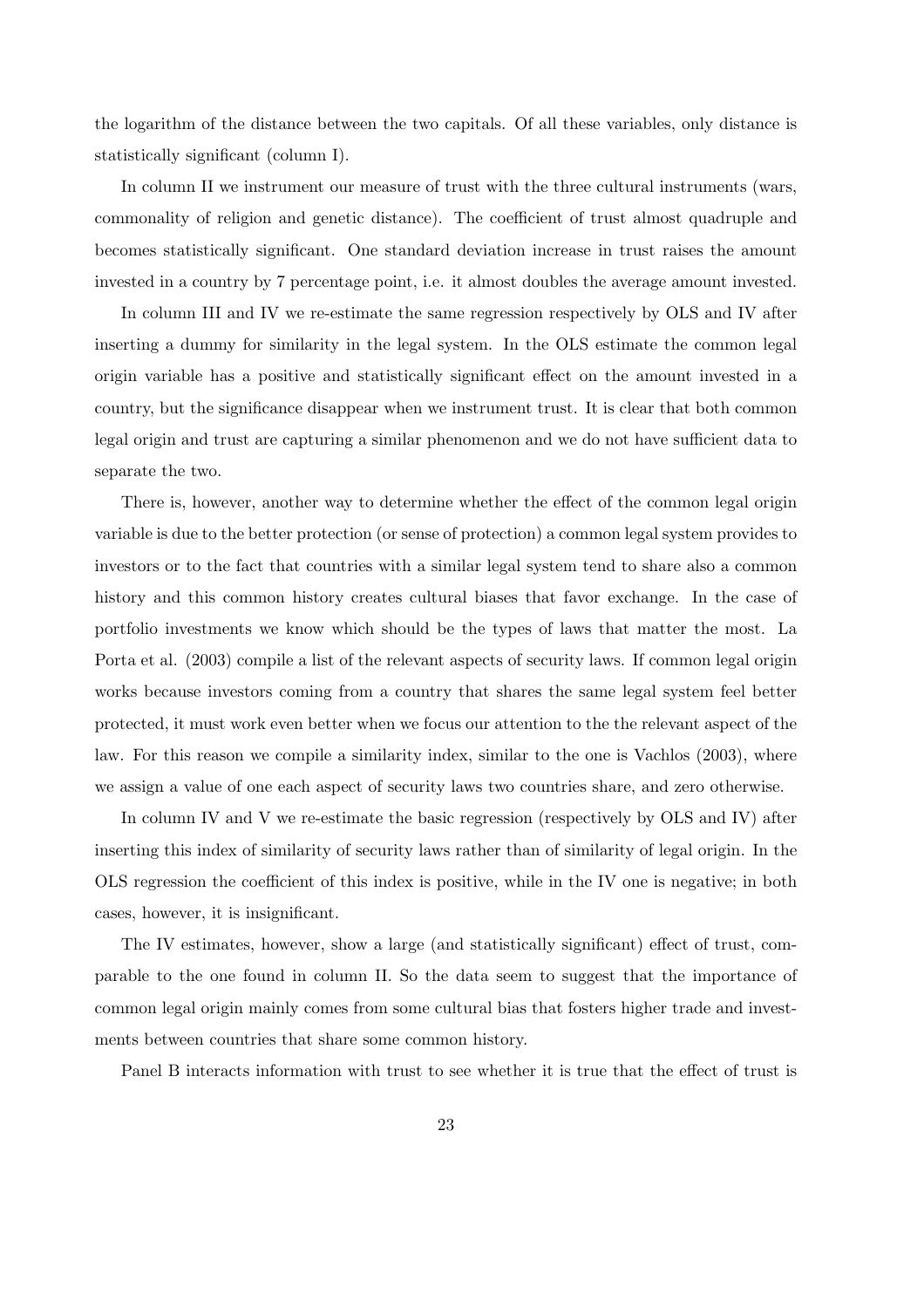weaker when investors have access to better information. The results here are more ambiguous. All the OLS estimates suggest that the effect of trust is indeed diminishing with the availability of information. This is not true in the IV estimates. The coefficient for the interaction variable is positive (rather than negative) albeit not statistically significant. The problem here might be due to the fact that we are instrumenting both the level of trust and the interaction of trust and information with the same set of variables.

## VI Foreign direct investment

In this section, we study the effect of trust on foreign direct investments (FDI).

## A Data

Statistics on FDI transactions and positions are based on the OECD database developed by the Directorate for Financial, Fiscal and Enterprise Affairs. These statistics are compiled according to the concept used for balance and payments (flows) and international investment positions (stocks) statistics.

FDI is a category of international investment made by a resident entity in one country. According to the classification used in the balance of payment accounts, a foreign direct investment enterprise is an incorporated enterprise in which a foreign investor has 10% of the shares or voting power.<sup>19</sup> Because trade agreements are important for foreign direct investmant, our sample includes only countries after they joined the European Union.<sup>20</sup> Summary statistics are reported in Table 3, Panel D.

#### B Empirical Results

Table 8 reports the effect of trust of people of country i towards people of country  $j$  on the foreign direct investments of country  $i$  in country  $j$ .

Column I of Panel A reports the basic specification with country fixed effects, border, language, and distance and mean trust. The impact of trust is positive, but not statistically

<sup>19</sup>See Golub et al.

 $^{20}$ As for our trade regression, we found that all our results are robust to including countries only 10 years after they joined the European Union.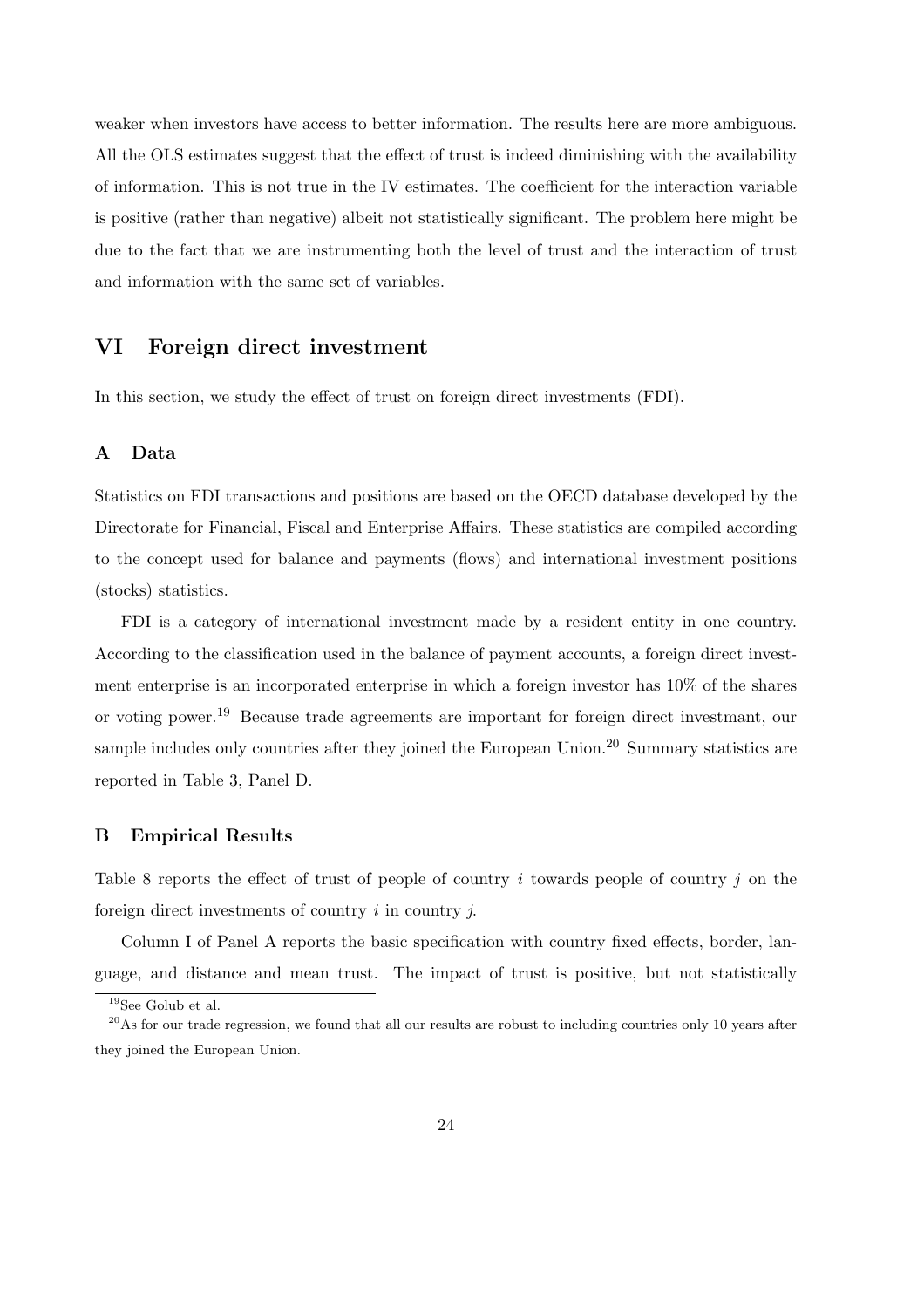significant. This effect almost triples when we use instrumental variables (column II). Economically, a one standard deviation increase in trust toward a country increases the stock of FDI in that country by 2.5 percent. This effect, however, remains statistically insignificant at conventional levels.

In column III and IV we add our proxy for information to our basic regression. The coefficient of trust becomes slightly bigger and in the IV regression is also statistically significant.

When we insert a dummy for a common legal origin (column V and VI), however, the effect of trust is reduced and becomes insignificant again.

Panel B of Table 8 re-estimate the same regressions after inserting an interaction between information and trust. As for the case of trade, the direct effect of trust is positive and statistically significant, while the interaction between trust and trade is negative and statistically significant, suggesting that the effect of trust fades away when the information about a country increases.

## VII Conclusions

In this paper we show that culture plays a role in the formation of trust, beyond what objective considerations would justify. Even after controlling for a country's objective characteristics and for differences in the information sets, historical and cultural variables affect the propensity of the citizens of a country to trust the citizens of another country.

We also document that these differences in trust affect the level of economic exchange between two countries: trade, portfolio investments and foreign direct investments. This effect fades as more information about the country to be trusted becomes available in the trusting country. This is consistent with our conjecture that culture plays a role in shaping priors in the absence of data.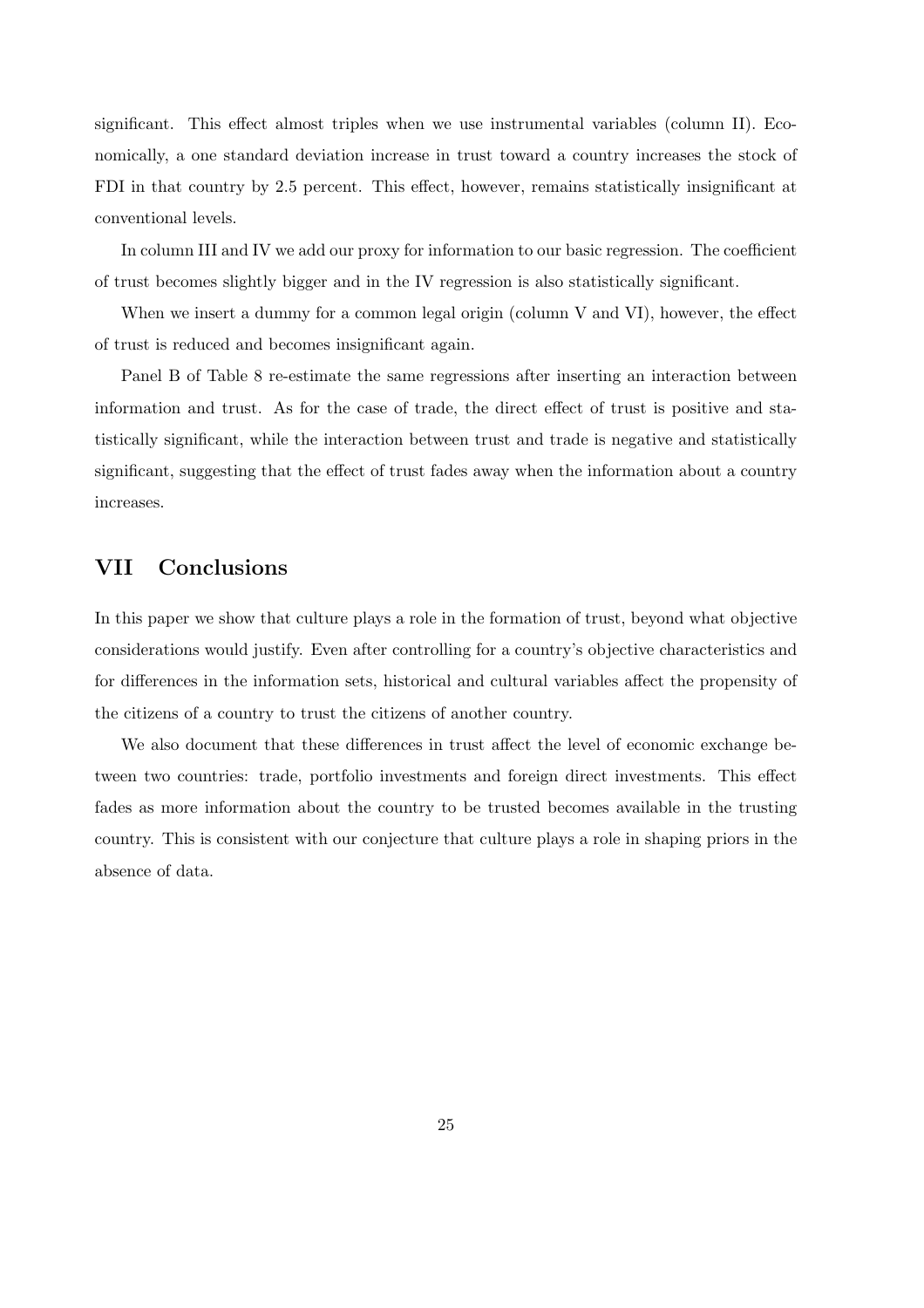## References

- Ammerman, A. J, and L.L. Cavalli-Sforza , 1985 "The Neolithic Transition and the Genetics of Populations in Europe" Princeton. Princeton University Press.
- ANDERLINI, L. AND L. FELLI, 2001, "Costly Bargaining and Renegotiation, *Econometrica* 69: 377-411.
- Anderson and van Wincoop, 2003, "Gravity with Gravitas", American Economic Review March.
- Boisso, Dale, and Michael Ferrantino , 1997 "Economic Distance, Cultural Distance, and Openness: Empirical Puzzles," Journal of Economic Integration 12: 456-484.
- Cavalli-Sforza, L. , 2000, Genes, People, and Languages University of California Press.
- Cavalli-Sforza, L. Luca, Paolo Menozzi, and Alberto Piazza , 1996, The History and Geography of Human Genes, Princeton University Press, New Jersey.
- Cohen, Laurent 2003 "Loyalty Based Portfolio Choice" working paper University of Chicago.
- Cornell, Brad, and Ivo Welch 1996 "Culture, Information and Screening Discrimination." The Journal of Political Economy 104-3, 542-571.
- Dahlquist, Magnus, Pinkowitz, Lee, Stulz, Rene', and Williamson, Rohan , 2003, "Corporate Governance and the Home Bias," with Magnus Dahlquist, Lee Pinkowitz, and Rohan Williamson, Journal of Financial and Quantitative Analysis, 38(1): 87-110.
- De Groot, Henry L.F., Gert-Jan Linders, Piet Rietvelt, and Uma Subramanian , 2003, The Institutional Determinants of Bilateral Trade Patterns, unpublished manuscript.
- Evans, Carolyn L. , 2003, "The Economic Significance of National Border Effects", The American Economic Review, 93(4):1291-1312.
- FITZPATRICK, G. L., AND M. J. MODLIN, 1986, *Direct-Line Distances*, International Edition, The Scarecrow Press.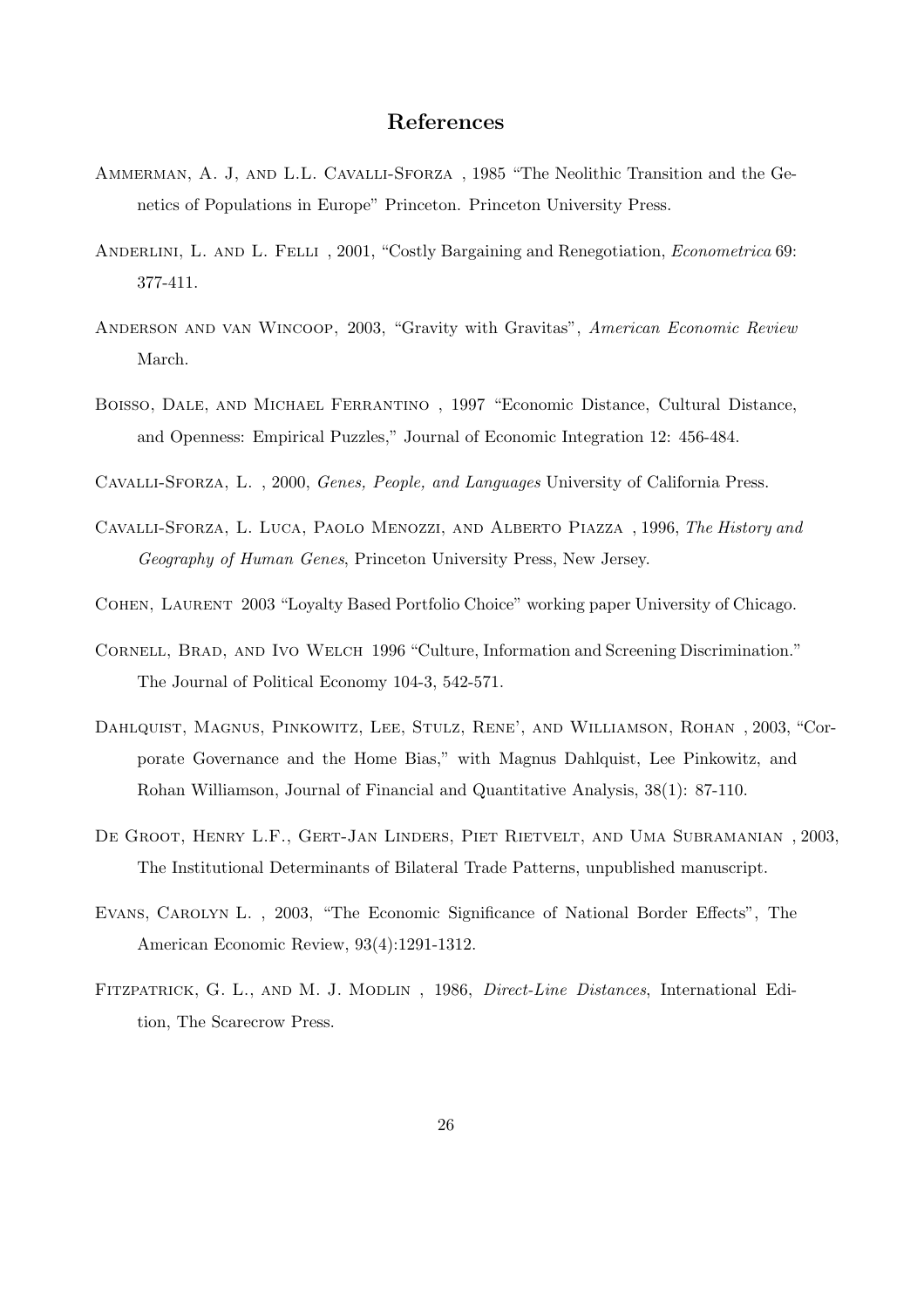- FRANKEL, JEFFREY, ERNESTO STEIN, AND SHANG-JIN WEI, 1995, "Trading blocs and the Americas: The natural, the unnatural, and the super-natural." The Journal of Development Economics, 47:61-95.
- Glaeser, Edward , 2004, "The Political Economy of Hatred", unpublished paper.
- GILBOA, I., A. POSTLEWAITE, AND D. SCHMEIDLER 2004, "Rationality of Belief. Or: Why Bayesianism is neither necessary nor sufficient for rationality" working paper.
- GREIF, AVNER, 1993, "Contract Enforceability and Economic Institutions in Early Trade: The Maghribi Traders' Coalition." American Economic Review, 83.
- Golub, Stephen S., Dana Hajkova, Daniel Mirza, Giuseppe Nicoletti, and Kwang-Yeol Yoo , 2003, "The influence of policies on trade and foreign direct investment", OECD Economic Studies, No 36, 2003.
- Golub, Stephen S., Dana Hajkova, and Giuseppe Nicoletti , 2003,"The influence of policies on foreign direct investment" forthcoming in Asian Development Review.
- Gonzalez-Jose, Rolando, Silvina Van der Molen, Emili,Gonzalez-Perez, and Miquel Hernandez , 2004, "Patterns of Phenotypic Covariation and Correlation in Modern Humans as Viewed From Morphological Integration" American Journal of Physical Anthropology, 123:6977.
- Guiso, Luigi; Sapienza, Paola, Zingales, Luigi. , 2003, "People's opium? Religion and Economic Attitudes" Journal of Monetary Economics 50:225-282.
- Guiso, Luigi; Sapienza, Paola, Zingales, Luigi. , 2004, "The Role of Social Capital in Financial Development" The American Economic Review, forthcoming.
- La Porta, Rafael, Florencio Lopez-de-Silanes, Robert Vishny, and Andrei Shleifer , 1997, "Trust in Large Organizations," American Economic Review.
- La Porta, Rafael, Florencio Lopez-de-Silanes, Robert Vishny, and Andrei Shleifer , 1998, "Law and Finance," Journal of Political Economy 106, 1113-55.
- La Porta, Rafael, Florencio Lopez-de-Silanes, and Andrei Shleifer , 2003, "What Works in Security Laws?".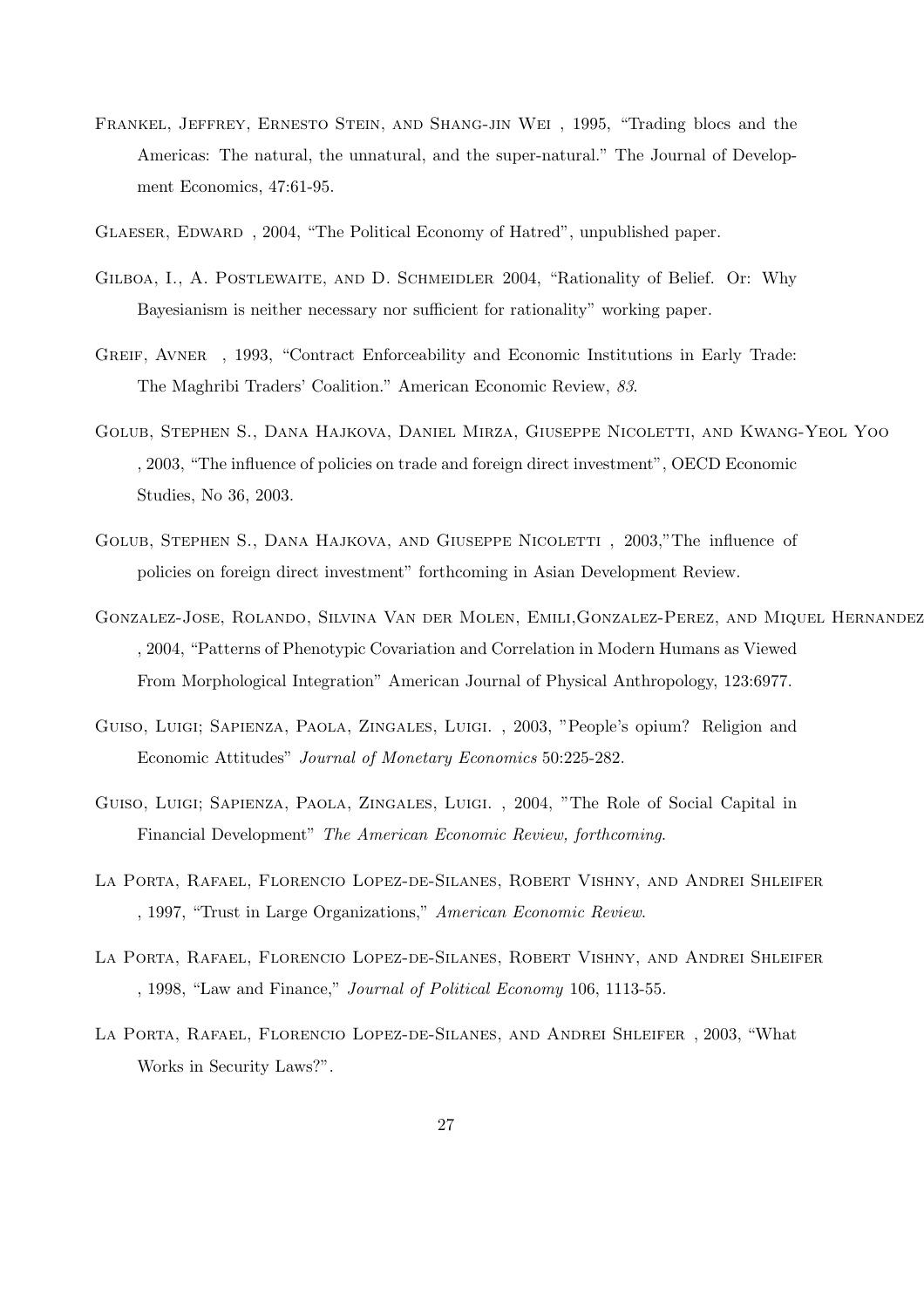- Bill McEvily, Cristina Bicchieri, Violet Ho, and Roberto A. Weber , 2002, "Can groups be trusted? An experimental study of collective trust", unpublished manuscript.
- McPherson, Miller, Lynn Smith-Lovin and James Cook , 2001, "Birds of a feather: Homophily in social networks", Annual Review of Sociology 27:415-445.
- Menozzi, P., A. Piazza, and L.L. Cavalli-Sforza , 1978, "Syntethic maps of human genes frequencies in Europe." Science, 201:786-92.
- Morse, Adair and Shive, Sophie , 2003, "Patriotism and the Home Equity Bias", working paper University of Michigan.
- OBSFELD, MAURICE AND ROGOFF, KENNETH. "The Six Major Puzzles in International Macroeconomics: Is There a Common Cause?." in Bernanke, Ben S.; Rogoff, Kenneth, eds. NBER macroeconomics annual 2000. Volume 15. Cambridge and London: MIT Press, 2001, pp. 339 90.
- REYNOLDS, WEIR, AND COCKERHAM., 1983, "Estimation of the Coancestry Coefficient: Basis for a short term genetic distance", Genetics, 105, pp. 767-779.
- Hlne Rey and Richard Portes , 2002, "The Determinants of Cross Border Equity Flows", unpublished manuscript.
- Vlachos, Jonas , 2004, "Does Regulatory Harmonization Increase Bilateral Asset Holdings?", unpublished manuscript.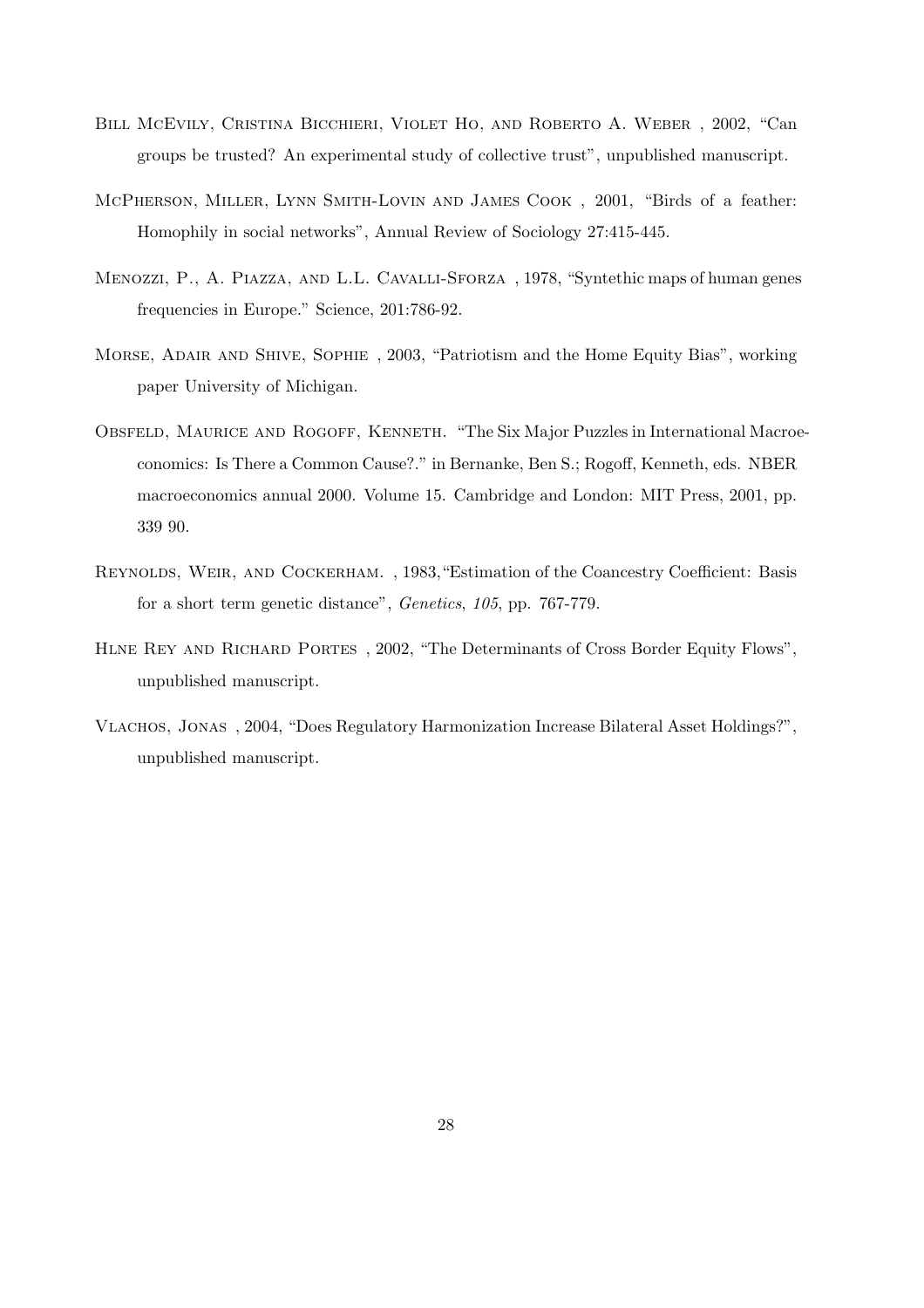#### Table 1:

## The trust matrix

The matrix in panel A shows the average trust from citizens of a given country to citizens of other countries. Trust is calculated by taking the average response to the following question: "I would like to ask you a question about how much trust you have in people from various countries. For each, please tell me whether you have a lot of trust, some trust, not very much trust or no trust at all". The answers are coded in the following way:=1 (no trust at all), = 2 (not very much trust), =3 (some trust), =4 (a lot of trust). The last row is the average trust of citizens of a given country toward the citizens of all the other countries; the last column shows the trust that citizens of a given country receive on average from all the other countries. It gives a summary measure of how trustworthy are the citizens of the country. The matrix in panel B shows the percentage share of citizens of a given European country who report they trust a lot their fellow citizens and citizens of the other European countries. The last row is the average percentage share of those that in a given country report they trust a lot citizens of other countries and gives a summary measure of how much citizens of a given country trust citizens of their own or other countries; the last column shows the average share of the citizens of different countries that receive a lot of trust from citizens of all the other countries. It gives a summary measure of how trustworthy are the citizens of the country.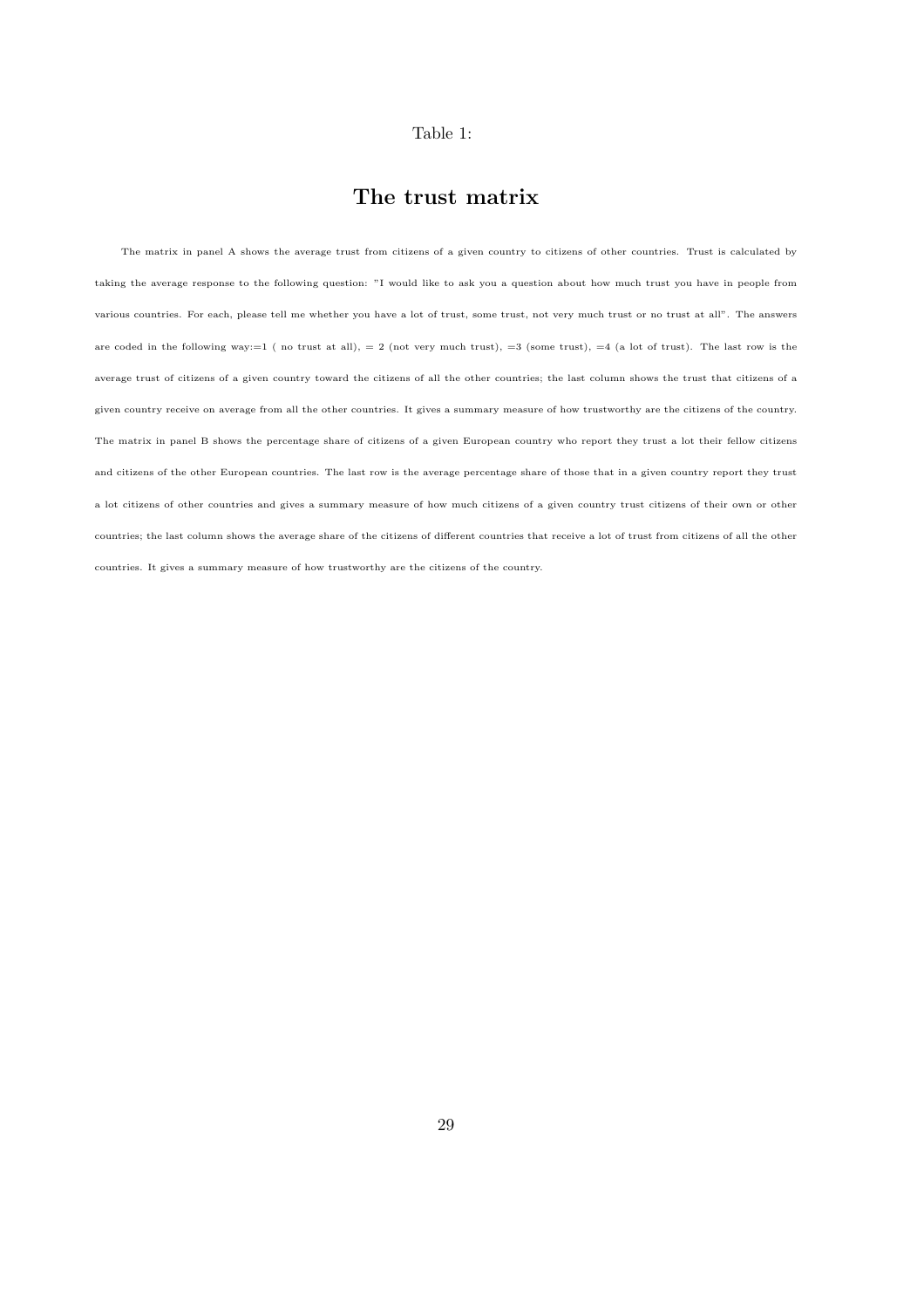| Panel A:    |        |      |      |      |      |         |         |      |             |      |      |      |      |        |      |      |         |         |
|-------------|--------|------|------|------|------|---------|---------|------|-------------|------|------|------|------|--------|------|------|---------|---------|
|             |        |      |      |      |      |         |         |      | Trust from: |      |      |      |      |        |      |      |         |         |
|             | Aus    | Bel  | UK   | Den  | NL   | E Ger   | Fin     | Fra  | W. Ger      | Gre  | Ire  | Ita  | Lux  | Nor    | Por  | Spa  | Swe     | Average |
| Aus         | 3.56   | 2.83 | 2.89 | 3.22 | 2.90 | 3.26    | 3.29    | 2.70 | 2.98        | 2.32 | 2.93 | 2.66 | 2.95 | $\sim$ | 2.13 | 2.65 | 3.53    | 2.93    |
| Bel         | 2.95   | 3.28 | 2.91 | 3.18 | 3.18 | 2.93    | 3.07    | 3.07 | 2.84        | 2.60 | 2.93 | 2.64 | 2.82 | 3.18   | 2.66 | 2.73 | 3.23    | 2.95    |
| UK          | 2.61   | 2.84 | 3.29 | 3.22 | 3.00 | 2.89    | 3.18    | 2.55 | 2.69        | 2.34 | 2.81 | 2.51 | 2.58 | 3.27   | 2.66 | 2.31 | 3.43    | 2.83    |
| Den         | 2.95   | 3.01 | 3.13 | 3.39 | 3.29 | 3.10    | 3.30    | 2.96 | 2.97        | 2.56 | 2.99 | 2.70 | 2.86 | 3.53   | 2.66 | 2.73 | 3.57    | 3.04    |
| $_{\rm NL}$ | 2.95   | 2.90 | 3.16 | 3.33 | 3.28 | 3.07    | 3.14    | 2.94 | 2.90        | 2.55 | 3.00 | 2.77 | 2.97 | 3.26   | 2.70 | 2.85 | 3.33    | 3.01    |
| E Ger       |        | 2.59 | 2.57 | 2.86 | 2.75 | $\sim$  | $\sim$  | 2.56 | 2.99        | 2.57 | 2.69 | 2.56 | 2.42 |        | 2.57 | 2.36 | $\sim$  | 2.62    |
| Fin         | 2.94   | 2.92 | 2.98 | 3.20 | 3.25 | 2.97    | 3.69    | 2.91 | 2.85        | 2.42 | 2.92 | 2.78 | 2.94 |        | 2.18 | 2.71 | 3.49    | 2.95    |
| Fra         | 2.62   | 2.92 | 2.32 | 2.86 | 2.72 | 3.00    | 2.92    | 3.18 | 2.85        | 2.78 | 2.81 | 2.66 | 2.83 | 2.93   | 2.91 | 2.37 | 3.04    | 2.81    |
| W. Ger      | 3.09   | 2.75 | 2.62 | 3.12 | 2.84 | 3.39    | 2.89    | 2.74 | 3.50        | 2.31 | 2.78 | 2.63 | 2.76 | 2.99   | 2.54 | 2.66 | 3.13    | 2.87    |
| Gre         | 2.52   | 2.45 | 2.54 | 2.61 | 2.59 | 2.53    | 2.68    | 2.53 | 2.51        | 3.21 | 2.50 | 2.40 | 2.53 | 2.52   | 2.41 | 2.47 | 2.88    | 2.58    |
| Ire         | 2.55   | 2.75 | 2.61 | 3.02 | 2.80 | 2.45    | 2.92    | 2.72 | 2.59        | 2.55 | 3.33 | 2.37 | 2.55 | 3.01   | 2.51 | 2.57 | 3.26    | 2.74    |
| Ita         | 2.43   | 2.40 | 2.51 | 2.53 | 2.35 | 2.42    | 2.51    | 2.43 | 2.36        | 2.33 | 2.65 | 2.80 | 2.54 | 2.65   | 2.55 | 2.61 | 2.81    | 2.52    |
| Lux         | 3.07   | 3.30 | 2.96 | 3.23 | 3.29 | 3.04    | 3.06    | 3.09 | 2.99        | 2.56 | 2.96 | 2.62 | 3.46 | 3.20   | 2.71 | 2.71 | 3.31    | 3.03    |
| Nor         | 3.00   | 2.91 | 3.06 | 3.50 | 3.30 | 3.06    | 3.48    | 2.97 | 2.92        | 2.40 | 2.93 | 2.78 | 2.91 |        | 2.22 | 2.79 | 3.65    | 2.99    |
| Por         | 2.50   | 2.53 | 2.74 | 2.67 | 2.74 | 2.40    | 2.67    | 2.59 | 2.48        | 2.60 | 2.65 | 2.32 | 2.56 | 2.60   | 3.29 | 2.51 | 2.97    | 2.64    |
| Spa         | 2.58   | 2.59 | 2.47 | 2.66 | 2.64 | 2.55    | 2.61    | 2.68 | 2.66        | 2.71 | 2.64 | 2.64 | 2.65 | 2.56   | 2.59 | 3.32 | 2.86    | 2.67    |
| Swe         | 3.05   | 2.99 | 3.03 | 3.41 | 3.34 | 3.14    | 3.35    | 2.99 | 2.99        | 2.51 | 2.92 | 2.89 | 2.98 | $\sim$ | 2.24 | 2.84 | 3.59    | 3.02    |
| Rus         | 1.76   | 2.01 | 2.17 | 2.32 | 2.20 | 2.03    | 1.90    | 2.03 | 1.93        | 2.38 | 2.10 | 2.16 | 2.00 | 2.52   | 2.13 | 2.29 | 2.45    | 2.14    |
| Slo         | 1.98   | 2.17 | 2.49 | 2.51 | 2.43 | 2.18    | 2.53    | 2.22 | 1.80        | 2.27 | 2.52 | 2.10 | 2.06 | . н.   | 1.79 | 2.27 | 2.79    | 2.26    |
| CH          | 3.24   | 3.16 | 3.18 | 3.28 | 3.26 | 3.24    | 3.37    | 3.03 | 3.25        | 2.89 | 3.05 | 2.85 | 3.09 |        | 2.79 | 2.79 | 3.50    | 3.12    |
| Tur         | 1.78   | 1.90 | 2.17 | 2.27 | 2.31 | 1.66    | 2.13    | 1.95 | 2.05        | 1.33 | 2.16 | 1.74 | 1.98 |        | 2.05 | 1.96 | 2.39    | 1.99    |
| US          | 2.57   | 2.80 | 2.87 | 2.93 | 2.96 | 2.64    | 2.86    | 2.63 | 2.95        | 2.18 | 2.94 | 2.87 | 2.99 | 3.14   | 2.70 | 2.28 | 3.20    | 2.79    |
| Bul         | $\sim$ | 2.46 | 2.56 | 2.70 | 2.70 | $\sim$  | $\cdot$ | 2.49 | 2.16        | 2.05 | 2.60 | 2.32 | 2.39 |        | 2.47 | 2.15 | $\cdot$ | 2.42    |
| Chi         |        | 1.88 | 2.34 | 2.60 | 2.03 | $\cdot$ |         | 2.05 | 1.94        | 2.45 | 2.20 | 2.14 | 2.07 |        | 2.34 | 2.42 |         | 2.21    |
| Cec         | 2.05   | 2.40 | 2.66 | 2.71 | 2.73 | 2.33    | 2.64    | 2.44 | 2.10        | 2.39 | 2.59 | 2.34 | 2.36 |        | 2.17 | 2.27 | 2.88    | 2.44    |
| Hun         | 2.31   | 2.47 | 2.68 | 2.75 | 2.74 | 2.34    | 2.87    | 2.53 | 2.33        | 2.37 | 2.67 | 2.38 | 2.38 | $\sim$ | 2.18 | 2.22 | 2.87    | 2.51    |
| Jap         | 2.49   | 2.44 | 2.48 | 2.92 | 2.72 | 2.69    | 3.05    | 2.28 | 2.69        | 2.60 | 2.61 | 2.86 | 2.54 | 3.09   | 2.42 | 2.55 | 3.19    | 2.68    |
| Pol         | 2.07   | 2.50 | 2.83 | 2.76 | 2.77 | 1.92    | 2.59    | 2.56 | 1.94        | 2.35 | 2.74 | 2.43 | 2.38 | $\sim$ | 2.21 | 2.32 | 2.69    | 2.44    |
| Rom         |        | 2.52 | 2.59 | 2.65 | 2.70 | $\sim$  |         | 2.49 | 2.07        | 2.38 | 2.56 | 2.44 | 2.37 |        | 2.46 | 2.23 |         | 2.45    |
| Average     | 2.62   | 2.64 | 2.72 | 2.91 | 2.82 | 2.69    | 2.91    | 2.63 | 2.60        | 2.45 | 2.73 | 2.53 | 2.62 | 2.96   | 2.46 | 2.52 | 3.12    |         |

÷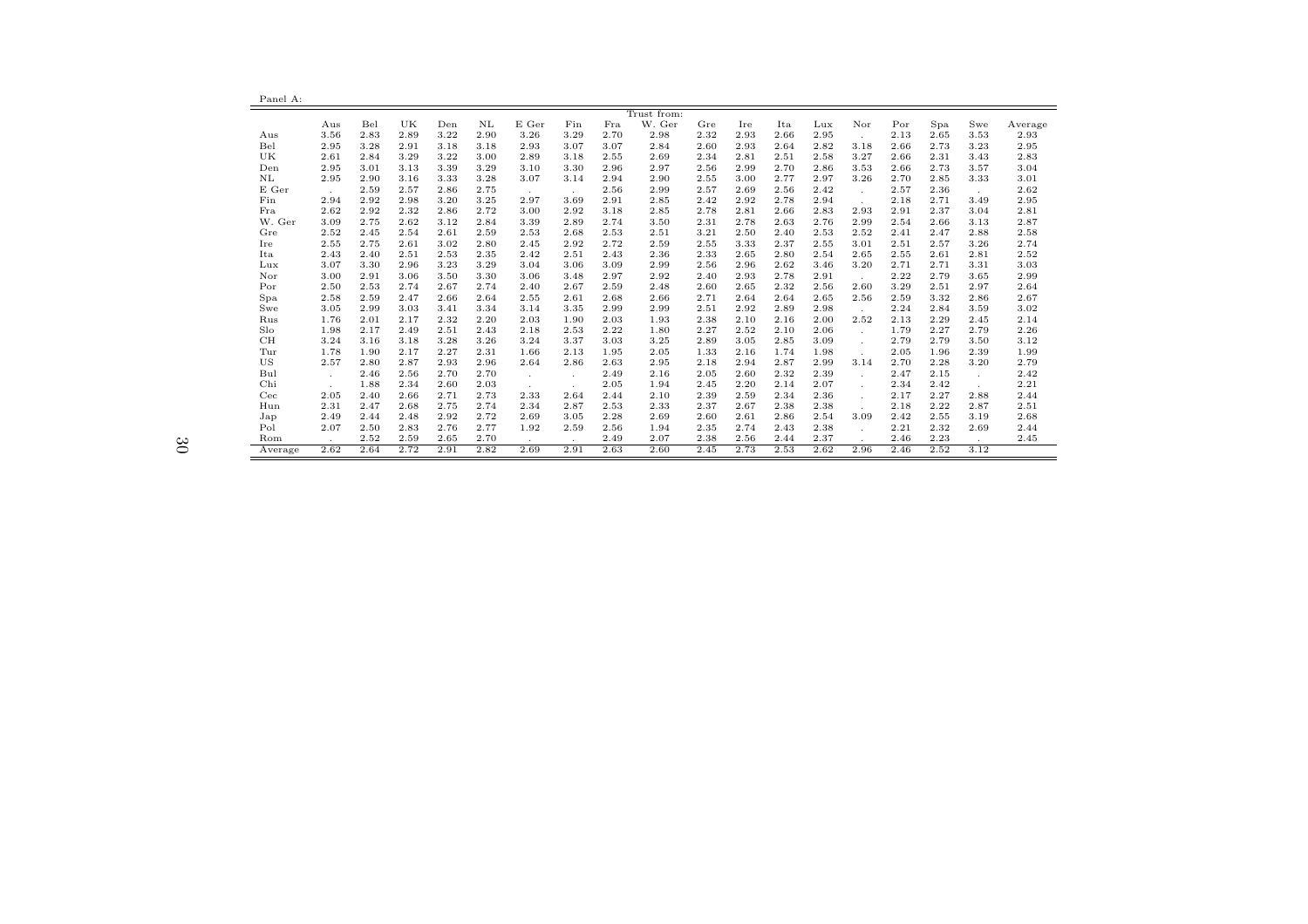| . . |  |
|-----|--|
|-----|--|

| Trust from: |                |                |                |                |                |                |     |                |                |                |                |                |                |         |              |       |                |
|-------------|----------------|----------------|----------------|----------------|----------------|----------------|-----|----------------|----------------|----------------|----------------|----------------|----------------|---------|--------------|-------|----------------|
|             | Fra            | Bel            | NL             | Ger            | Ita            | Lux            | Den | Ire            | UK             | Gre            | Spa            | Por            | Nor            | Fin     | Swe          | Aus   | Average        |
| Fra         | 33             | 23             | 12             | 21             | 12             | 21             | 18  | 15             | 8              | 26             | 14             | 21             | 21             | 23      | 34           | 17    | 20             |
| Bel         | 23             | 40             | 29             | 17             | 9              | 16             | 30  | 15             | 17             | 19             | 17             | 10             | 31             | 29      | 42           | 25    | 23             |
| NL          | 18             | 24             | 37             | 22             | 14             | 22             | 40  | 20             | 29             | 21             | 20             | 11             | 37             | 33      | 48           | 23    | 26             |
| Ger         | 16             | 19             | 15             | 57             | 19             | 18             | 30  | 18             | 15             | 18             | 20             | 11             | 27             | 27      | 41           | 36    | 24             |
| Ita         | $\overline{7}$ | 8              | $\overline{4}$ | 8              | 19             | 11             | 11  | 10             | 8              | 12             | 15             | $\overline{7}$ | 12             | 10      | 24           | 12    | 11             |
| Lux         | 23             | 39             | 34             | 24             | 10             | 53             | 32  | 15             | 17             | 18             | 17             | 11             | 32             | 27      | 45           | 30    | 27             |
| Den         | 23             | 23             | 35             | 23             | 13             | 17             | 46  | 18             | 27             | 21             | 17             | 10             | 57             | 42      | 63           | 21    | 29             |
| Ire         | 18             | 15             | 15             | 13             | 8              | 11             | 26  | 43             | 15             | 17             | 14             | $\overline{7}$ | 27             | 25      | 45           | 15    | 20             |
| UK          | 10             | 18             | 21             | 15             | 11             | 12             | 35  | 18             | 39             | 16             | 10             | 12             | 38             | 34      | 53           | 15    | 22             |
| Gre         | 9              | 9              | 8              | 11             | $\overline{7}$ | 9              | 14  | 9              | 11             | 51             | 13             | 6              | 14             | 15      | 31           | 15    | 15             |
| Spa         | 12             | 11             | 8              | 14             | 11             | 12             | 13  | 10             | 8              | 21             | 49             | 13             | 13             | 12      | 29           | 14    | 16             |
| Por         | 11             | 10             | 9              | 11             | 5              | 12             | 13  | 10             | 12             | 17             | 14             | 44             | 13             | 13      | 33           | 14    | 15             |
| Nor         | 19             | 19             | 34             | 24             | 15             | 19             | 54  | 14             | 22             | 9              | 19             | 6              | 61             | 55      | 69           | 27    | 29             |
| Fin         | 16             | 18             | 30             | 20             | 16             | 19             | 34  | 13             | 18             | 10             | 14             | 6              | ÷              | 72      | 59           | 24    | 25             |
| Swe         | 20             | 20             | 36             | 26             | 18             | 19             | 47  | 13             | 20             | 13             | 20             | 6              |                | 47      | 64           | 29    | 27             |
| Aus         | 11             | 18             | 14             | 26             | 11             | 22             | 34  | 14             | 15             | 8              | 13             | $\overline{5}$ |                | 41      | 58           | 65    | 24             |
| US          | 12             | 10             | $\overline{4}$ | $\overline{7}$ | 9              | 6              | 6   | $\overline{7}$ | 8              | 38             | 28             | 13             | $\overline{2}$ | 5       | 3            | 15    | 11             |
| Bul         | 9              | 11             | 6              | 4              | 5              | 8              | 10  | 9              | $\overline{7}$ | 8              | $\overline{2}$ | $\overline{7}$ |                |         |              |       | $\overline{7}$ |
| Chi         | 5              | 5              | $\overline{4}$ | 5              | 10             | $\overline{7}$ | 16  | 8              | 9              | 22             | 15             | $\overline{7}$ |                | $\cdot$ | $\cdot$      |       | 9              |
| Cze         | 9              | 11             | 8              | 6              | 5              | 8              | 14  | 9              | 9              | 10             | $\overline{4}$ | $\overline{4}$ |                | 14      | 31           | $\,6$ | 10             |
| E Ger       | 12             | 15             | 8              | 28             | 9              | 6              | 14  | 11             | 7              | 15             | 4              | 7              | $\mathbf{r}$   | $\cdot$ | ٠            | ٠     | 11             |
| Hun         | 10             | 12             | 9              | 10             | 6              | 8              | 14  | 9              | 9              | 9              | 4              | 5              |                | 21      | 31           | 10    | 11             |
| Jap         | 10             | 13             | 14             | 17             | 26             | 12             | 23  | 15             | 12             | 23             | 16             | 9              | 34             | 29      | 42           | 14    | 19             |
| Pol         | 12             | 14             | 12             | $\overline{4}$ | 8              | 9              | 16  | 12             | 15             | 10             | 5              | 6              | ÷              | 12      | 26           | 6     | 11             |
| Rom         | 10             | 12             | 8              | $\overline{4}$ | 8              | 8              | 10  | 9              | $\overline{7}$ | 12             | 3              | $\overline{7}$ | $\mathbf{r}$   | $\cdot$ | $\mathbf{r}$ |       | 8              |
| Rus         | 5              | 5              | 5              | 5              | 8              | 5              | 9   | 7              | 6              | 18             | 11             | 5              | 12             | 5       | 21           | 6     | 8              |
| Slo         | $\overline{7}$ | $\overline{7}$ | $\overline{4}$ | 3              | $\overline{2}$ | 6              | 12  | $\overline{7}$ | 8              | $\overline{7}$ | 6              | 3              |                | 11      | 29           | 6     | 8              |
| Swi         | 25             | 34             | 35             | 40             | 26             | 32             | 38  | 22             | 31             | 34             | 22             | 19             |                | 49      | 56           | 43    | 34             |
| Tur         | 5              | 5              | 5              | 6              | $\mathbf{2}$   | $\overline{7}$ | 10  | 6              | 5              | 3              | 8              | $\overline{4}$ |                | 8       | 22           | 4     | 6              |
| Average     | 14             | 16             | 16             | 16             | 11             | 14             | 23  | 13             | 14             | 17             | 14             | 10             | 27             | 26      | 40           | 20    |                |

31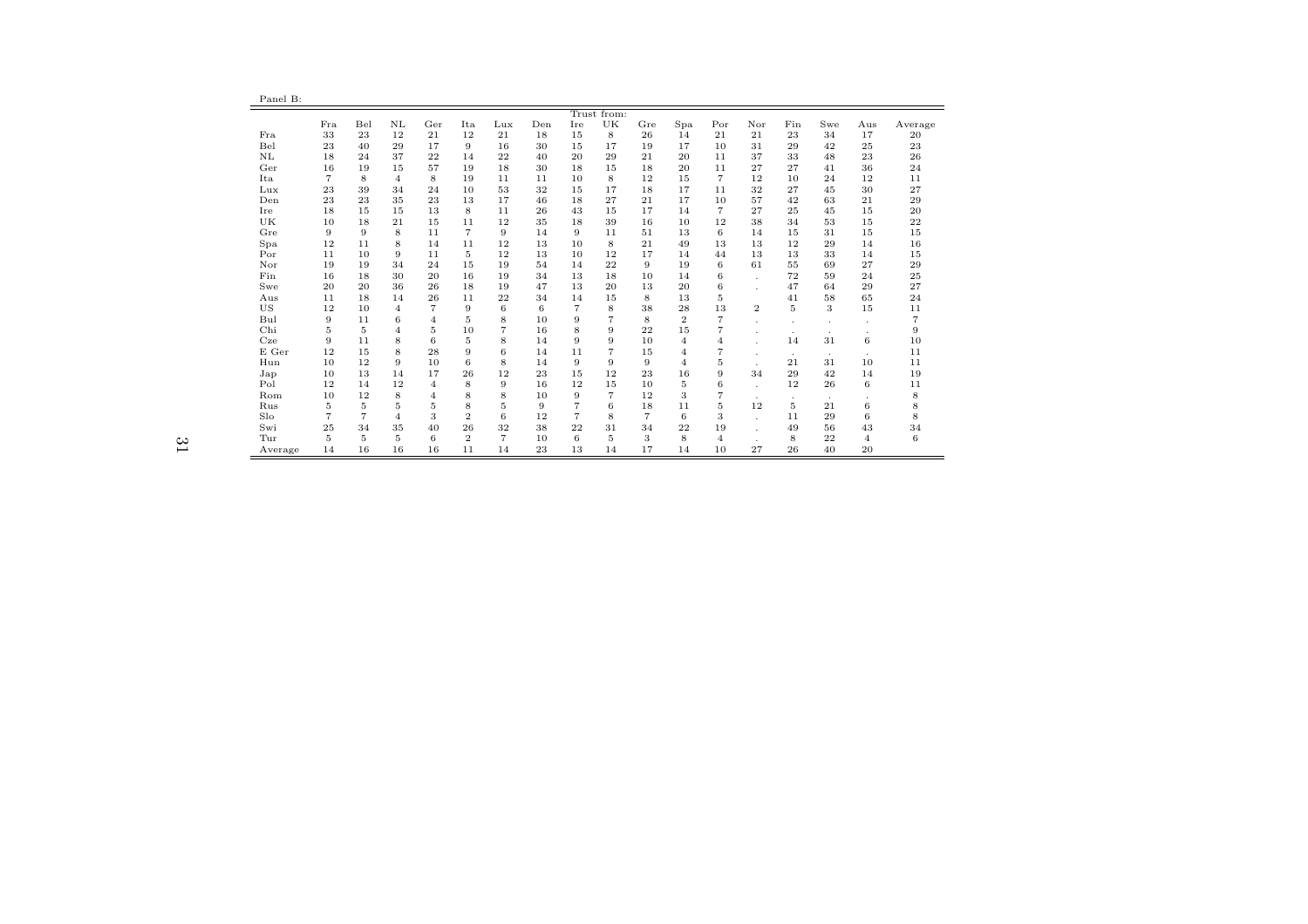#### Table 2:

## Bilateral trust and country of origin and destination characteristics

Panel A shows how much of the average trust toward citizens of other countries is explained by observed and unobserved characteristics of the countries receiving and giving trust. Trust is calculated by taking the average response to the following question: "I would like to ask you a question about how much trust you have in people from various countries. For each, please tell me whether you have a lot of trust, some trust, not very much trust or no trust at all". The answers are coded in the following way: $=1$  (no trust at all),  $=2$  (not very much trust), =3 (some trust), =4 (a lot of trust). "Mean trust" is the average trust across individuals of a given country; "median trust" uses the median to aggregate across individuals; "share of individuals trusting a lot" is the fraction of interviewed individuals in a given country that report they trust a lot the citizens of another country. Besides country of origin and country of destination fixed effects, the regression include a year fixed effect. The standard errors reported in parenthesis are corrected for the potential clustering at the country of destination level. Panel B is the matrix of the residuals in the regression of the first column of Panel A. Each number in the matrix measures the relative average trust from citizens of a given country toward citizens of other countries, once the country of origin and destination and time effects have been absorbed.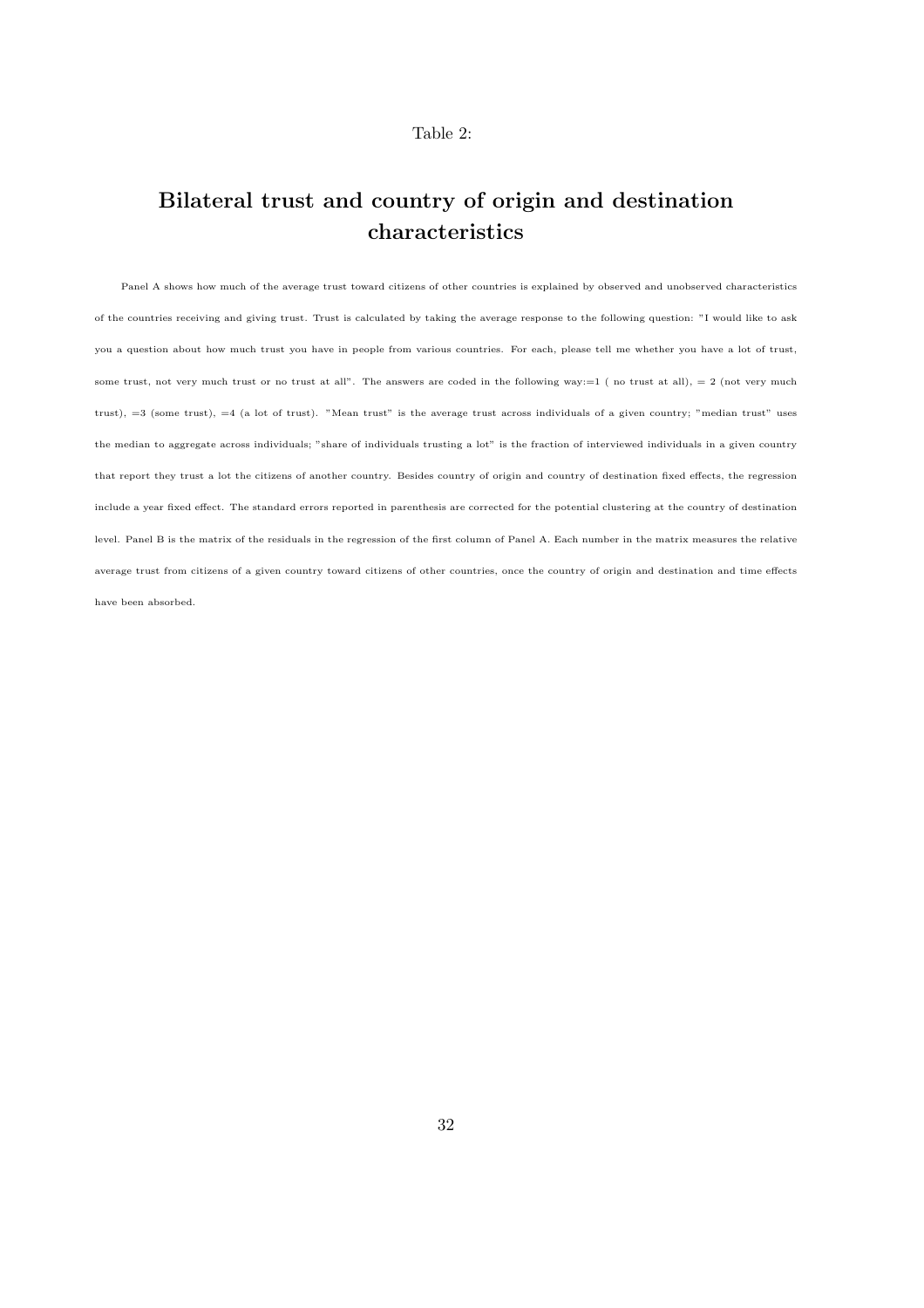| $\cdots$ |  |
|----------|--|
|----------|--|

|                                           | Mean trust                     | Median trust             | Fraction of individuals<br>trusting a lot |
|-------------------------------------------|--------------------------------|--------------------------|-------------------------------------------|
| Origin country (base=Ireland)<br>Fra      | $-0.0847*$                     | $-0.1211**$              | $-0.0041$                                 |
| Bel                                       | (0.0496)                       | (0.0438)                 | (0.0225)                                  |
|                                           | $-0.0555$                      | $-0.1262***$             | 0.0274                                    |
|                                           | (0.0488)                       | (0.0449)                 | (0.0259)                                  |
| NL                                        | 0.0729                         | $-0.0814$                | 0.0173                                    |
|                                           | (0.0494)                       | (0.0512)                 | (0.0254)                                  |
| Ger(west)                                 | $-0.0756$                      | $-0.1504*$               | 0.0272                                    |
|                                           | (0.0649)                       | (0.0780)                 | (0.0295)                                  |
| Ita                                       | $-0.1872***$                   | $-0.2392***$             | $-0.0281$                                 |
| Lux                                       | (0.0582)                       | (0.0749)                 | (0.0220)                                  |
|                                           | $-0.0873$                      | $-0.1627**$              | 0.0071                                    |
| Den                                       | (0.0553)<br>$0.1647***$        | (0.0717)                 | (0.0297)<br>$0.0827***$                   |
|                                           | (0.0452)                       | 0.0119<br>(0.0534)       | (0.0238)                                  |
| UK                                        | $-0.0353$                      | $-0.0873$                | 0.0059                                    |
|                                           | (0.0603)                       | (0.0525)                 | (0.0226)                                  |
| NorthIre                                  | $-0.1134***$                   | $-0.1071**$              | $-0.0331**$                               |
|                                           | (0.0352)                       | (0.0398)                 | (0.0129)                                  |
| GReece                                    | $-0.2586***$                   | $-0.2878***$             | $0.0568*$                                 |
| Spain                                     | (0.0844)                       | (0.0918)                 | (0.0326)                                  |
|                                           | $-0.2169***$                   | $-0.2843***$             | 0.0175                                    |
| Portugal                                  | (0.0702)                       | (0.0744)                 | (0.0300)                                  |
|                                           | $-0.2150***$                   | $-0.2426***$             | $-0.0329$                                 |
|                                           | (0.0644)                       | (0.0577)                 | (0.0297)                                  |
| Ger(East)                                 | $-0.0460$                      | $-0.2109**$              | 0.0491                                    |
|                                           | (0.0767)                       | (0.0950)                 | (0.0297)                                  |
| Norway                                    | $0.1272**$                     | 0.0317                   | $0.0884***$                               |
|                                           | (0.0612)                       | (0.0982)                 | (0.0306)                                  |
| Finland                                   | $0.2170***$                    | $0.1393**$               | $0.1320***$                               |
| Sweden                                    | (0.0562)                       | (0.0668)                 | (0.0331)                                  |
|                                           | $0.4301***$                    | $0.3393***$              | $0.2678***$                               |
| Austria                                   | (0.0439)                       | (0.0981)                 | (0.0293)                                  |
|                                           | $-0.0668$                      | $-0.2207**$              | $0.0651**$                                |
|                                           | (0.0654)                       | (0.1050)                 | (0.0301)                                  |
| Destination country (base=Ireland)<br>Fra | $0.0540***$                    | $-0.0442***$             | $0.0095***$                               |
| Bel                                       | (0.0046)                       | (0.0072)                 | (0.0009)                                  |
|                                           | $0.2009***$                    | $0.0591***$              | $0.0292***$                               |
|                                           | (0.0000)                       | (0.0000)                 | (0.0000)                                  |
| NL                                        | $0.2543***$                    | $0.0161***$              | $0.0630***$                               |
|                                           | (0.0000)                       | (0.0000)                 | (0.0000)                                  |
| Ger(west)                                 | $0.0802***$                    | $0.0534***$              | $0.0486***$                               |
|                                           | (0.0045)                       | (0.0071)                 | (0.0009)                                  |
| Ita                                       | $-0.2168***$                   | $-0.2619***$             | $-0.0752***$                              |
| Lux                                       | (0.0047)                       | (0.0073)                 | (0.0009)                                  |
|                                           | $0.2855***$                    | $0.1022***$              | $0.0703***$                               |
| Den                                       | (0.0000)                       | (0.0000)                 | (0.0000)                                  |
|                                           | $0.2574***$                    | $0.0806***$              | $0.0612***$                               |
|                                           | (0.0000)                       | (0.0000)                 | (0.0000)                                  |
| UK                                        | $0.0790***$                    | $-0.0665***$             | $0.0240***$                               |
|                                           | (0.0056)                       | (0.0089)                 | (0.0011)                                  |
| Greece                                    | $-0.1667***$                   | $-0.0995***$             | $-0.0492***$                              |
|                                           | (0.0042)                       | (0.0080)                 | (0.0006)                                  |
| Spain                                     | $-0.0731***$                   | $-0.0513***$             | $-0.0363***$                              |
|                                           | (0.0042)                       | (0.0080)                 | (0.0006)                                  |
| Portugal                                  | $-0.1033***$                   | $-0.1236***$             | $-0.0476***$                              |
| Germany (East)                            | (0.0042)                       | (0.0080)                 | (0.0006)                                  |
|                                           | $-0.1813***$                   | $-0.2408***$             | $-0.0776***$                              |
| Norway                                    | (0.0180)                       | (0.0336)                 | (0.0042)                                  |
|                                           | $0.3171***$                    | $0.2436***$              | $0.0901***$                               |
|                                           | (0.0125)                       | (0.0183)                 | (0.0029)                                  |
| Finland                                   | $0.2676*$                      | $0.1848*$                | 0.0627                                    |
|                                           | (0.0125)                       | (0.0183)                 | (0.0029)                                  |
| Sweden                                    | $0.3359***$                    | $0.1259***$              | $0.0858***$                               |
|                                           | (0.0125)                       | (0.0183)                 | (0.0029)                                  |
| Austria                                   | $0.2500***$                    | $0.1259***$              | $0.0631***$                               |
| US                                        | (0.0125)                       | (0.0183)                 | (0.0029)                                  |
|                                           | $0.0803***$                    | $-0.0410***$             | $-0.0617***$                              |
| Bulgary                                   | (0.0056)                       | (0.0089)                 | (0.0011)                                  |
|                                           | $-0.3725***$                   | $-0.4716***$             | $-0.1169***$                              |
|                                           | (0.0180)                       | (0.0336)                 | (0.0042)                                  |
|                                           | $-0.5415***$                   | $-0.7934***$             | $-0.0865***$                              |
| China                                     | (0.0131)                       | (0.0220)                 | (0.0025)                                  |
| Czech Republic                            | $-0.2887***$                   | $-0.3663***$             | $-0.0911***$                              |
|                                           | (0.0100)                       | (0.0163)                 | (0.0025)                                  |
| Hungary                                   | $-0.2284***$                   | $-0.2997***$             | $-0.0802***$                              |
|                                           | (0.0100)                       | (0.0163)                 | (0.0025)                                  |
| Japan                                     | $-0.1271***$                   | $-0.0787***$             | $-0.0141***$                              |
| Poland                                    | (0.0040)                       | (0.0079)                 | (0.0011)                                  |
|                                           | $-0.2569***$                   | $-0.3330***$             | $-0.0770***$                              |
| Romania                                   | (0.0100)                       | (0.0163)                 | (0.0025)                                  |
|                                           | $-0.3423***$                   | $-0.3947***$             | $-0.1071***$                              |
|                                           | (0.0180)                       | (0.0336)                 | (0.0042)                                  |
| Russia                                    | $-0.5854***$                   | $-0.8369***$             | $-0.1016***$                              |
|                                           | (0.0056)                       | (0.0089)                 | (0.0011)                                  |
| Slovenia                                  | $-0.4064***$                   | $-0.5211***$             | $-0.0984***$                              |
|                                           | (0.0125)                       | (0.0183)                 | (0.0029)                                  |
| Switzerland                               | $0.3979***$                    | $0.1215***$              | $0.1371***$                               |
| Turkey                                    | $(0.0090)$ <sub>-0.726</sub> 3 | (0.0150)<br>$-1.0172***$ | (0.0015)<br>$-0.1241***$                  |
| Constant                                  | (0.0087)                       | (0.0146)                 | (0.0017)                                  |
|                                           | 2.6779 ***                     | $2.9303***$              | $0.1313***$                               |
|                                           | (0.0353)                       | (0.0476)                 | (0.0153)                                  |
| Year fixed effect                         | YES                            | YES                      | YES                                       |
| Dummies for country                       | $F(17, 1964) = 31.84$          | $F(17, 1964) = 9.49$     | $F(17, 2764) = 25.98$                     |
| of origin: F-test                         | $p-value=0.000$                | $p-value=0.000$          | $p-value=0.000$                           |
| Dummies for country                       | $F(28, 1964) = 88.41$          | $F(8, 1964) = 39.51$     | $F(28, 1964) = 33.67$                     |
| of destination: F-test                    | $p-value=0.000$                | $p-value=0.000$          | $p-value=0.000$                           |
| Observations                              | 1747                           | 1747                     | 1747                                      |
| R-squared                                 | 0.647                          | 0.447                    | 0.454                                     |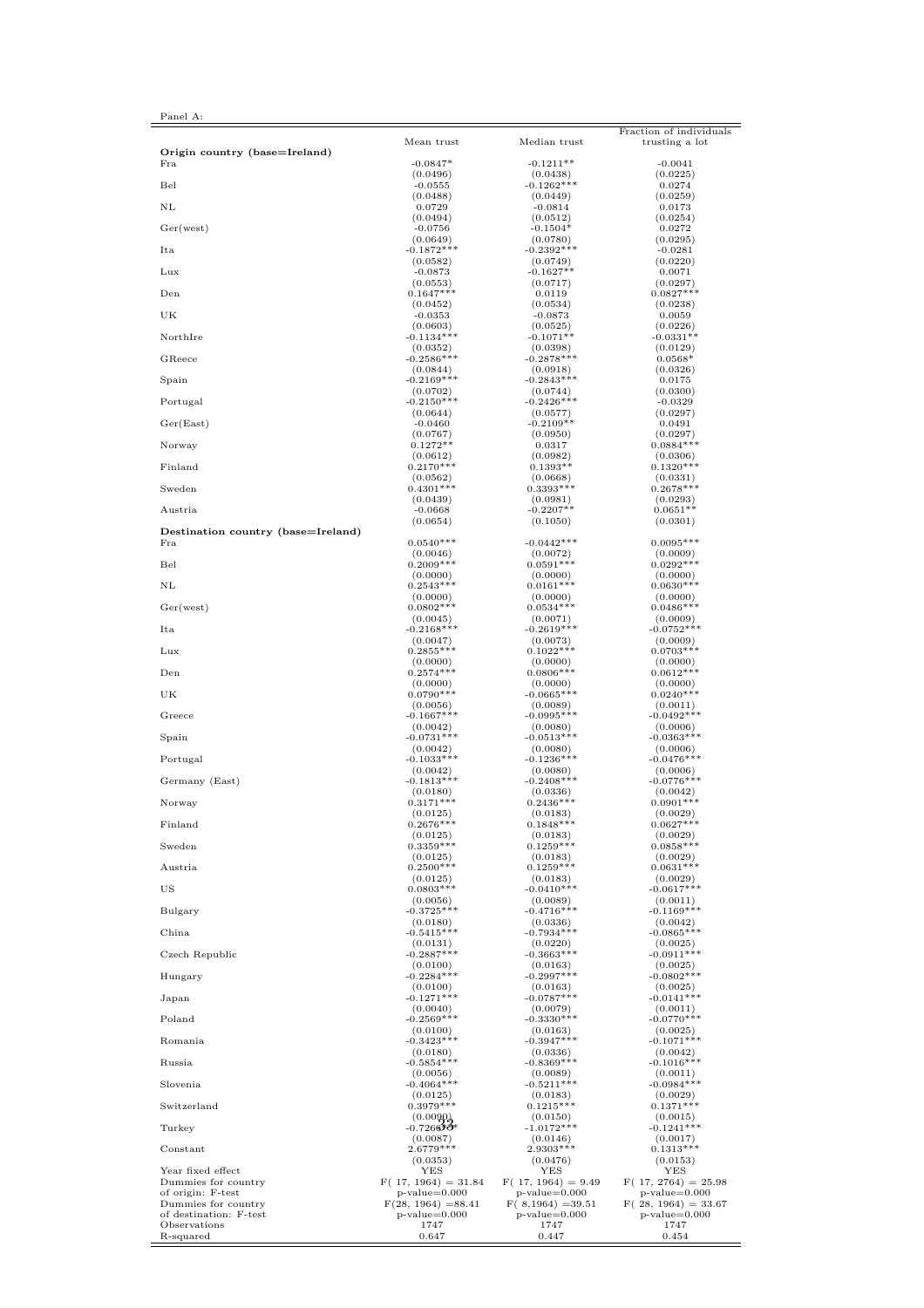Panel B: Matrix of residuals

|       | Trust from |         |         |         |         |         |         |         |         |         |         |         |         |         |              |         |         |         |
|-------|------------|---------|---------|---------|---------|---------|---------|---------|---------|---------|---------|---------|---------|---------|--------------|---------|---------|---------|
|       | Fra        | Bel     | NL      | W Ger   | Ita     | Lux     | Den     | Ire     | UK      | N Ire   | Gre     | Spa     | Por     | E Ger   | Nor          | Fin     | Swe     | Aus     |
| Fra   | 0.43       | 0.16    | $-0.16$ | 0.11    | 0.04    | 0.09    | $-0.14$ | $-0.03$ | $-0.48$ | $-0.22$ | 0.18    | $-0.27$ | 0.26    | 0.21    | $-0.08$      | $-0.06$ | $-0.15$ | $-0.07$ |
| Bel   | 0.17       | 0.35    | 0.13    | $-0.07$ | $-0.16$ | $-0.08$ | 0.04    | $-0.05$ | $-0.04$ | $-0.03$ | $-0.14$ | $-0.06$ | $-0.13$ | $-0.01$ | 0.01         | $-0.05$ | $-0.10$ | 0.11    |
| NL    | $-0.01$    | $-0.08$ | 0.18    | $-0.06$ | $-0.08$ | 0.02    | 0.13    | $-0.03$ | 0.16    | 0.06    | $-0.24$ | 0.00    | $-0.15$ | 0.08    | 0.05         | $-0.03$ | $-0.05$ | 0.06    |
| W Ger | $-0.01$    | $-0.03$ | $-0.08$ | 0.71    | $-0.02$ | $-0.01$ | 0.09    | $-0.08$ | $-0.21$ | $-0.22$ | $-0.31$ | $-0.01$ | $-0.14$ | 0.57    | $-0.05$      | $-0.11$ | $-0.08$ | 0.37    |
| Ita   | $-0.03$    | $-0.08$ | $-0.26$ | $-0.10$ | 0.42    | 0.06    | $-0.20$ | 0.09    | $-0.02$ | $-0.01$ | 0.01    | 0.23    | 0.17    | $-0.10$ | $-0.10$      | $-0.20$ | $-0.11$ | 0.01    |
| Lux   | 0.11       | 0.28    | 0.15    | 0.00    | $-0.26$ | 0.48    | 0.00    | $-0.11$ | $-0.07$ | $-0.09$ | $-0.26$ | $-0.16$ | $-0.17$ | 0.02    | $-0.05$      | $-0.15$ | $-0.11$ | 0.14    |
| Den   | 0.01       | 0.02    | 0.18    | 0.01    | $-0.15$ | $-0.09$ | 0.18    | $-0.05$ | 0.13    | 0.03    | $-0.23$ | $-0.12$ | $-0.19$ | 0.11    | 0.31         | 0.12    | 0.18    | 0.05    |
| Ire   | 0.02       | 0.02    | $-0.06$ | $-0.11$ | $-0.22$ | $-0.14$ | 0.07    | 0.55    | $-0.14$ | 0.19    | 0.01    | $-0.02$ | $-0.08$ | $-0.29$ | 0.04         | 0.00    | 0.13    | $-0.09$ |
| UK    | $-0.21$    | 0.06    | 0.09    | $-0.07$ | $-0.14$ | $-0.20$ | 0.20    | $-0.05$ | 0.46    | 0.29    | $-0.28$ | $-0.37$ | $-0.01$ | 0.07    | 0.23         | 0.18    | 0.22    | $-0.11$ |
| N Ire | $\sim$     | $\sim$  | $\sim$  | $\sim$  | $\sim$  | $\sim$  | $\sim$  | $\sim$  | $\sim$  |         | $\cdot$ | $\sim$  | $\sim$  | $\sim$  | $\sim$       | $\sim$  | $\sim$  |         |
| Gre   | $-0.02$    | $-0.13$ | $-0.12$ | $-0.04$ | $-0.04$ | $-0.02$ | $-0.19$ | $-0.13$ | $-0.06$ | $-0.17$ | 0.84    | 0.04    | $-0.02$ | $-0.04$ | $-0.27$      | $-0.08$ | $-0.09$ | 0.05    |
| Spa   | 0.04       | $-0.08$ | $-0.16$ | 0.01    | 0.10    | 0.01    | $-0.23$ | $-0.08$ | $-0.22$ | 0.04    | 0.25    | 0.80    | 0.07    | $-0.12$ | $-0.33$      | $-0.24$ | $-0.20$ | 0.02    |
| Por   | $-0.02$    | $-0.11$ | $-0.03$ | $-0.14$ | $-0.18$ | $-0.05$ | $-0.19$ | $-0.04$ | 0.08    | $-0.01$ | 0.16    | 0.02    | 0.79    | $-0.23$ | $-0.26$      | $-0.14$ | $-0.06$ | $-0.04$ |
| E Ger | $-0.06$    | $-0.05$ | $-0.03$ | 0.36    | 0.04    | $-0.20$ | $-0.01$ | $-0.02$ | $-0.10$ | 0.01    | 0.12    | $-0.12$ | 0.08    | $\sim$  | $\cdot$      | $\sim$  | $\sim$  |         |
| Nor   | 0.04       | $-0.05$ | 0.21    | $-0.02$ | $-0.05$ | $-0.03$ | 0.32    | $-0.09$ | 0.07    | $-0.04$ | $-0.36$ | $-0.01$ | $-0.59$ | 0.08    |              | 0.24    | 0.20    | 0.05    |
| Fin   | 0.02       | 0.00    | 0.21    | $-0.05$ | 0.00    | 0.06    | 0.06    | $-0.06$ | 0.04    | $-0.06$ | $-0.29$ | $-0.05$ | $-0.58$ | 0.04    | $\mathbf{r}$ | 0.50    | 0.09    | 0.03    |
| Swe   | 0.04       | 0.01    | 0.23    | 0.03    | 0.03    | 0.03    | 0.20    | $-0.12$ | 0.03    | 0.01    | $-0.27$ | 0.01    | $-0.58$ | 0.14    |              | 0.09    | 0.12    | 0.08    |
| Aus   | $-0.17$    | $-0.07$ | $-0.13$ | 0.11    | $-0.10$ | 0.08    | 0.10    | $-0.03$ | $-0.03$ | 0.10    | $-0.37$ | $-0.09$ | $-0.61$ | 0.35    | $\mathbf{r}$ | 0.12    | 0.14    | 0.68    |
| US    | $-0.13$    | 0.02    | 0.05    | 0.19    | 0.22    | 0.22    | $-0.10$ | 0.08    | 0.04    | 0.14    | $-0.44$ | $-0.39$ | 0.03    | $-0.18$ | 0.09         | $-0.14$ | $-0.01$ | $-0.15$ |
| Bul   | 0.06       | 0.00    | 0.11    | $-0.28$ | $-0.01$ | $-0.03$ | 0.02    | 0.08    | 0.08    | $-0.04$ | $-0.20$ | $-0.15$ | 0.17    | $\sim$  | $\mathbf{r}$ | $\cdot$ | $\sim$  |         |
| Chi   | $-0.07$    | $-0.26$ | $-0.24$ | $-0.19$ | 0.12    | $-0.08$ | 0.20    | $-0.04$ | 0.13    | 0.10    | 0.44    | 0.33    | 0.25    |         |              | $\cdot$ | $\sim$  |         |
| Cze   | 0.02       | $-0.05$ | 0.15    | $-0.33$ | 0.02    | $-0.06$ | 0.04    | 0.09    | 0.19    | 0.14    | 0.14    | $-0.02$ | $-0.12$ | $-0.04$ |              | 0.01    | 0.03    | $-0.30$ |
| Hun   | 0.05       | $-0.04$ | 0.10    | $-0.16$ | 0.00    | $-0.10$ | 0.02    | 0.10    | 0.15    | $-0.22$ | 0.06    | $-0.13$ | $-0.17$ | $-0.09$ | $\mathbf{r}$ | 0.18    | $-0.04$ | $-0.09$ |
| Jap   | $-0.30$    | $-0.18$ | $-0.02$ | 0.09    | 0.38    | $-0.04$ | 0.09    | $-0.06$ | $-0.15$ | 0.20    | 0.19    | 0.09    | $-0.04$ | 0.08    | 0.26         | 0.26    | 0.19    | $-0.02$ |
| Pol   | 0.11       | 0.02    | 0.16    | $-0.52$ | 0.08    | $-0.07$ | 0.06    | 0.20    | 0.33    | 0.09    | 0.07    | 0.00    | $-0.12$ | $-0.48$ |              | $-0.07$ | $-0.19$ | $-0.31$ |
| Rom   | 0.03       | 0.03    | 0.08    | $-0.40$ | 0.09    | $-0.09$ | $-0.06$ | 0.01    | 0.09    | $-0.06$ | 0.09    | $-0.10$ | 0.13    | $\sim$  | $\mathbf{r}$ | $\cdot$ | $\sim$  |         |
| Rus   | $-0.06$    | $-0.11$ | $-0.04$ | $-0.17$ | 0.18    | $-0.10$ | $-0.04$ | $-0.09$ | 0.01    | 0.22    | 0.42    | 0.29    | 0.12    | $-0.12$ | 0.14         | $-0.43$ | $-0.10$ | $-0.29$ |
| Slo   | 0.01       | $-0.08$ | 0.06    | $-0.43$ | $-0.01$ | $-0.15$ | 0.05    | 0.23    | 0.23    | 0.02    | 0.23    | 0.19    | $-0.29$ | $-0.07$ | ×.           | 0.01    | 0.06    | $-0.25$ |
| Swi   | $-0.02$    | 0.08    | 0.05    | 0.19    | $-0.10$ | 0.01    | $-0.05$ | $-0.12$ | 0.05    | 0.22    | $-0.03$ | $-0.19$ | $-0.19$ | 0.18    |              | 0.05    | $-0.03$ | 0.20    |
| Tur   | $-0.04$    | $-0.12$ | 0.16    | 0.05    | $-0.15$ | $-0.01$ | 0.03    | 0.08    | 0.13    |         | $-0.48$ | 0.11    | 0.19    | $-0.27$ |              | $-0.07$ | $-0.02$ | $-0.13$ |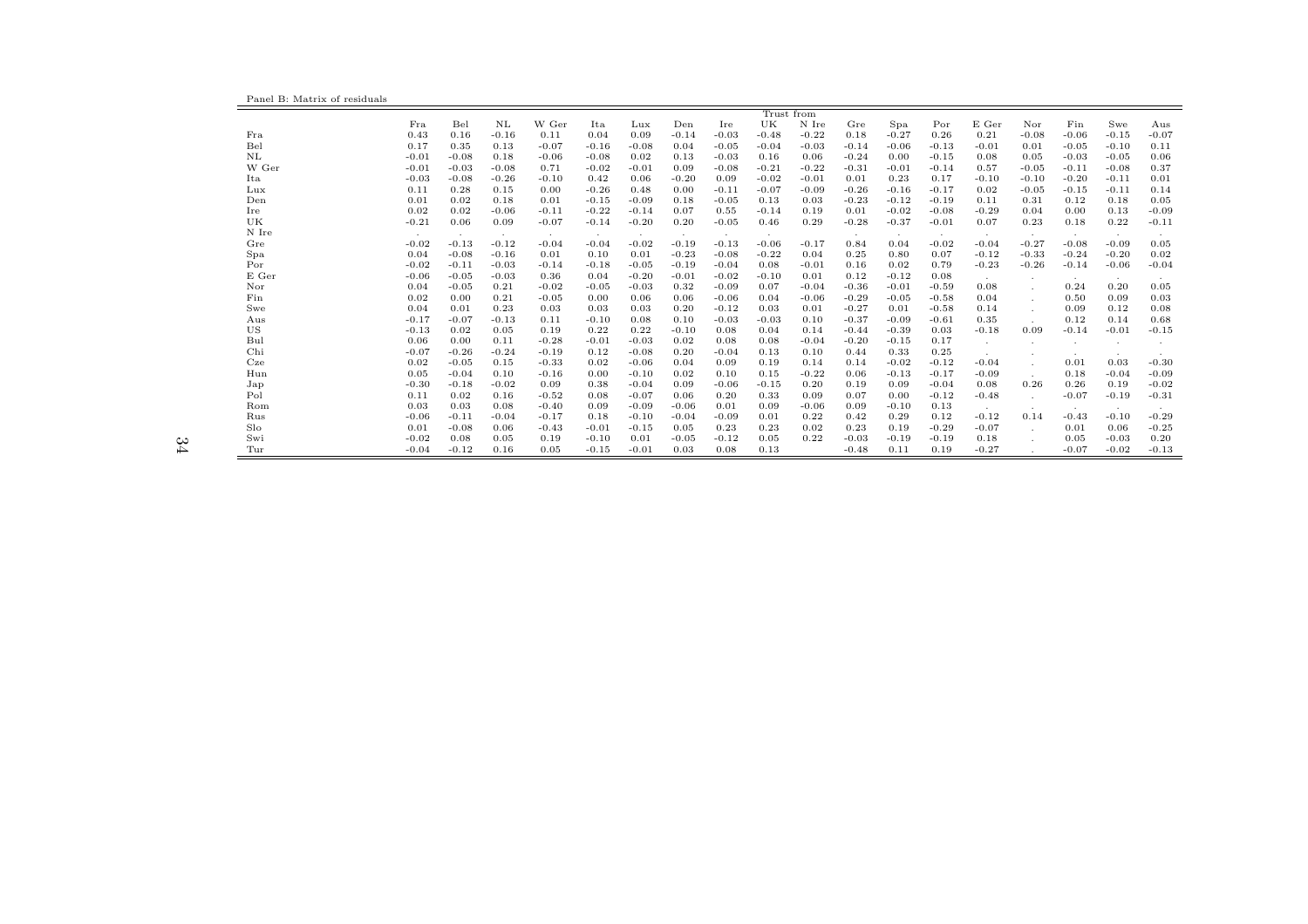#### Table 3:

## Summary Statistics

Panel A contains summary statistics for trust and for the bilateral controls. Trust is calculated by taking the average response to the following question: "I would like to ask you a question about how much trust you have calculated by Cavalli-Sforza et. al. (1996). Number of years at war have been calculated using the current nations borders as definition of the<br>countries. Common origin of the language is a dummy variable that is equal to by all the citizens of country *i* when answering to the question: "Which countries of the European Community are in your opinion the most<br>pleasant (maximus 3 answers possible)?". Panel B show summary statistics for the tr

| Panel A: Trust and control variables                                     |          |              |           |              |          |              |
|--------------------------------------------------------------------------|----------|--------------|-----------|--------------|----------|--------------|
|                                                                          | Mean     | Median       | Std. Dev. | Min          | Max      | Observations |
| Average trust                                                            | 2.6892   | 2.702395     | 0.382119  | 1.273469     | 3.691296 | 1747         |
| Median trust                                                             | 2.802519 | 3            | 0.479756  |              |          | 1747         |
| Fraction of individuals trusting a lot                                   | 0.166415 | 0.129799     | 0.119707  | 0.007926     | 0.724696 | 1747         |
| Log of distance                                                          | 6.789666 | 7.166188     | 2.06189   | 0            | 9.319677 | 1218         |
| Common Border                                                            | 0.20936  | 0            | 0.407019  | 0            |          | 1218         |
| Common Language                                                          | 0.102645 | $\mathbf{0}$ | 0.28424   | $\theta$     |          | 1576         |
| Common origin of the law                                                 | 0.307384 | $\mathbf{0}$ | 0.461542  | $\mathbf{0}$ |          | 1747         |
| Religious similarity                                                     | 0.302211 | 0.260225     | 0.274927  | $\mathbf{0}$ |          | 1477         |
| Genetic distance $(FST$ values x10000)                                   | 84.10098 | 51           | 157.9136  | $\mathbf{0}$ | 1244     | 1119         |
| Number of years countries pair of countries have been at war (1000-1970) | 12.26027 |              | 27.49516  | $\Omega$     | 198      | 1679         |
| Number of years countries pair of countries have been at war (1000-1815) | 10.73496 | $\Omega$     | 27.03215  | $\mathbf{0}$ | 197      | 1679         |
| Common origin of the language                                            | 0.204923 | $\Omega$     | 0.403761  | $\mathbf{0}$ |          | 1747         |
| Press coverage                                                           | 0.050226 | 0.023036     | 0.070083  | $\Omega$     | 0.43956  | 1122         |
| Perceived pleasantness                                                   | 0.219059 | 0.158209     | 0.152429  | 0.035857     | 0.693918 | 393          |

| Panel B: OECD Trade data                                 |          |          |           |          |          |              |  |  |  |  |  |
|----------------------------------------------------------|----------|----------|-----------|----------|----------|--------------|--|--|--|--|--|
|                                                          | Mean     | Median   | Std. Dev. | Min      | Max      | Observations |  |  |  |  |  |
| Log of export to partner country                         | 21.73346 | 21.78179 | 1.706686  | 16.39889 | 24.71577 | 523          |  |  |  |  |  |
| Average trust from importer to exporter                  | 2.75053  | 2.74320  | 0.26174   | 2.00809  | 3.56920  | 523          |  |  |  |  |  |
| Press coverage                                           | 0.039942 | 0.021008 | 0.048018  | $\Omega$ | 0.313644 | 523          |  |  |  |  |  |
| Log of distance                                          | 6.872155 | 7.00996  | 0.682036  | 5.156525 | 8.121116 | 523          |  |  |  |  |  |
| Common Border                                            | 0.208413 | 0        | 0.406563  | 0        |          | 523          |  |  |  |  |  |
| Remoteness of importers and exporter                     | 108.1636 | 95.95883 | 38.99377  | 41.31882 | 244.9526 | 523          |  |  |  |  |  |
| Common Language                                          | 0.038759 | 0        | 0.174196  | $\Omega$ |          | 523          |  |  |  |  |  |
| Common origin of the law                                 | 0.305927 | $\Omega$ | 0.46124   | $\Omega$ |          | 523          |  |  |  |  |  |
| Religious similarity                                     | 0.333771 | 0.330315 | 0.257848  | $\Omega$ | 0.82643  | 523          |  |  |  |  |  |
| Genetic distance $(FST)$ values x10000)                  | 60.14914 | 47       | 46.28035  | 9        | 289      | 523          |  |  |  |  |  |
| Numbers of Years the two countries were at war 1000-1815 | 24.85086 | 8        | 39.34571  | $\Omega$ | 197      | 523          |  |  |  |  |  |
| Gdp of importing country                                 | 571.7258 | 326.162  | 578.6796  | 22.043   | 2384.115 | 523          |  |  |  |  |  |
| Gdp of exporting country                                 | 633.4809 | 501.749  | 597.7894  | 22.043   | 2384.115 | 523          |  |  |  |  |  |

| Panel C: Porfolio data (Morningstar)                     |             |             |           |            |          |              |  |  |  |  |  |
|----------------------------------------------------------|-------------|-------------|-----------|------------|----------|--------------|--|--|--|--|--|
|                                                          | Mean        | Median      | Std. Dev. | Min        | Max      | Observations |  |  |  |  |  |
| Percentage invested in partner country                   | 0.085284    | 0.03756     | 0.141545  | 0.00024    | 0.71733  | 106          |  |  |  |  |  |
| Inverse Covariance of stock market returns               | $-6.69E-06$ | $-5.20E-07$ | 0.000289  | $-0.00255$ | 0.00062  | 106          |  |  |  |  |  |
| Press coverage                                           | 0.036559    | 0.021825    | 0.038759  |            | 0.179437 | 87           |  |  |  |  |  |
| Common Border                                            | 0.320755    |             | 0.468984  |            |          | 106          |  |  |  |  |  |
| Common Language                                          | 0.018888    | $\Omega$    | 0.083955  |            | 0.68     | 106          |  |  |  |  |  |
| Log of distance                                          | 6.880427    | 7.027041    | 0.681236  | 5.156525   | 7.990542 | 97           |  |  |  |  |  |
| Average trust from investing country to partner          | 2.980226    | 2.921709    | 0.316695  | 2.353828   | 3.691296 | 106          |  |  |  |  |  |
| Religious similarity                                     | 0.364102    | 0.324747    | 0.304957  | 0.011738   |          | 104          |  |  |  |  |  |
| Genetic distance $(FgT$ values x10000)                   | 49.07547    | 39          | 36.32911  |            | 159      | 106          |  |  |  |  |  |
| Numbers of Years the two countries were at war 1000-1815 | 21.49057    | $\Omega$    | 33.47188  |            | 149      | 106          |  |  |  |  |  |
| Common origin of the law                                 | 0.377358    | $\Omega$    | 0.487029  |            |          | 106          |  |  |  |  |  |
| Distance in the characteristics of security laws (LLSV)  | 20.95519    | 21.07042    | 3.655723  | 13.56208   | 29       | 106          |  |  |  |  |  |

| Panel D: Foreign Direct Investments (OECD)               |          |          |           |          |          |              |  |  |  |  |  |
|----------------------------------------------------------|----------|----------|-----------|----------|----------|--------------|--|--|--|--|--|
|                                                          | Mean     | Median   | Std. Dev. | Min      | Max      | Observations |  |  |  |  |  |
| Outward stock of FDI (log)                               | 21.14297 | 21.58054 | 2.102636  | 12.41738 | 24.17526 | 317          |  |  |  |  |  |
| Average trust from country to each partner               | 2.771875 | 2.772105 | 0.261273  | 2.103876 | 3.527406 | 317          |  |  |  |  |  |
| Press coverage                                           | 0.049338 | 0.038305 | 0.051371  |          | 0.313644 | 317          |  |  |  |  |  |
| Log of distance                                          | 6.765482 | 6.971646 | 0.701486  | 5.156525 | 8.121116 | 317          |  |  |  |  |  |
| Common Border                                            | 0.252366 | $\Omega$ | 0.435057  |          |          | 317          |  |  |  |  |  |
| Common Language                                          | 0.051123 | $\Omega$ | 0.198329  |          |          | 317          |  |  |  |  |  |
| Common origin of the law                                 | 0.312303 | $\Omega$ | 0.464165  |          |          | 317          |  |  |  |  |  |
| Religious similarity                                     | 0.352858 | 0.333012 | 0.220658  | 0.014418 | 0.82643  | 315          |  |  |  |  |  |
| Genetic distance $(FgT$ values x10000)                   | 0.004993 | 0.0039   | 0.003293  | 0.0009   | 0.0223   | 317          |  |  |  |  |  |
| Numbers of Years the two countries were at war 1000-1815 | 29.20505 | 9        | 42.02439  |          | 197      | 317          |  |  |  |  |  |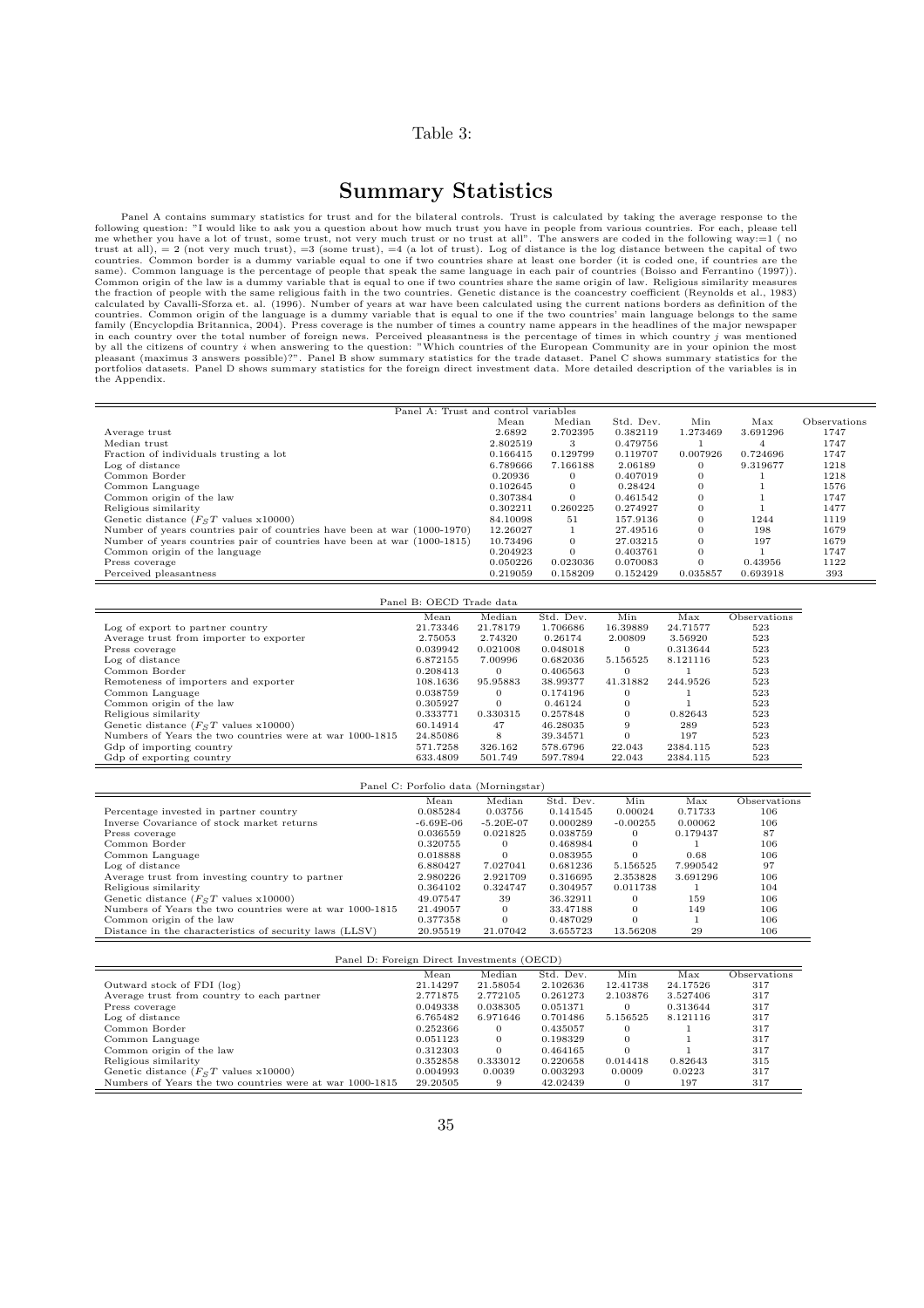#### Table 4:

## Determinant of Trust

The dependent variable is the average trust across individuals of a given country toward citizens of other countries. Trust is calculated by taking the average response to the following question: "I would like to ask you a question about how much trust you have in people from various countries. For each, please tell me whether you have a lot of trust, some trust, not very much trust or no trust at all". The answers are coded in the following way: $=1$  (no trust at all),  $=2$  (not very much trust),  $=3$  (some trust),  $=4$  (a lot of trust). Log of distance is the log distance between the capital of two countries. Common border is a dummy variable equal to one if two countries share at least one border (it is coded one, if countries are the same). Common language is the percentage of people that speak the same language in each pair of countries (Boisso and Ferrantino (1997)). Common origin of the law is a dummy variable that is equal to one if two countries share the same origin of law. Religious similarity measures the fraction of people with the same religious faith in the two countries. Genetic distance is the coancestry coefficient (Reynolds, 1983) calculated by Cavalli-Sforza et. al. (1996). Number of years at war have been calculated using the current nations borders as definition of the countries and include the period between 1000 and 1970. Common origin of the language is a dummy variable that is equal to one if the two countries' main language belongs to the same family (Encyclopdia Britannica, 2004). To appropriately estimate the standard errors we first regressed the observation on year fixed effects, then we took the residual and collapsed the observations by year. The regressions include country of origin and country of destination. The standard errors reported in parenthesis are corrected for the potential clustering at the country of destination level. The symbols \*\*\*, \*\*,\* mean that the coefficient is statistically different from zero respectively at the 1,5, and 10 percent level.

|                                      | (1)          | $\overline{(2)}$ | (3)          | (4)         | (5)          | (6)         |
|--------------------------------------|--------------|------------------|--------------|-------------|--------------|-------------|
| Common language                      | 0.0208       | 0.0394           | 0.0394       | 0.0568      | 0.0339       | 0.0571      |
|                                      | (0.0926)     | (0.1102)         | (0.1102)     | (0.0978)    | (0.1231)     | (0.1069)    |
| $Log$ (distance)                     | $-0.0692***$ | $-0.0373$        | $-0.0373$    | $-0.0326$   | 0.0038       | 0.0036      |
|                                      | (0.0155)     | (0.0218)         | (0.0218)     | (0.0195)    | (0.0451)     | (0.0456)    |
| Common border                        | $-0.0381$    | $-0.0124$        | $-0.0124$    | $-0.0227$   | 0.0195       | 0.0064      |
|                                      | (0.0307)     | (0.0287)         | (0.0287)     | (0.0275)    | (0.0476)     | (0.0474)    |
| Common origin of the law             | $0.1042***$  | $0.0868**$       | $0.0868**$   | $0.0758*$   | $0.0942**$   | $0.0819**$  |
|                                      | (0.0279)     | (0.0407)         | (0.0407)     | (0.0369)    | (0.0412)     | (0.0328)    |
| Number of years at war since 1000    |              | $-0.0009$        | $-0.0009$    | $-0.0009$   | $-0.0009$    | $-0.0009$   |
|                                      |              | (0.0006)         | (0.0006)     | (0.0006)    | (0.0006)     | (0.0005)    |
| Religious similarity                 |              | $0.1357*$        | $0.1357*$    | 0.0723      | $0.1622**$   | $0.1005*$   |
|                                      |              | (0.0657)         | (0.0657)     | (0.0580)    | (0.0612)     | (0.0555)    |
| Genetic distance $(FST)$             |              | $-10.5975**$     | $-10.5975**$ | $-7.8439*$  | $-11.1681**$ | $-8.3406*$  |
|                                      |              | (4.2813)         | (4.2813)     | (3.8951)    | (4.5803)     | (4.3625)    |
| Common origin of the language        |              |                  |              | $0.1301***$ |              | $0.1202***$ |
|                                      |              |                  |              | (0.0323)    |              | (0.0328)    |
| Country of origin fixed effects      | YES          | YES              | YES          | YES         | YES          | YES         |
| Country of destination fixed effects | YES          | <b>YES</b>       | <b>YES</b>   | <b>YES</b>  | YES          | YES.        |
| Observations                         | 319          | 265              | 265          | 265         | 251          | 251         |
| R-squared                            | 0.828        | 0.816            | 0.816        | 0.829       | 0.822        | 0.834       |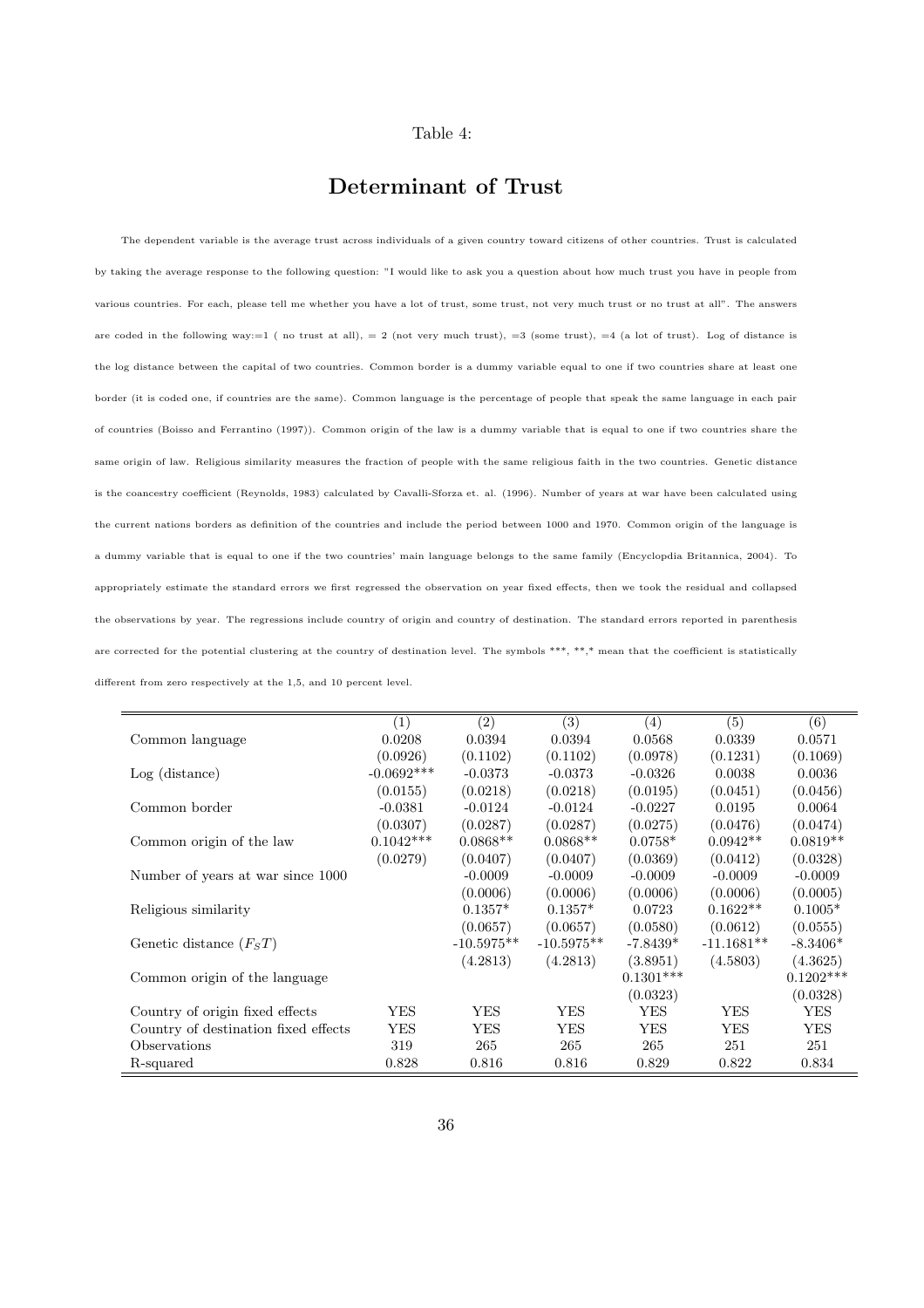#### Table 5:

## Cultural bias or information?

The dependent variable is the average trust of citizens of country  $i$  toward citizens of country  $j$ . Trust is calculated by taking the average response to the following question: "I would like to ask you a question about how much trust you have in people from various countries. For each, please tell me whether you have a lot of trust, some trust, not very much trust or no trust at all". The answers are coded in the following way:=1 (no trust at all), = 2 (not very much trust), =3 (some trust), =4 (a lot of trust). Press coverage measures the geographical coverage of the main newspaper in country i about country j (Factiva). For each pair of countries, i and j, it is the percentage of news in the selected newspaper of country  $i$  about country  $j$ . Log of distance is the log distance between the capital of two countries. Common border is a dummy variable equal to one if two countries share at least one border (it is coded one, if countries are the same). Common language is the percentage of people that speak the same language in each pair of countries (Boisso and Ferrantino (1997)). Common origin of the law is a dummy variable that is equal to one if two countries share the same origin of law. Religious similarity measures the fraction of people with the same religious faith in the two countries. Genetic distance is the coancestry coefficient (Reynolds, 1983) calculated by Cavalli-Sforza et. al. (1996). Number of years at war have been calculated using the current nations borders as definition of the countries and include the period between 1000 and 1970. Common origin of the language is a dummy variable that is equal to one if the two countries' main language belongs to the same family (Encyclopdia Britannica 2004). Perceived pleasantness is the percentage of times in which country  $j$  was mentioned by citizens of country  $i$  in the following question: "Which countries of the European Community are in your opinion the most pleasant (maximus 3 answers possible)?". All regressions include fixed effects for the country of origin and for the destination country. To appropriately estimate the standard errors we first regressed the observation on year fixed effects, then we took the residual and collapsed the observations by year. The regressions include country of origin and country of destination. The standard errors reported in parenthesis are corrected for the potential clustering at the country of destination level. The symbols \*\*\*, \*\*,\* mean that the coefficient is statistically different from zero respectively at the 1,5, and 10 percent level.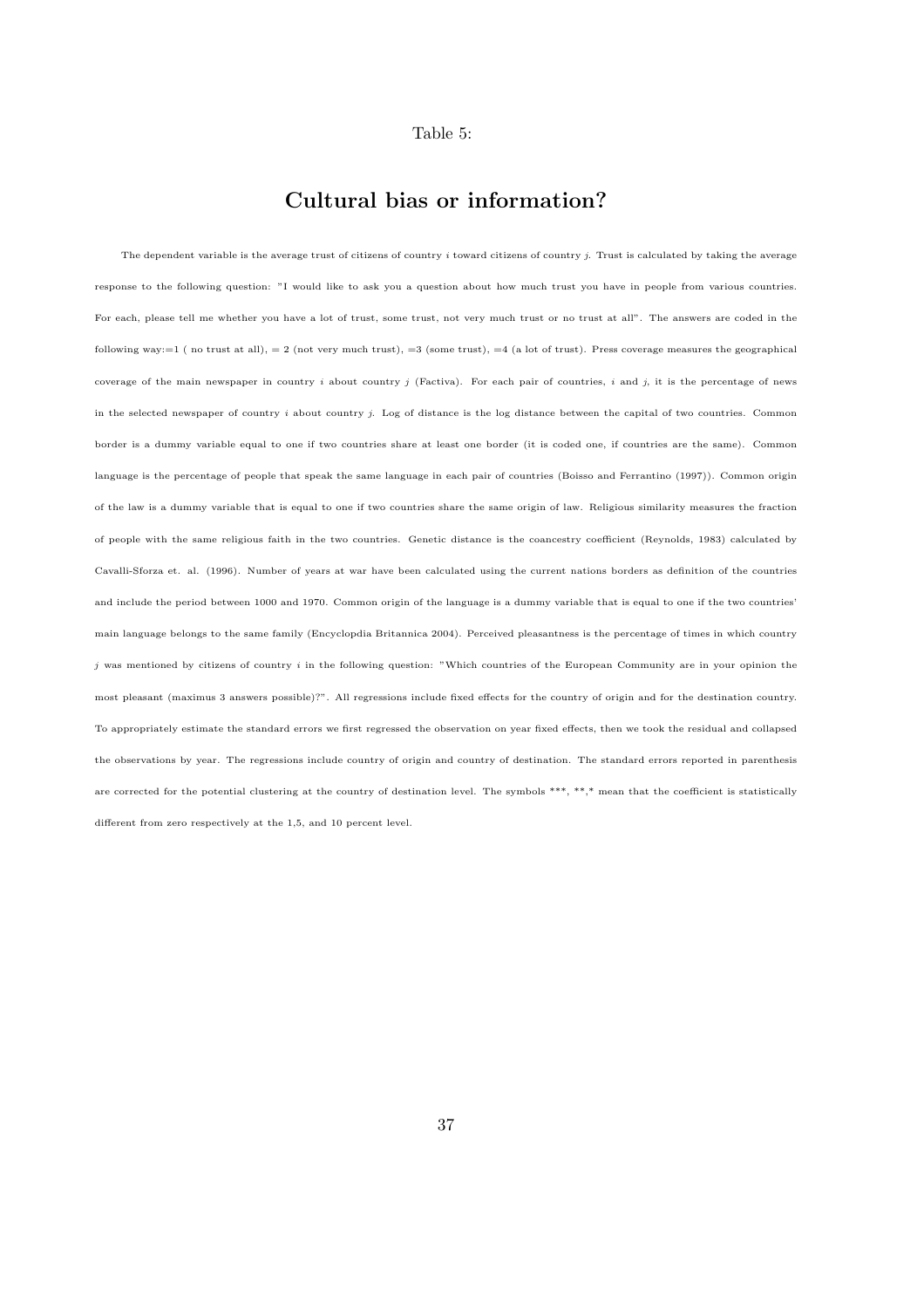|                                     | (1)        | (2)         | (3)         |
|-------------------------------------|------------|-------------|-------------|
| Press coverage                      | 0.0717     | $-1.1324*$  | $-2.0750$   |
|                                     | (0.4315)   | (0.5738)    | (1.4602)    |
| Perceived pleasantness              |            |             | $0.9104***$ |
|                                     |            |             | (0.2383)    |
| Common language                     |            | 0.1015      | $-0.0165$   |
|                                     |            | (0.1149)    | (0.2834)    |
| $Log$ (distance)                    |            | $-0.0175$   | 0.0407      |
|                                     |            | (0.0479)    | (0.0675)    |
| Common border                       |            | 0.0278      | 0.0219      |
|                                     |            | (0.0582)    | (0.0791)    |
| Common origin of the law            |            | $0.0978**$  | $-0.0486$   |
|                                     |            | (0.0377)    | (0.1085)    |
| Number of years at war since 1000   |            | $-0.0007$   | $-0.0007$   |
|                                     |            | (0.0004)    | (0.0009)    |
| Common origin of the language       |            | $0.0962***$ | $-0.0598$   |
|                                     |            | (0.0310)    | (0.0675)    |
| Religious similarity                |            | $0.1227*$   | 0.2529      |
|                                     |            | (0.0594)    | (0.1717)    |
| Genetic distance $(F_ST)$           |            | -5.6092     | $-8.7348$   |
|                                     |            | (5.0192)    | (10.6898)   |
| Country of origin fixed effect      | YES        | <b>YES</b>  | <b>YES</b>  |
| Country of destination fixed effect | <b>YES</b> | <b>YES</b>  | <b>YES</b>  |
| Observations                        | 330        | 216         | 50          |
| R-squared                           | 0.836      | 0.851       | 0.873       |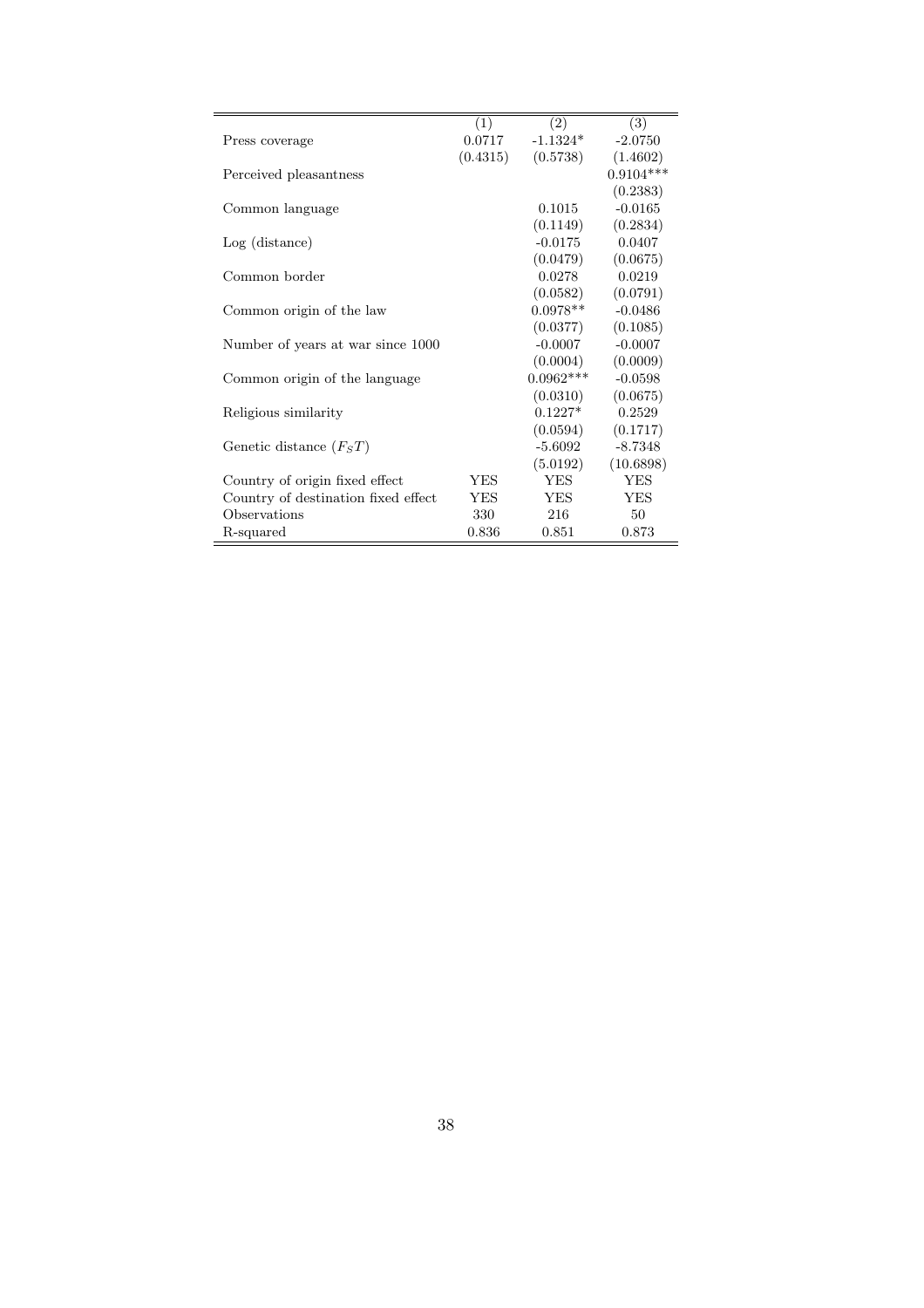#### Table 6:

## Effect of Trust on Trade

The dependent variable is the log of the export volume. Trust is calculated by taking the average response to the following question: "I would like to ask you a question about how much trust you have in people from various countries. For each, please tell me whether you have a lot of trust, some trust, not very much trust or no trust at all". The answers are coded in the following way:=1 (no trust at all), = 2 (not very much trust), =3 (some trust), =4 (a lot of trust). Press coverage measures the geographical coverage of the main newspaper in country i about country j (Factiva). For each pair of countries, i and j, it is the percentage of news in the selected newspaper of country i about country  $j$ . Log of distance is the log distance between the capital of two countries. Common border is a dummy variable equal to one if two countries share at least one border. Remoteness is a country-pair variable that measures the sum of the relative distance between the importer and all the other potential partners (excluding the exporter), where the relative distance is distance in kilometers over gdp of the trade partner. Common language is the percentage of people that speak the same language in each pair of countries (Boisso and Ferrantino (1997)). Output of the exporter and the importer are gross domestic products of the countries. Common origin of the law is a dummy variable that is equal to one if two countries share the same origin of law. The instruments include number of years the two countries were at war, religious similarity, and genetic distance. Number of years at war have been calculated using the current nations borders as definition of the countries and include the period between 1000 and 1815. Religious similarity measures the fraction of people with the same religious faith in the two countries. Genetic distance is the coancestry coefficient (Reynolds, 1983) calculated by Cavalli-Sforza et al.(1996). All regressions include fixed effects for the country of origin and for the destination country. The standard errors reported in parenthesis are corrected for the potential clustering at the country of destination level. The symbols \*\*\*, \*\*,\* mean that the coefficient is statistically different from zero respectively at the 1,5, and 10 percent level.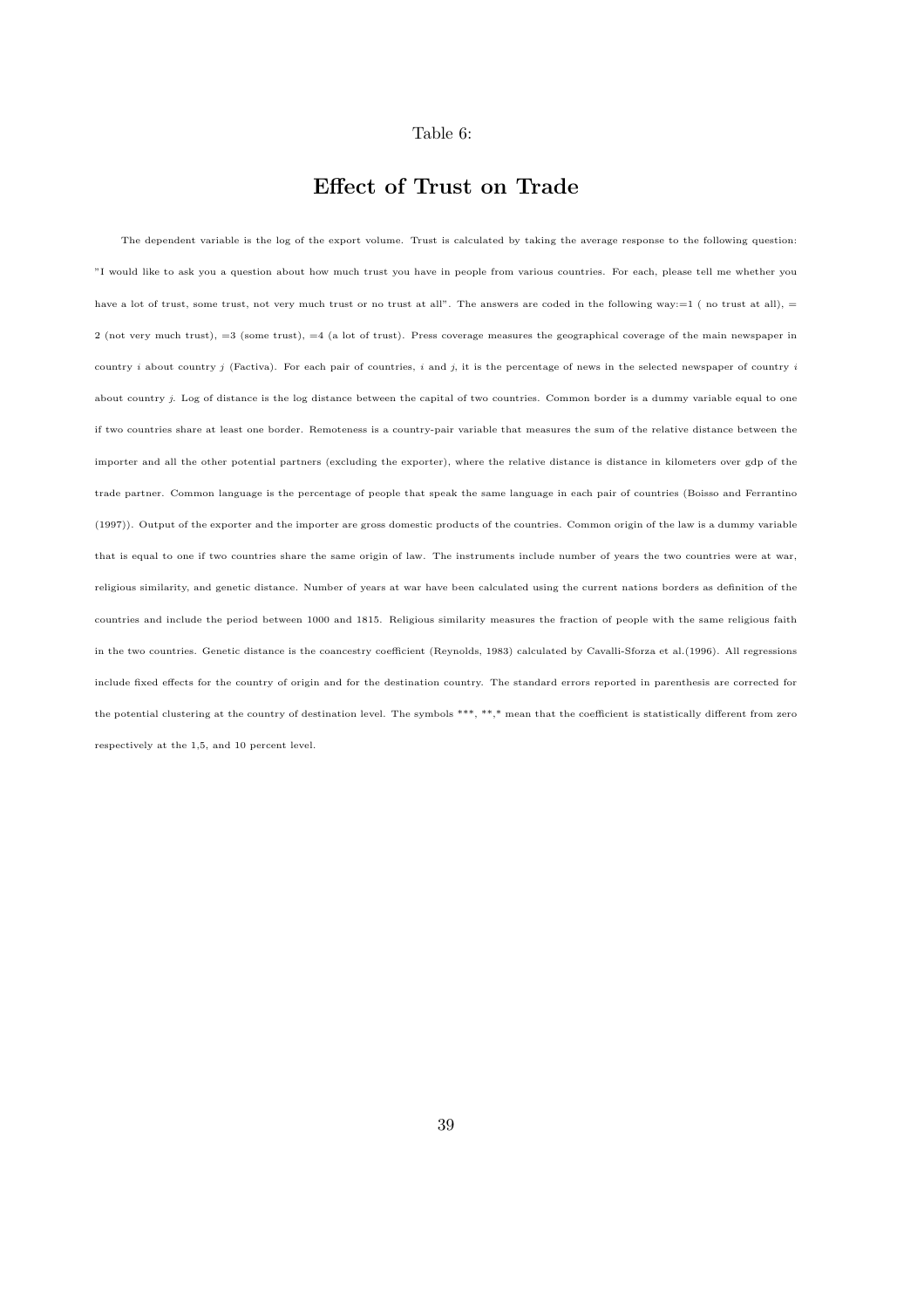# Panel A:

| 1 and 11.                              |              |                     |              |                     |              |              |
|----------------------------------------|--------------|---------------------|--------------|---------------------|--------------|--------------|
|                                        | OLS          | $\overline{\rm IV}$ | OLS          | $\overline{\rm IV}$ | <b>OLS</b>   | IV           |
| Mean trust of people in importing      | $0.4991***$  | $1.0297*$           | $0.6047***$  | $1.3988***$         | $0.5013***$  | $0.9495**$   |
| country to people in exporting country | (0.1183)     | (0.5006)            | (0.1078)     | (0.4115)            | (0.0678)     | (0.4156)     |
| Press coverage                         |              |                     | $4.5459***$  | $5.1944***$         | $4.0637***$  | $4.4953***$  |
|                                        |              |                     | (0.9776)     | (1.3384)            | (0.8968)     | (1.1732)     |
| $Log$ (distance)                       | $-0.4956***$ | $-0.4815***$        | $-0.4117***$ | $-0.3791***$        | $-0.4239***$ | $-0.4042***$ |
|                                        | (0.0841)     | (0.0768)            | (0.0822)     | (0.0806)            | (0.0761)     | (0.0742)     |
| Common border                          | $0.4441***$  | $0.4194***$         | $0.3092**$   | $0.2536*$           | $0.2713**$   | $0.2474**$   |
|                                        | (0.1079)     | (0.1115)            | (0.1227)     | (0.1185)            | (0.1040)     | (0.1073)     |
| Remoteness                             | $0.0038**$   | $0.0044**$          | $0.0046**$   | $0.0056**$          | $0.0044***$  | $0.0050**$   |
|                                        | (0.0014)     | (0.0016)            | (0.0016)     | (0.0020)            | (0.0015)     | (0.0019)     |
| Common language                        | $0.9634***$  | $0.9427***$         | $0.6747**$   | $0.6031**$          | 0.3325       | 0.3501       |
|                                        | (0.2913)     | (0.2962)            | (0.2270)     | (0.2412)            | (0.2996)     | (0.2850)     |
| Output exporter                        | 1.8059       | 2.5854              | 4.6738       | 6.2274              | 4.3427       | 5.2407       |
|                                        | (13.2501)    | (13.0105)           | (13.5762)    | (13.5007)           | (13.7346)    | (13.6866)    |
| Output importer                        | 8.3804       | 4.8346              | 6.2354       | 0.7235              | 7.1729       | 4.0260       |
|                                        | (8.9610)     | (10.6900)           | (8.3541)     | (10.4110)           | (8.1516)     | (8.6946)     |
| Common origin of the law               |              |                     |              |                     | $0.3699***$  | $0.3301***$  |
|                                        |              |                     |              |                     | (0.0969)     | (0.0851)     |
| Exporting country fixed effects        | <b>YES</b>   | <b>YES</b>          | <b>YES</b>   | <b>YES</b>          | <b>YES</b>   | <b>YES</b>   |
| Importing country fixed effects        | <b>YES</b>   | <b>YES</b>          | <b>YES</b>   | <b>YES</b>          | <b>YES</b>   | <b>YES</b>   |
| Years fixed effects                    | <b>YES</b>   | <b>YES</b>          | <b>YES</b>   | <b>YES</b>          | <b>YES</b>   | <b>YES</b>   |
| Observations                           | 523          | 523                 | 523          | 523                 | 523          | 523          |
| R-squared                              | 0.965        | 0.963               | 0.970        | 0.965               | 0.972        | 0.970        |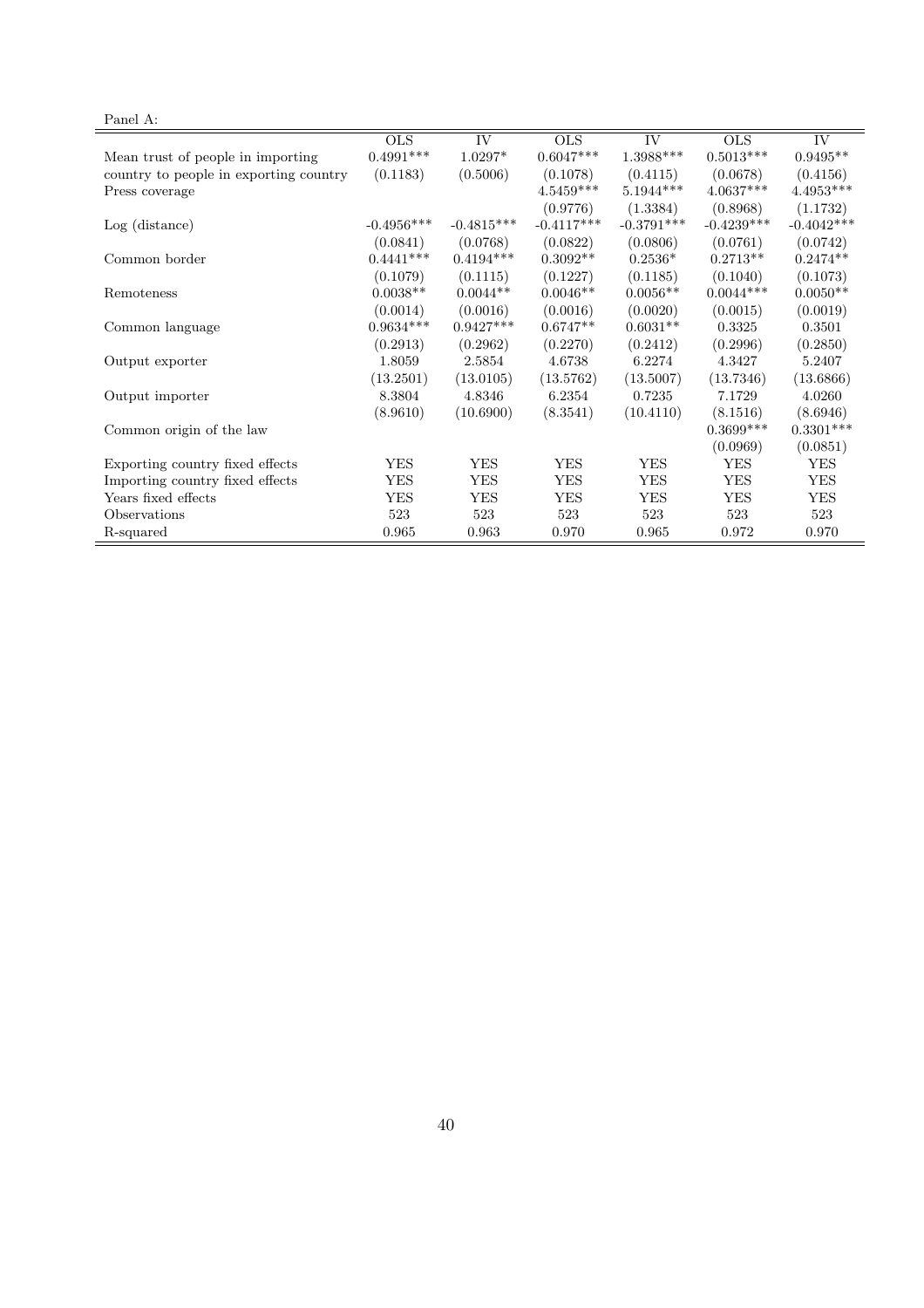# Panel B:

|                                        | $_{\rm OLS}$ | IV           | OLS.         | IV.          |
|----------------------------------------|--------------|--------------|--------------|--------------|
| Mean trust of people in importing      | $0.9128***$  | $2.5602***$  | $0.8324***$  | $1.9913***$  |
| country to people in exporting country | (0.1302)     | (0.5913)     | (0.1287)     | (0.6271)     |
| Press coverage                         | 21.6903***   | 46.0112**    | 25.2442***   | 35.7164*     |
|                                        | (5.7751)     | (18.2227)    | (6.5176)     | (17.4521)    |
| Interaction effect between press       | $-6.0599**$  | $-14.3018**$ | $-7.3935***$ | $-10.8787*$  |
| coverage and trust                     | (2.1528)     | (6.4334)     | (2.3285)     | (6.1244)     |
| $Log$ (distance)                       | $-0.3672***$ | $-0.2561**$  | $-0.3853***$ | $-0.3033***$ |
|                                        | (0.0679)     | (0.0856)     | (0.0576)     | (0.0913)     |
| Common border                          | $0.3497***$  | $0.3189**$   | $0.3050***$  | $0.2909**$   |
|                                        | (0.1074)     | (0.1162)     | (0.0873)     | (0.1037)     |
| Remoteness                             | $0.0047***$  | $0.0062***$  | $0.0043***$  | $0.0057***$  |
|                                        | (0.0014)     | (0.0014)     | (0.0012)     | (0.0014)     |
| Common language                        | $0.6750***$  | $0.5646***$  | 0.2888       | 0.3456       |
|                                        | (0.1815)     | (0.1464)     | (0.2378)     | (0.2016)     |
| Output exporter                        | 2.1132       | 1.0334       | 0.6721       | 1.6141       |
|                                        | (13.7054)    | (14.5773)    | (13.6012)    | (14.0855)    |
| Output importer                        | 5.9240       | $-3.0248$    | 6.6824       | 0.0508       |
|                                        | (8.6135)     | (12.3580)    | (8.4828)     | (11.0749)    |
| Common origin of the law               |              |              | $0.3572**$   | 0.2367       |
|                                        |              |              | (0.1218)     | (0.1351)     |
| Exporting country fixed effects        | <b>YES</b>   | <b>YES</b>   | <b>YES</b>   | <b>YES</b>   |
| Importing country fixed effects        | <b>YES</b>   | <b>YES</b>   | <b>YES</b>   | <b>YES</b>   |
| Years fixed effects                    | <b>YES</b>   | <b>YES</b>   | <b>YES</b>   | <b>YES</b>   |
| Observations                           | 523          | 523          | 523          | 523          |
| R-squared                              | 0.971        | 0.957        | 0.974        | 0.966        |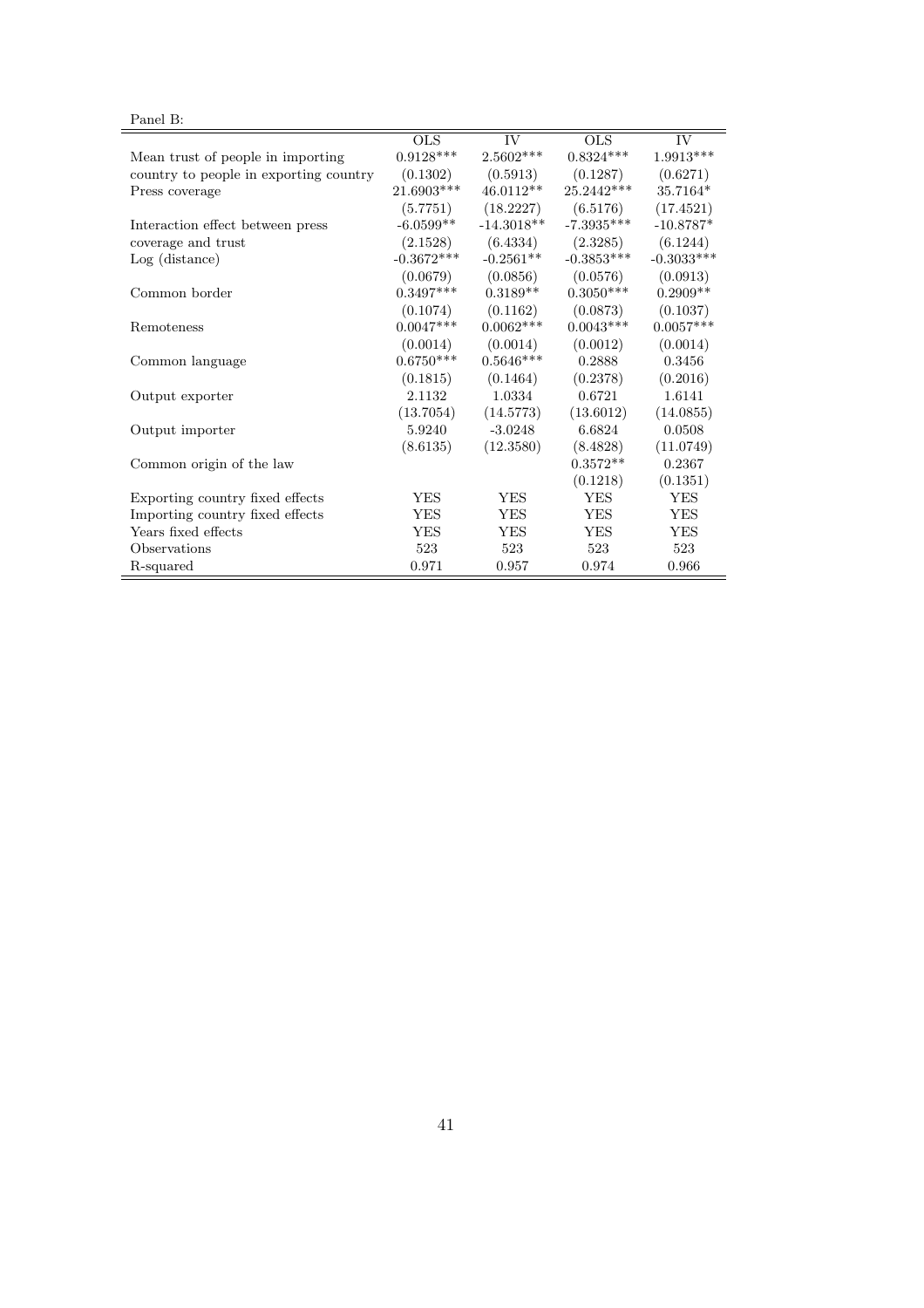#### Table 7:

## Effect of Trust on Portfolio Investment

The dependent variable measures the percentage of net portfolio investment of a given country into another country. Specifically, the dependent variable is the stock of cross-border holdings of equities and long- and short-term debt securities valued at market prices prevailing at the end of 2001 (from Morningstar data) divided by the sum of all foreign equity holdings plus market capitalization- foreign liabilities. Trust is calculated by taking the average response to the following question: "I would like to ask you a question about how much trust you have in people from various countries. For each, please tell me whether you have a lot of trust, some trust, not very much trust or no trust at all". The answers are coded in the following way:=1 (no trust at all), = 2 (not very much trust), =3 (some trust), =4 (a lot of trust). The inverse of the covariance of stock market returns is calculated using monthly data for each country (DATASTREAM). Press coverage measures the geographical coverage of the main newspaper in country  $i$  about country  $j$  (Factiva). For each pair of countries,  $i$  and  $j$ , it is the percentage of news in the selected newspaper of country  $i$  about country j.Common border is a dummy variable equal to one if two countries share at least one border. Common language is the percentage of people that speak the same language in each pair of countries (Boisso and Ferrantino (1997)). Log of distance is the log distance between the capital of two countries. Proximity of security is country-pair variable that measure the sum of the proximity of each security law characteristics based on La Porta et al. (2003). Common origin of the law is a dummy variable that is equal to one if two countries share the same origin of law. The instruments include number of years the two countries were at war, religious similarity, and genetic distance. Number of years at war have been calculated using the current nations borders as definition of the countries and include the period between 1000 and 1815. Religious similarity measures the fraction of people with the same religious faith in the two countries. Genetic distance is the coancestry coefficient (Reynolds, 1983) calculated by Cavalli-Sforza et al.(1996). All regressions include fixed effects for the country of origin and for the destination country. The standard errors reported in parenthesis are corrected for the potential clustering at the country of destination level. The symbols \*\*\*, \*\*,\* mean that the coefficient is statistically different from zero respectively at the 1,5, and 10 percent level.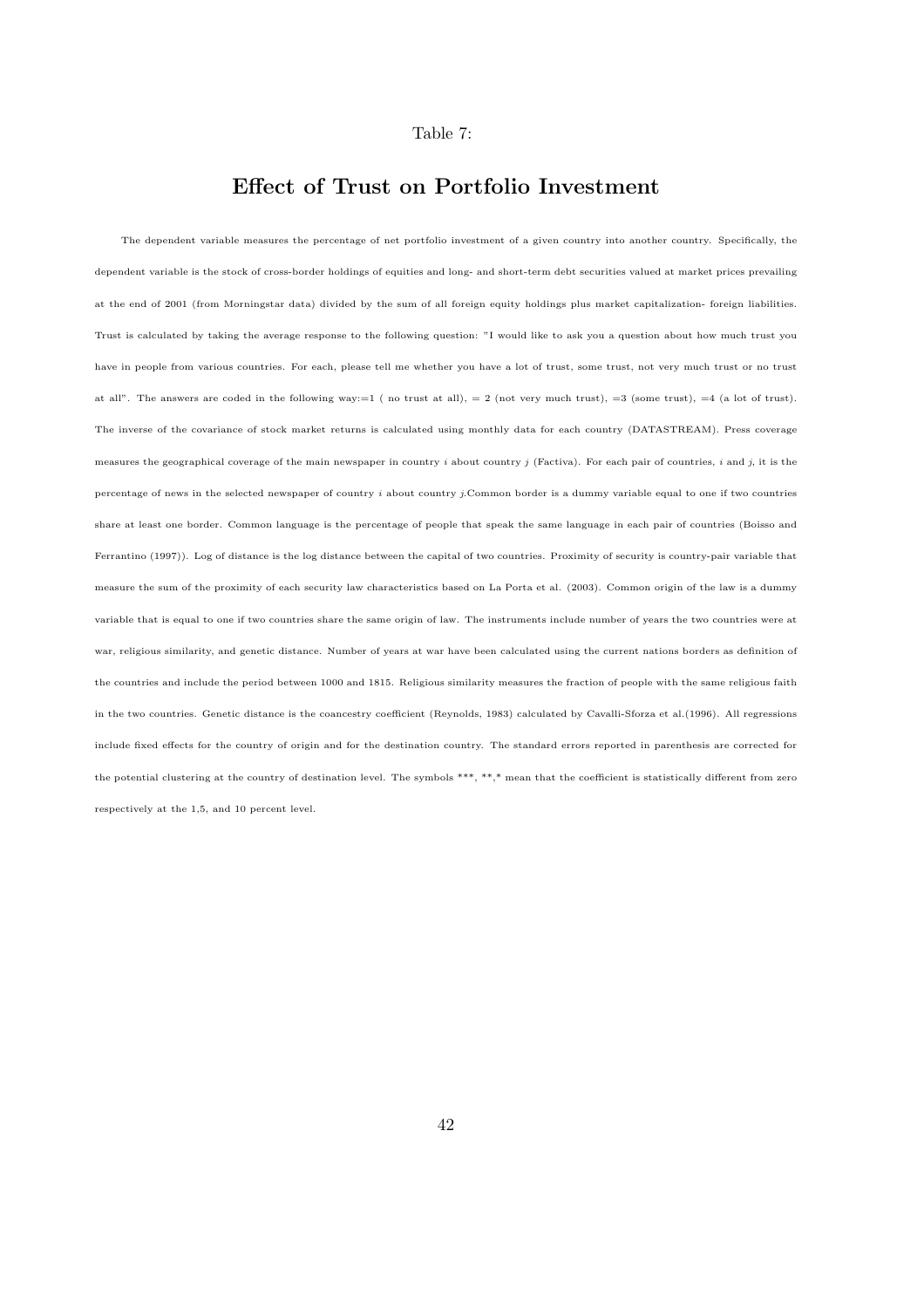## Panel A:

| 1 anu n.                             |            |             |             |            |            |             |
|--------------------------------------|------------|-------------|-------------|------------|------------|-------------|
|                                      | <b>OLS</b> | IV          | <b>OLS</b>  | IV         | <b>OLS</b> | IV          |
| Mean trust toward                    | 0.0525     | $0.1849***$ | 0.0028      | 0.0674     | 0.0507     | $0.1813***$ |
| people in destination country        | (0.0431)   | (0.0369)    | (0.0464)    | (0.0794)   | (0.0473)   | (0.0351)    |
| Inverse Cov. of stock market returns | $-27.2097$ | $-33.8815$  | $-6.7965$   | $-17.0751$ | $-28.3193$ | $-32.2657$  |
| of country of origin and destination | (18.9353)  | (20.2278)   | (13.0970)   | (14.6981)  | (22.9736)  | (25.0296)   |
| Press coverage                       | 0.2663     | 0.2883      | 0.0387      | 0.1476     | 0.2675     | 0.2889      |
|                                      | (0.1779)   | (0.1677)    | (0.1435)    | (0.1695)   | (0.1785)   | (0.1728)    |
| Common border                        | 0.0047     | 0.0137      | 0.0095      | 0.0117     | 0.0042     | 0.0139      |
|                                      | (0.0205)   | (0.0253)    | (0.0191)    | (0.0210)   | (0.0205)   | (0.0258)    |
| Common language                      | $-0.0419$  | $-0.0880$   | $-0.0619$   | $-0.0793$  | $-0.0379$  | $-0.0916$   |
|                                      | (0.0646)   | (0.0594)    | (0.0512)    | (0.0463)   | (0.0801)   | (0.0770)    |
| $Log$ (distance)                     | $-0.0381*$ | $-0.0010$   | $-0.0263$   | $-0.0059$  | $-0.0383*$ | $-0.0017$   |
|                                      | (0.0197)   | (0.0239)    | (0.0168)    | (0.0184)   | (0.0196)   | (0.0244)    |
| Proximity of                         |            |             |             |            | 0.0007     | $-0.0010$   |
| security laws                        |            |             |             |            | (0.0064)   | (0.0051)    |
| Common origin of the law             |            |             | $0.0394***$ | 0.0296     |            |             |
|                                      |            |             | (0.0111)    | (0.0163)   |            |             |
| Investing country fixed effects      | YES        | <b>YES</b>  | <b>YES</b>  | YES        | YES        | YES         |
| Destination country fixed effects    | YES        | YES         | YES         | YES        | YES        | YES         |
| Observations                         | 87         | 85          | 87          | 85         | 87         | 85          |
| R-squared                            | 0.833      | 0.833       | 0.848       | 0.859      | 0.833      | 0.834       |

#### Panel B:

|                                      | <b>OLS</b>  | IV         | <b>OLS</b> | IV         | <b>OLS</b> | IV         |
|--------------------------------------|-------------|------------|------------|------------|------------|------------|
| Mean trust toward                    | 0.0820      | $0.1706**$ | 0.0324     | $-0.0734$  | 0.0808     | $0.1559**$ |
| people in destination country        | (0.0445)    | (0.0538)   | (0.0453)   | (0.1116)   | (0.0440)   | (0.0544)   |
| Inverse Cov. of stock market returns | $-12.2518$  | $-13.1826$ | 9.5028     | $-28.9855$ | $-13.5684$ | $-15.7457$ |
| of country of origin and destination | (26.5632)   | (41.4089)  | (21.0813)  | (19.0513)  | (26.2582)  | (38.6037)  |
| Press coverage                       | 2.7708**    | 3.5593     | $2.6639*$  | $-3.0229$  | $2.7795*$  | 3.4691     |
|                                      | (1.1151)    | (3.6459)   | (1.3092)   | (4.5030)   | (1.2093)   | (3.5460)   |
| Interaction effect between press     | $-0.8453**$ | $-1.0989$  | $-0.8882*$ | 1.0629     | $-0.8496*$ | $-1.0675$  |
| coverage and trust                   | (0.3584)    | (1.2522)   | (0.4386)   | (1.5375)   | (0.3925)   | (1.2146)   |
| Common border                        | 0.0045      | 0.0098     | 0.0095     | 0.0071     | 0.0045     | 0.0089     |
|                                      | (0.0220)    | (0.0253)   | (0.0211)   | (0.0189)   | (0.0216)   | (0.0239)   |
| Common language                      | $-0.0163$   | $-0.0386$  | $-0.0356$  | $-0.0926$  | $-0.0087$  | $-0.0259$  |
|                                      | (0.0630)    | (0.0666)   | (0.0501)   | (0.0607)   | (0.0642)   | (0.0660)   |
| $Log$ (distance)                     | $-0.0378$   | $-0.0106$  | $-0.0257$  | $-0.0152$  | $-0.0376$  | $-0.0116$  |
|                                      | (0.0204)    | (0.0241)   | (0.0183)   | (0.0183)   | (0.0206)   | (0.0236)   |
| Proximity of                         |             |            |            |            | 0.0069     | 0.0098     |
| security laws                        |             |            |            |            | (0.0174)   | (0.0158)   |
| Common origin of the law             |             |            | $0.0405**$ | $0.0416*$  |            |            |
|                                      |             |            | (0.0128)   | (0.0189)   |            |            |
| Investing country fixed effects      | <b>YES</b>  | <b>YES</b> | <b>YES</b> | <b>YES</b> | <b>YES</b> | <b>YES</b> |
| Destination country fixed effects    | YES         | <b>YES</b> | <b>YES</b> | YES        | YES        | <b>YES</b> |
| Observations                         | 87          | 85         | 87         | 85         | 87         | 85         |
| R-squared                            | 0.841       | 0.848      | 0.857      | 0.826      | 0.842      | 0.851      |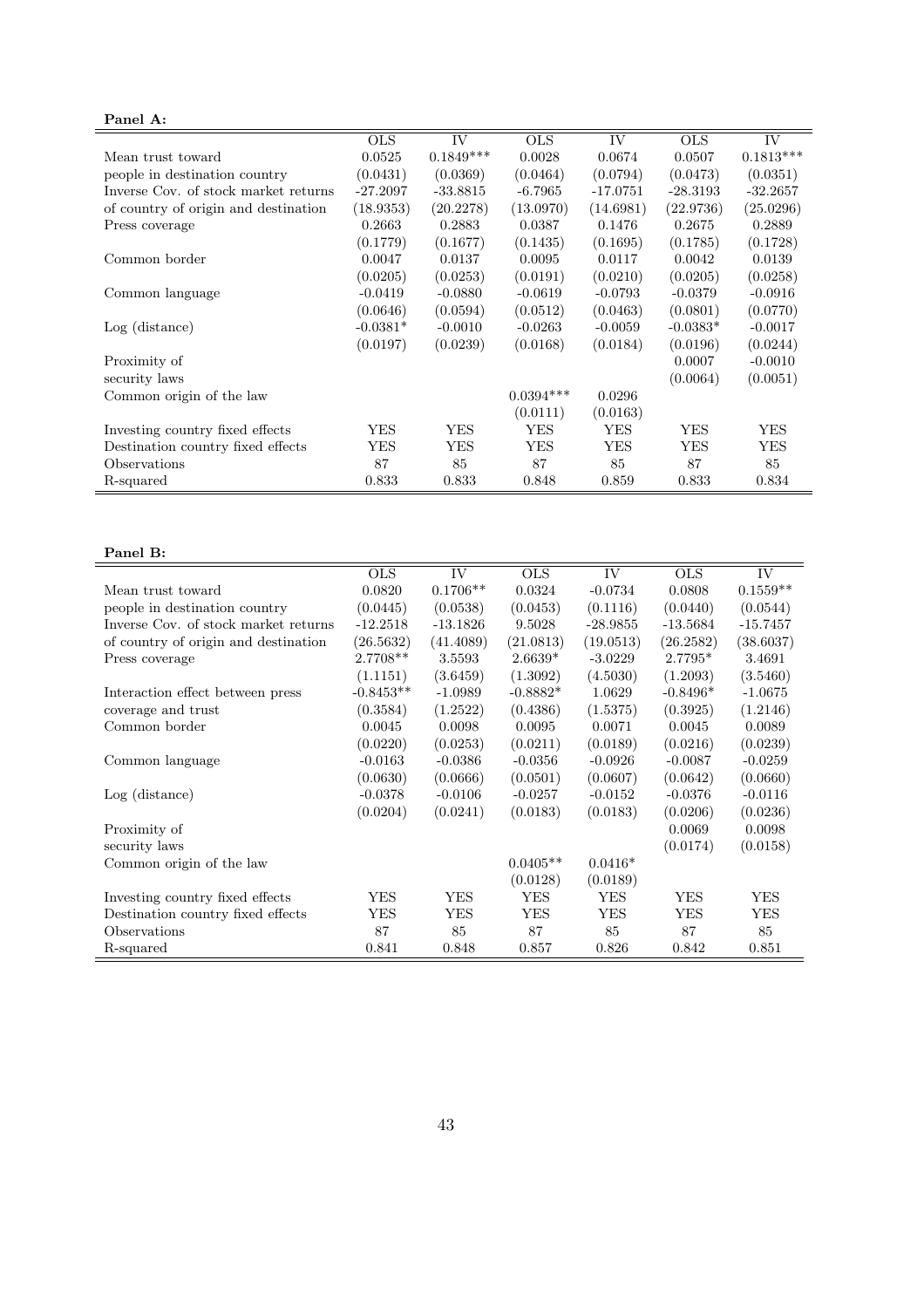#### Table 8:

## Effect of Trust on Foreign Direct Investments

The dependent variable is the log of outward investment (stocks). Trust is calculated by taking the average response to the following question: "I would like to ask you a question about how much trust you have in people from various countries. For each, please tell me whether you have a lot of trust, some trust, not very much trust or no trust at all". The answers are coded in the following way:=1 ( no trust at all),  $= 2$  (not very much trust),  $=3$  (some trust),  $=4$  (a lot of trust). Press coverage measures the geographical coverage of the main newspaper in country i about country j (Factiva). For each pair of countries, i and j, it is the percentage of news in the selected newspaper of country i about country j. Log of distance is the log distance between the capital of two countries. Common border is a dummy variable equal to one if two countries share at least one border. Common language is the percentage of people that speak the same language in each pair of countries (Boisso and Ferrantino (1997)). Common origin of the law is a dummy variable that is equal to one if two countries share the same origin of law. The instruments include number of years the two countries were at war, religious similarity, and genetic distance. Number of years at war have been calculated using the current nations borders as definition of the countries and include the period between 1000 and 1815. Religious similarity measures the fraction of people with the same religious faith in the two countries. Genetic distance is the coancestry coefficient (Reynolds, 1983) calculated by Cavalli-Sforza et al.(1996). All regressions include fixed effects for the country of origin and for the destination country. The standard errors reported in parenthesis are corrected for the potential clustering at the country of destination level. The symbols \*\*\*, \*\*,\* mean that the coefficient is statistically different from zero respectively at the 1,5, and 10 percent level.

| anet |  |
|------|--|
|      |  |

|                                 | <b>OLS</b> | <b>IV</b>  | <b>OLS</b> | <b>IV</b> | <b>OLS</b>  | <b>IV</b>  |
|---------------------------------|------------|------------|------------|-----------|-------------|------------|
| Mean trust toward               | 0.5568     | 1.4381     | 0.6130     | $2.1044*$ | 0.2737      | 0.0066     |
| people in destination country   | (0.5227)   | (1.0806)   | (0.5144)   | (1.1473)  | (0.5240)    | (1.1544)   |
| Press coverage                  |            |            | 1.5300     | 3.4219    | $-0.2555$   | $-0.4846$  |
|                                 |            |            | (2.4941)   | (3.1275)  | (2.0385)    | (2.1212)   |
| $Log$ (distance)                | $-0.6086*$ | $-0.4525$  | $-0.5795$  | $-0.3603$ | $-0.5639$   | $-0.5490$  |
|                                 | (0.3296)   | (0.3744)   | (0.3551)   | (0.4193)  | (0.3216)    | (0.3402)   |
| Common border                   | $0.5931**$ | $0.5583**$ | $0.5443*$  | 0.4302    | $0.3787*$   | $0.3922*$  |
|                                 | (0.2679)   | (0.2542)   | (0.2559)   | (0.2512)  | (0.1779)    | (0.1933)   |
| Common language                 | 0.7153     | 0.6451     | 0.6120     | 0.3424    | $-0.6512$   | $-0.5914$  |
|                                 | (0.5594)   | (0.5483)   | (0.6205)   | (0.7471)  | (0.7044)    | (0.7139)   |
| Common origin of the law        |            |            |            |           | $1.3100***$ | $1.3142**$ |
|                                 |            |            |            |           | (0.4257)    | (0.4803)   |
| Exporting country fixed effects | YES.       | YES        | YES        | YES       | YES         | YES        |
| Importing country fixed effects | YES        | YES        | YES        | YES       | YES         | YES        |
| Years fixed effects             | YES        | YES        | YES        | YES       | YES         | YES        |
| Observations                    | 317        | 315        | 317        | 315       | 317         | 315        |
| R-squared                       | 0.805      | 0.803      | 0.806      | 0.796     | 0.830       | 0.830      |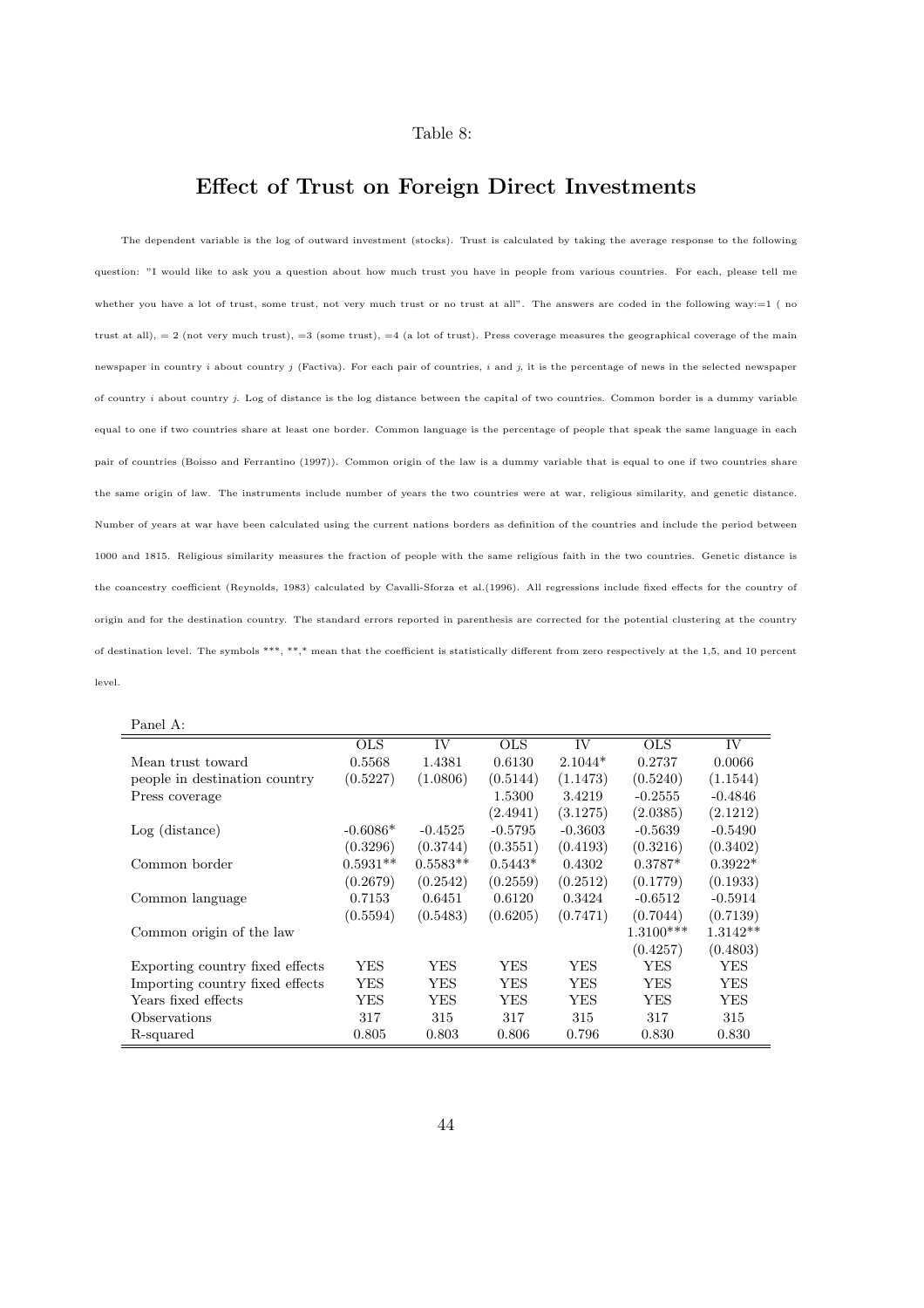| 'anet |  |
|-------|--|
|-------|--|

| ғашен в:                         |              |               |              |               |
|----------------------------------|--------------|---------------|--------------|---------------|
|                                  | <b>OLS</b>   | IV            | <b>OLS</b>   | IV            |
| Mean trust toward                | $1.4299*$    | $10.4830***$  | 1.2300       | 7.2690***     |
| people in destination country    | (0.6875)     | (3.0250)      | (0.7189)     | (2.2536)      |
| Press coverage                   | $42.3447**$  | 269.4568***   | $48.1691**$  | 207.9914 ***  |
|                                  | (15.1964)    | (86.9592)     | (17.2268)    | (53.3227)     |
| Interaction effect between press | $-14.3675**$ | $-92.4070***$ | $-17.0730**$ | $-72.0773***$ |
| coverage and trust               | (5.2075)     | (29.9974)     | (6.1066)     | (18.3821)     |
| $Log$ (distance)                 | $-0.4493$    | 0.7304        | $-0.4085$    | 0.3492        |
|                                  | (0.3633)     | (0.7274)      | (0.3232)     | (0.5452)      |
| Common border                    | $0.6530**$   | $0.9120**$    | $0.5008***$  | $0.7397**$    |
|                                  | (0.2146)     | (0.4125)      | (0.1374)     | (0.2769)      |
| Common language                  | 0.4935       | $-1.0417$     | $-0.8458$    | $-1.6638$     |
|                                  | (0.5489)     | (1.0870)      | (0.5436)     | (0.9514)      |
| Common origin of the law         |              |               | $1.3657***$  | $1.1632*$     |
|                                  |              |               | (0.3617)     | (0.5365)      |
| Exporting country fixed effects  | YES          | YES           | <b>YES</b>   | <b>YES</b>    |
| Importing country fixed effects  | YES          | YES           | YES          | YES           |
| Years fixed effects              | YES          | YES           | YES          | YES           |
| Observations                     | 317          | 315           | 317          | 315           |
| R-squared                        | 0.810        | 0.561         | 0.837        | 0.722         |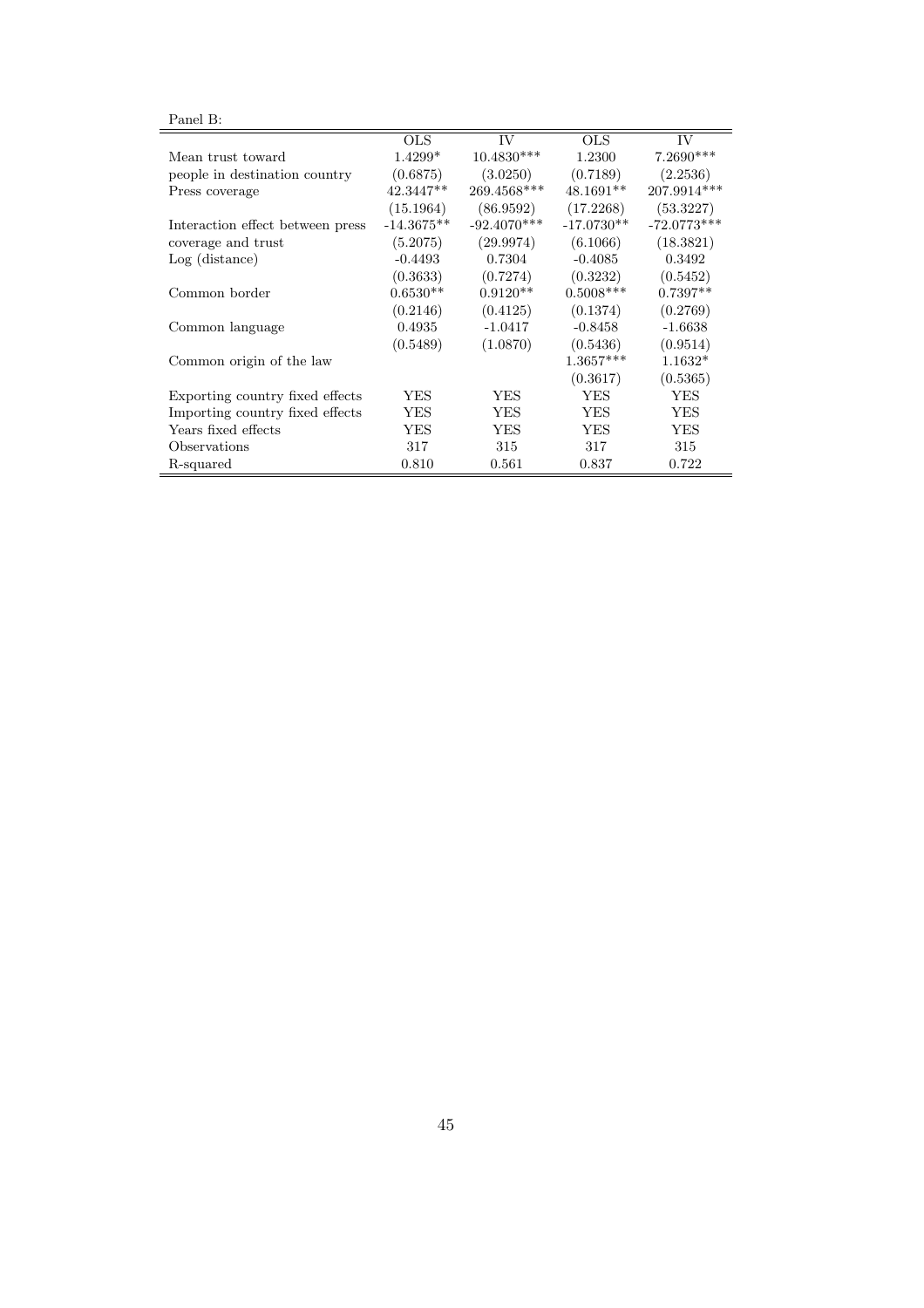## Appendix A: The Data

Data Appendix

A.1. - The Eurobarometer surveys

The Eurobarometer surveys are the products of a unique program of cross national and cross temporal social science research. The effort began in early 1970, when the Commission of the European Community sponsored simultaneous surveys of the publics of the European Community. These surveys were designed to measure public awareness of, and attitudes toward, the Common Market and other European Community institutions, in complementary fashion. They also probed the goals given top priority for one's own nation. These concerns have remained a central part of the European Community's research efforts – which were carried forward in the summer of 1971 with another six-nation survey that gave special attention to agricultural problems. These themes were of central interest again in a survey of the publics of the European Community countries – then nine in number – carried out in September 1973. After 1973, the surveys took on a somewhat broader scope in content as well as in geographical coverage, with measures of subjective satisfaction and the perceived quality of life becoming standard features of the European Community public opinion surveys. In 1974, the Commission of the European Community launched the Eurobarometer series, designed to provide a regular monitoring of the social and political attitudes of the publics of the nine member-nations: France, Germany, the United Kingdom, Italy, the Netherlands, Belgium, Denmark, Ireland, Luxembourg. These Eurobarometer are carried out in the spring and fall of each year. In addition to obtaining regular readings of support for European integration and the perceived quality of life, each of the Eurobarometer has explored a variety of special topics. Also, attitudes toward the organization and role of the European Parliament have been explored in each Eurobarometer beginning with Barometer 7 in the spring of 1977. The Eurobarometer surveys have included Greece since Autumn 1980, Portugal and Spain since Autumn 1985, the former German Democratic Republic since 1990, Norway (irregularly) since the fall of 1990, Finland since the spring of 1993, and Sweden and Austria since the fall of 1994. Table A1 shows the number of observations from each country in our dataset, the number of years the country was samples and the years in which was sampled.

| Code | Country sampled  | Number of observations | N. of years present in survey | Years present                                  |
|------|------------------|------------------------|-------------------------------|------------------------------------------------|
|      |                  |                        |                               |                                                |
|      | France           | 11,464                 | 8                             | 1970, 1976, 1980, 1986, 1990, 1993, 1994, 1995 |
|      | Belgium          | 9,693                  | 8                             | 1970, 1976, 1980, 1986, 1990, 1993, 1994, 1995 |
| 3    | The Netherlands  | 10,123                 | 8                             | 1970, 1976, 1980, 1986, 1990, 1993, 1994, 1995 |
|      | Germany          | 11,332                 |                               | 1970.1976.1980.1986, 1990.1993.1994, 1995      |
| Ð.   | Italy            | 11,016                 | 8                             | 1970, 1976, 1980, 1986, 1990, 1993, 1994, 1995 |
| 6    | Luxembourg       | 3,173                  |                               | 1976, 1980, 1986, 1990, 1993, 1994, 1995       |
|      | Denmark          | 7,020                  |                               | 1976, 1980, 1986, 1990, 1993, 1994, 1995       |
| 8    | Ireland          | 7,014                  |                               | 1976, 1980, 1986, 1990, 1993, 1994, 1995       |
| 9    | Great Britain    | 7,498                  |                               | 1976, 1980, 1986, 1990, 1993, 1994, 1995       |
| 10   | Northern Ireland | 2,158                  |                               | 1976, 1980, 1986, 1990, 1993, 1994, 1995       |
| 11   | Greece           | 6,014                  | 6                             | 1980, 1986, 1990, 1993, 1994, 1995             |
| 12   | Spain            | 5,031                  | ь                             | 1986, 1990, 1993, 1994, 1995                   |
| 13   | Portugal         | 4,995                  | Ð.                            | 1986, 1990, 1993, 1994, 1995                   |
| 14   | East Germany     | 3,210                  |                               | 1993, 1994, 1995                               |
| 15   | Norway           | 994                    |                               | 1993                                           |
| 16   | Finland          | 2,065                  |                               | 1993, 1995                                     |
| 17   | Sweden           | 1,010                  |                               | 1995                                           |
| 18   | Austria          | 1,995                  |                               | 1995                                           |